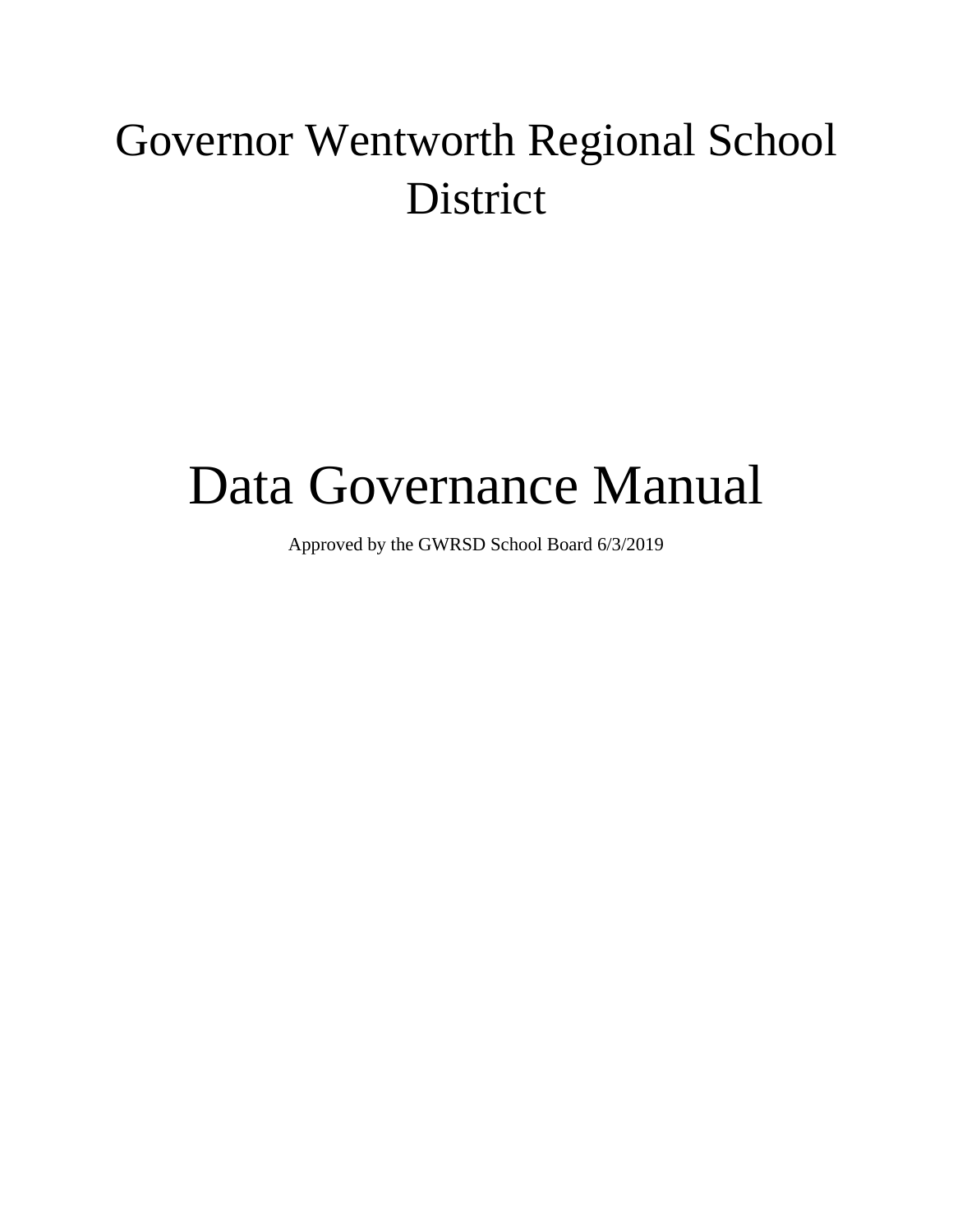#### [Introduction](#page-4-0)

[Data Governance Team](#page-4-1)

[Purpose](#page-5-0)

[Scope](#page-5-1)

[Regulatory Compliance](#page-6-0)

[Data User Compliance](#page-7-0)

#### [Data Lifecycle](#page-9-0)

[Identifying Need & Assessing Systems for District Requirements](#page-9-1)

[New Systems](#page-9-2)

[Review of Existing Systems](#page-11-0)

[Acquisition and Creation](#page-11-1)

[Management and Storage](#page-12-0)

[Systems Security](#page-12-1)

[Data Management](#page-12-2)

[Data Classification and Inventory](#page-13-0)

[Security/Protection](#page-14-0)

[Risk Management](#page-14-1)

[Security Logs](#page-14-2)

[Physical Security Controls](#page-14-3)

[Inventory Management](#page-15-0)

[Virus, Malware, Spyware, Phishing and SPAM Protection](#page-15-1)

[Electronic Access Security Controls](#page-15-2)

[Securing Data at Rest and Transit](#page-17-0)

[Usage and Dissemination](#page-17-1)

[Data Storage and Transmission](#page-18-0)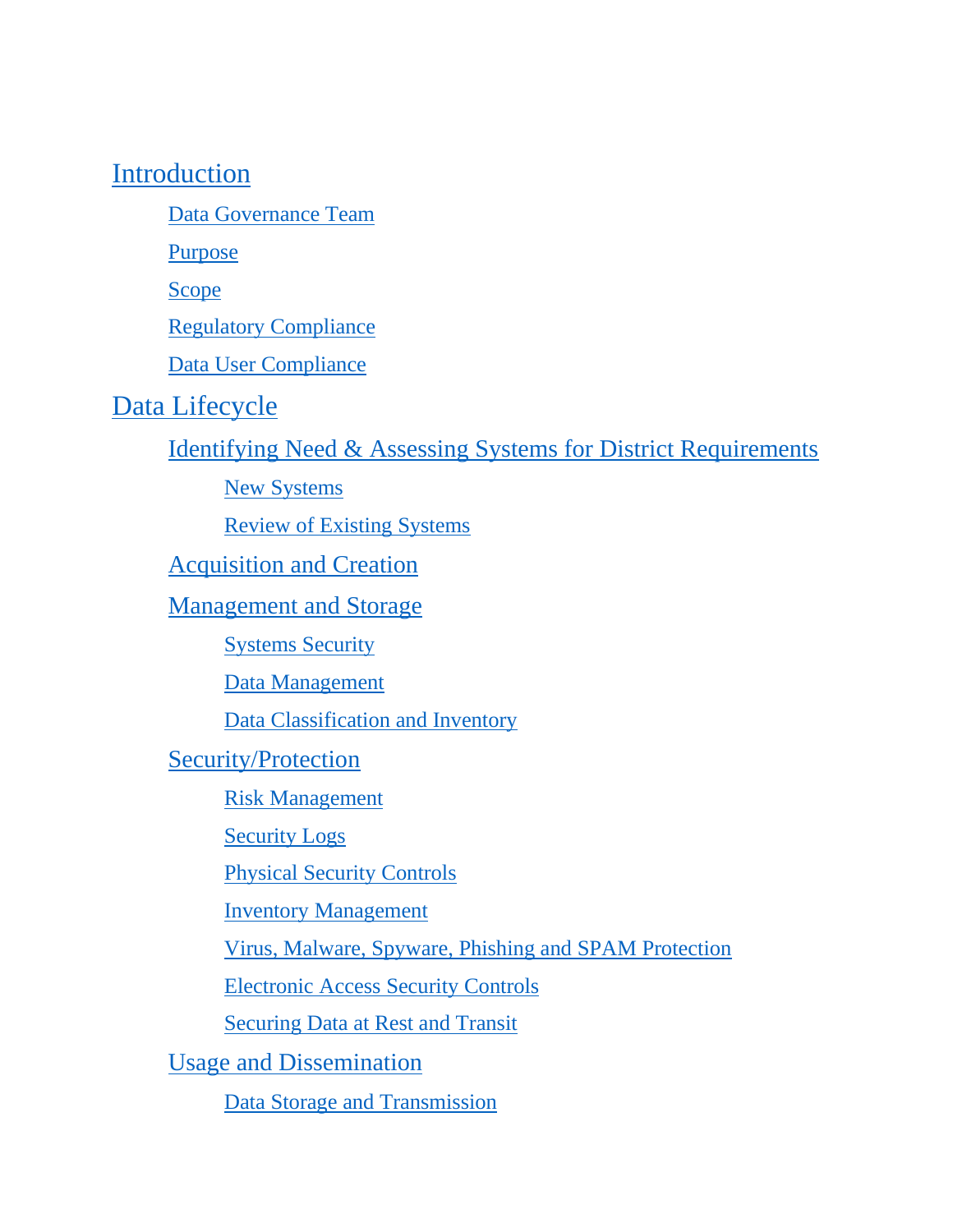**[Training](#page-19-0)** 

[Archival and Destruction](#page-20-0)

[District Data Destruction Processes](#page-20-1)

[Asset Disposal](#page-20-2)

[Critical Incident Response](#page-21-0)

[Business Continuity](#page-21-1)

[Disaster Recovery](#page-21-2)

[Data Breach Response](#page-21-3)

[Appendix A -Definitions](#page-23-0)

Appendix B – [Laws, Statutory, and Regulatory Security](#page-25-0)  [Requirements](#page-25-0)

Appendix C – [Digital Resource Acquisition and Use](#page-27-0)

Appendix D – [Data Security Checklist](#page-30-0)

Appendix E – [Data Classification Levels](#page-32-0)

Appendix F – [Securing Data at Rest and Transit](#page-34-0)

Appendix G – [Physical Security Controls](#page-38-0)

Appendix H – [Asset Management](#page-39-0)

Appendix I – [Virus, Malware, Spyware, Phishing and SPAM](#page-41-0)  **[Protection](#page-41-0)** 

Appendix J – [Account Management](#page-42-0)

Appendix K – [Data Access Roles and Permissions](#page-44-0)

Appendix  $L -$  [Password Security](#page-48-0)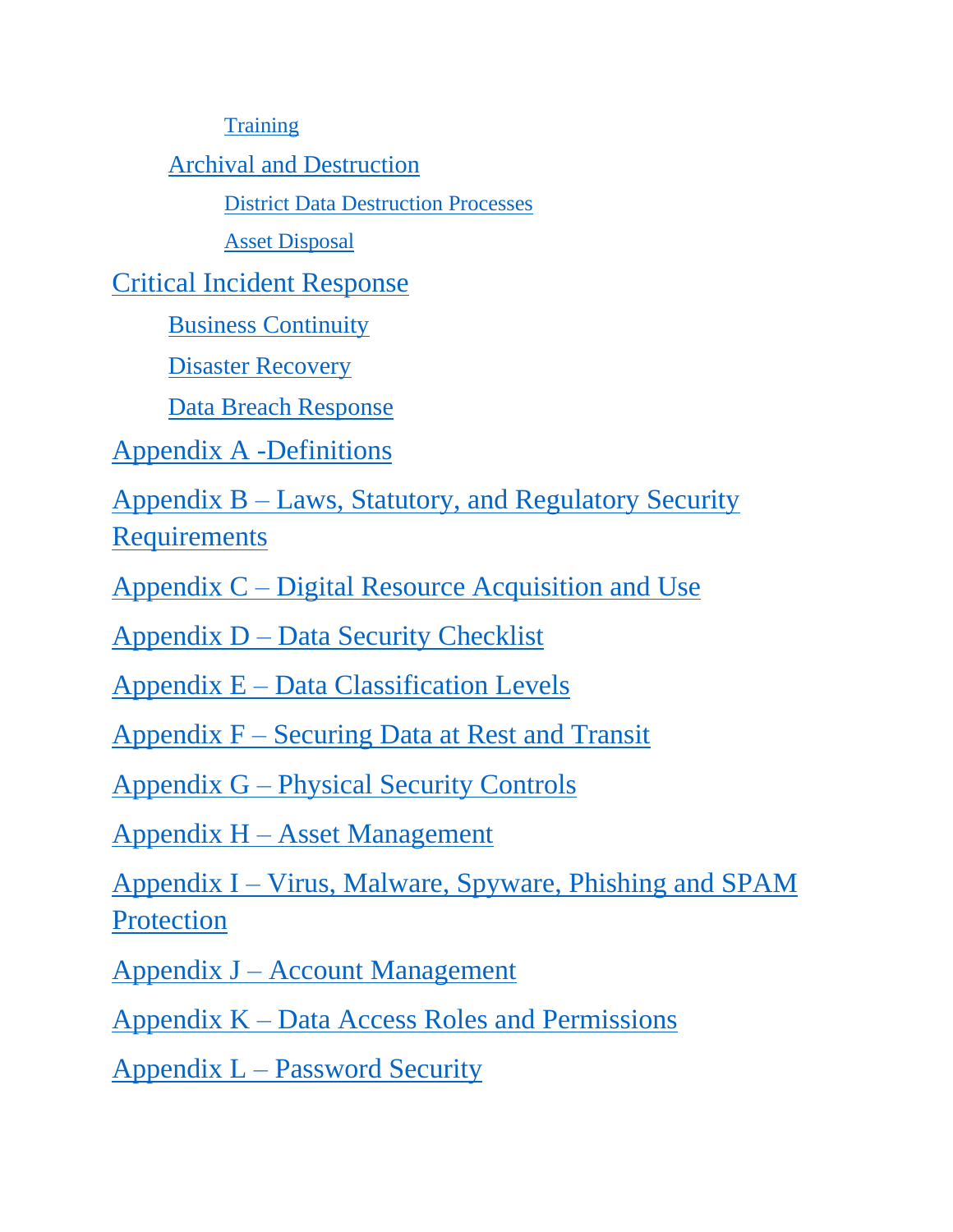Appendix M – [Technology Disaster Recovery Plan](#page-49-0) Appendix N – [Data Breach Response Plan](#page-52-0)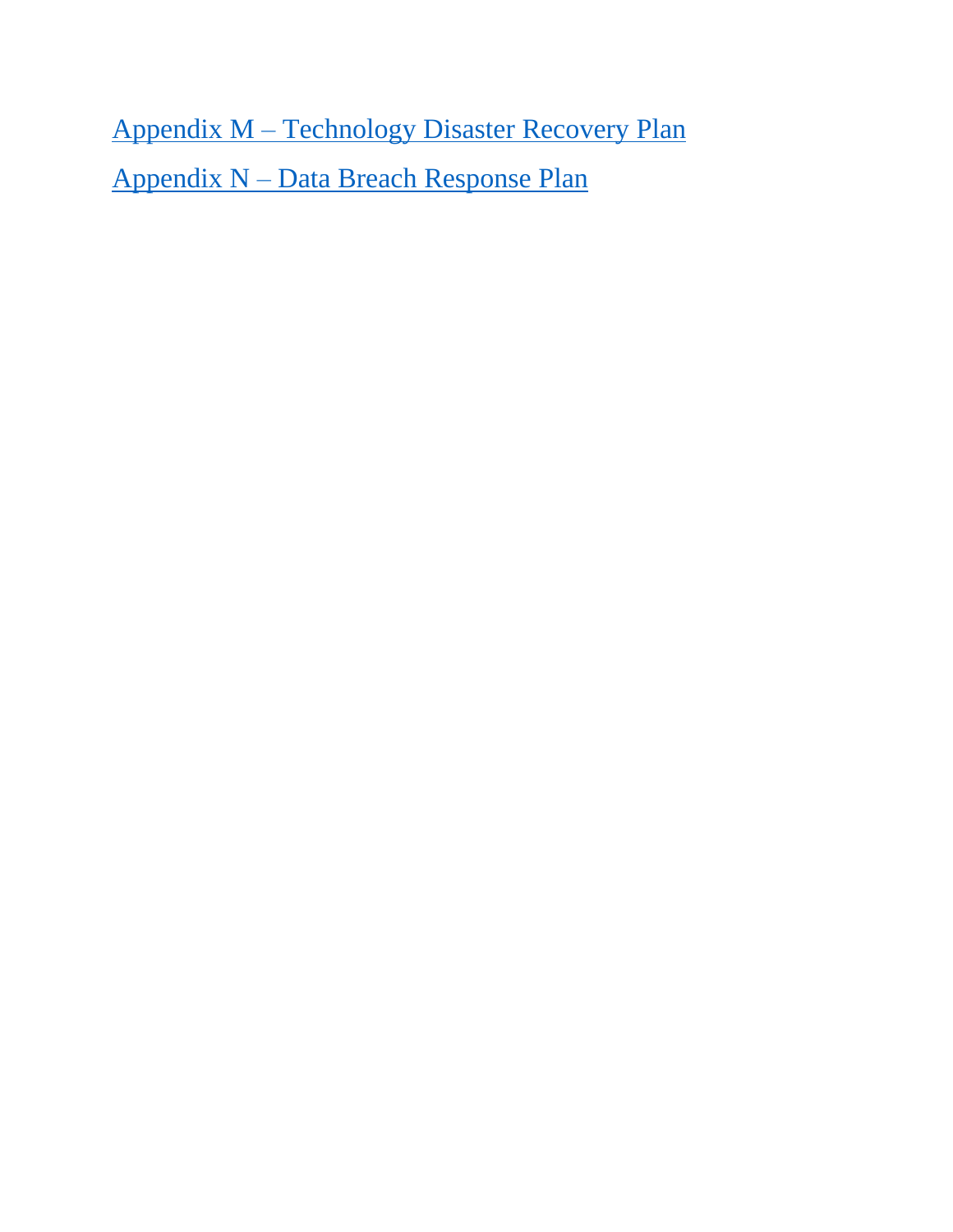### <span id="page-4-0"></span>Introduction

The Governor Wentworth Regional School District is committed to protecting our students' and staffs' privacy through maintaining strong privacy and security protections. The privacy and security of this information is a significant responsibility, and we value the trust of our students, parents, and staff.

The Governor Wentworth Regional school Districts' Data Governance Manual includes information regarding the data governance team, data and information governance, applicable School Board policies, District procedures, as well as applicable appendices and referenced supplemental resources.

This manual outlines how operational and instructional activity shall be carried out to ensure the District's data is accurate, accessible, consistent, and protected. The document establishes who is responsible for information under various circumstances and specifics what procedures shall be used to manage and protect it.

Definitions of terminology can be found in Appendix A: Definitions.

The Governor Wentworth Regional School District's Data Governance manual shall be a living document. To make the document flexible, details are outlined in the appendices and referenced supplemental resources. This document and any future modification to this document will be posted on the District's website.

### <span id="page-4-1"></span>*Data Governance Team*

The Governor Wentworth Regional School District's Data Governance team consists of the following positions: Superintendent, Assistant Superintendent, Business Administrator, Facilities Director, Human Resources Manager, Director of Special Education and the Director of Technology. Members of the Data Governance Team will act as data stewards for all data under their direction. The Director of Technology will act as the Information Security Officer (ISO), with assistance from members of the full Technology team. The Assistant Technology Director is the district's alternate ISO and will assume the responsibilities of the ISO when the ISO is not available. All members of the district administrative team will serve in and advisory capacity as needed.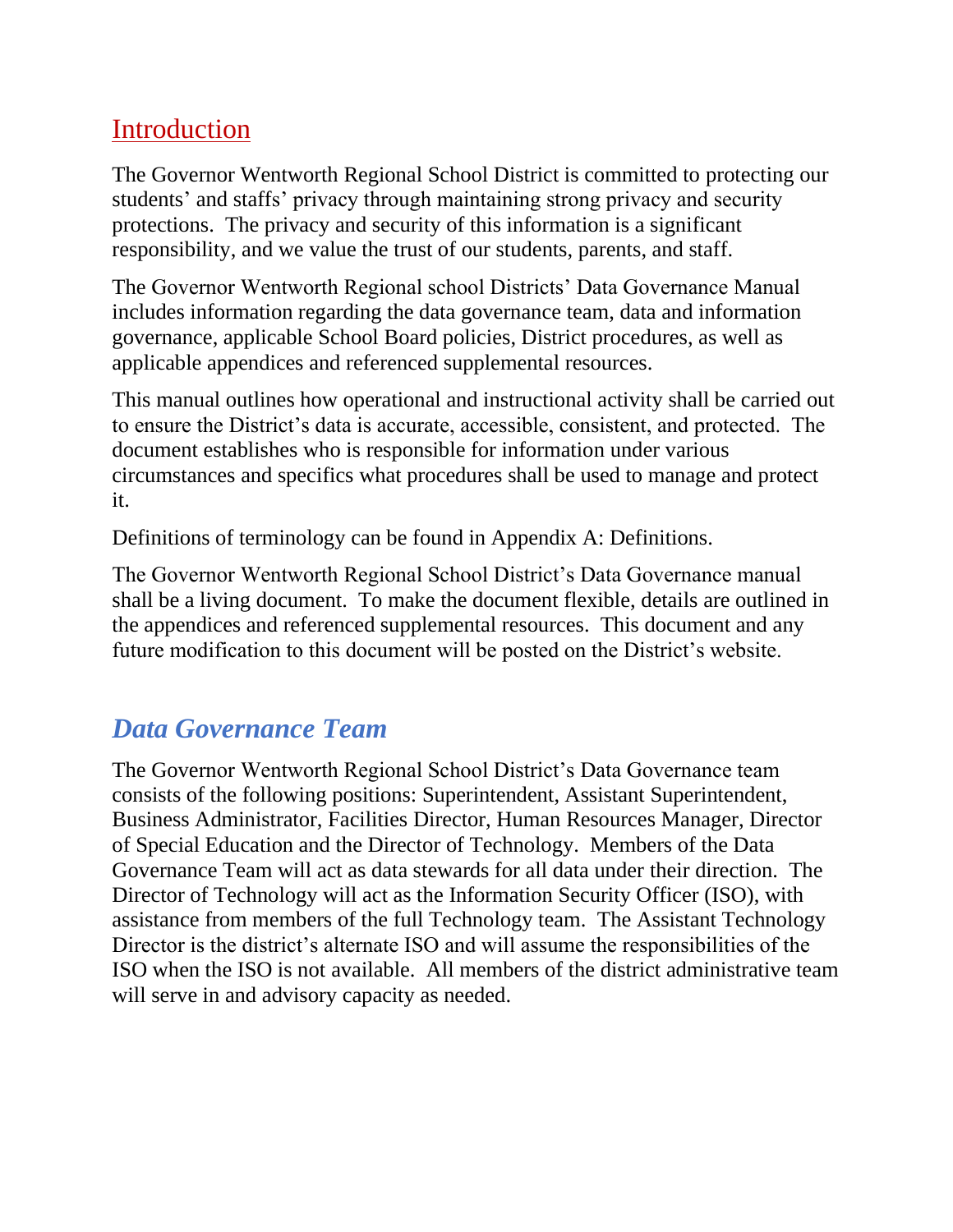#### <span id="page-5-0"></span>*Purpose*

The School Board recognizes the value and importance of a wide range of technologies for well-rounded education, enhancing the educational opportunities and achievement of students. The Governor Wentworth Regional School District provides its faculty, staff, and administrative staff access to technology devices, software systems, network and Internet services to support research and education. All Components of technology must be used in ways that are legal, respectful of the rights of others, and protective of juveniles and that promote the educational objectives of Governor Wentworth Regional School District.

To that end, the district must collect, create and store confidential information. Accurately maintaining and protecting this data is important for efficient district operations, compliance with laws mandating confidentiality, and maintaining the trust of all district stakeholders. All persons who have access to district data are required to follow state and federal law, district policies and procedures, and other rules created to protect the information.

It is the policy of the Governor Wentworth Regional School District that data of information in all its forms, written, electronic, or printed, is protected from accidental or intentional unauthorized modification, destruction or disclosure throughout its life cycle. This protection includes an appropriate level of security over the equipment, software, and practices used to process, store and transmit data or information. All staff and authorized district contractors or agents using confidential information will strictly observe protections put into place by the district.

### <span id="page-5-1"></span>*Scope*

The data security policy, standards, processes, and procedures apply to all students and staff of the district,

Contractual third parties and agents of the district, and volunteers who have access to district data systems, or data. This policy applies to all forms of Governor Wentworth Regional School District data and information, including but not limited to:

- Speech, spoken face to face, or communicated by phone or any current and future technologies.
- Hard copy data printed or written.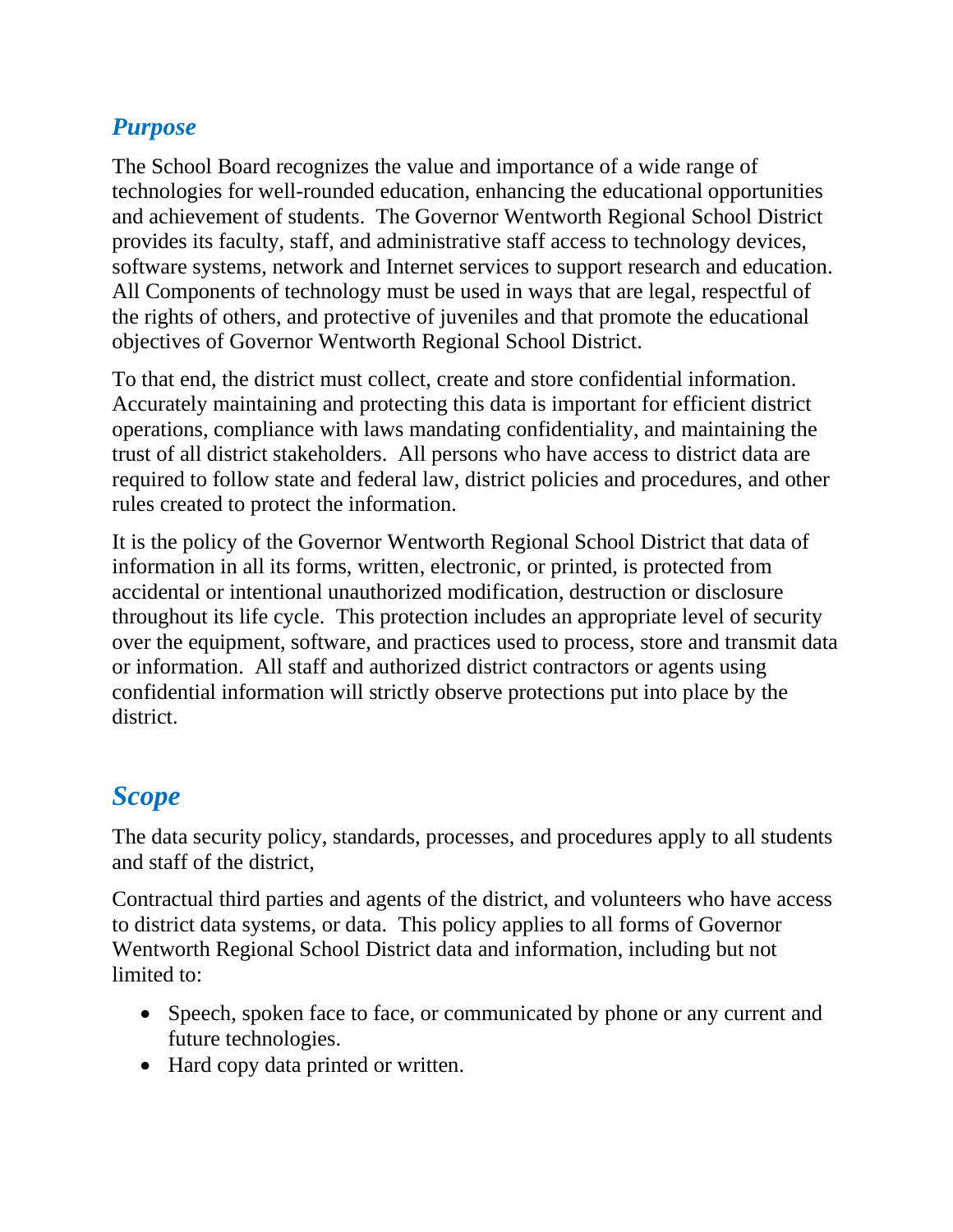- Communications sent by post/courier, fax, electronic mail, text, chat and/or any form of social media.
- Data stored and/or processed by any electronic device, including servers, computers, tablets, mobile devices.
- Data stored on any type of internal, external, or removable media or cloudbased services.
- The terms data and information are used separately, together, and interchangeably throughout the policy, the intent is the same.
- Any computer, laptop, mobile device, printing and/or scanning device, network appliance/equipment, AV equipment, server, internal or external storage, communication device or any other current or future electronic or technological device may be referred to as systems, assets or resources.
- All involved systems and information are considered assets of the Governor Wentworth Regional School District and shall be protected from misuse, unauthorized manipulation, and destruction.

## <span id="page-6-0"></span>*Regulatory Compliance*

The district will abide by any law, statutory, regulatory, or contractual obligations affection its data systems (see Appendix B: Laws, Statutory, and Regulatory Security Requirements). The Governor Wentworth Regional School District complies with or exceeds the [NH Minimum Standards for Privacy and Security of](https://docs.google.com/document/d/1R9VTh7CXGzhmK1GXAe_EBZBVTZChfq4d3xKO6jf5itM/edit)  [Student and Employee](https://docs.google.com/document/d/1R9VTh7CXGzhmK1GXAe_EBZBVTZChfq4d3xKO6jf5itM/edit) Data and standards applicable to data governance are addressed throughout this Data Governance Manual. The Governor Wentworth Regional School District complies with all other applicable regulatory acts including but not limited to the following:

- Children's Internet Protection Act [\(CIPA\)](https://www.fcc.gov/consumers/guides/childrens-internet-protection-act)
- Children's Online Privacy Protection Act [\(COPPA\)](https://www.ftc.gov/tips-advice/business-center/privacy-and-security/children%27s-privacy)
- Family Educational Rights and Privacy Act [\(FERPA\)](https://www2.ed.gov/policy/gen/guid/fpco/ferpa/index.html)
- Health Insurance Portability and Accountability Act [\(HIPPA\)](https://www.hhs.gov/hipaa/index.html)
- Payment Card Industry Data Security Standard [\(PCI DSS\)](https://www.pcisecuritystandards.org/)
- Protection of Pupil Rights Amendment [\(PPRA\)](https://www2.ed.gov/policy/gen/guid/fpco/ppra/index.html)
- Individuals with Disabilities in Education Act [\(IDEA\)](https://sites.ed.gov/idea/)
- New Hampshire State RSA Student and Teacher Information Protection and Privacy
	- o [NH RSA 189:65](http://www.gencourt.state.nh.us/rsa/html/XV/189/189-65.htm) Definitions
	- o [NH RSA 189:66](http://www.gencourt.state.nh.us/rsa/html/XV/189/189-66.htm) Data Inventory and Policies Publication
	- o [NH RSA 189:67](http://www.gencourt.state.nh.us/rsa/html/XV/189/189-67.htm) Limits on Disclosure of Information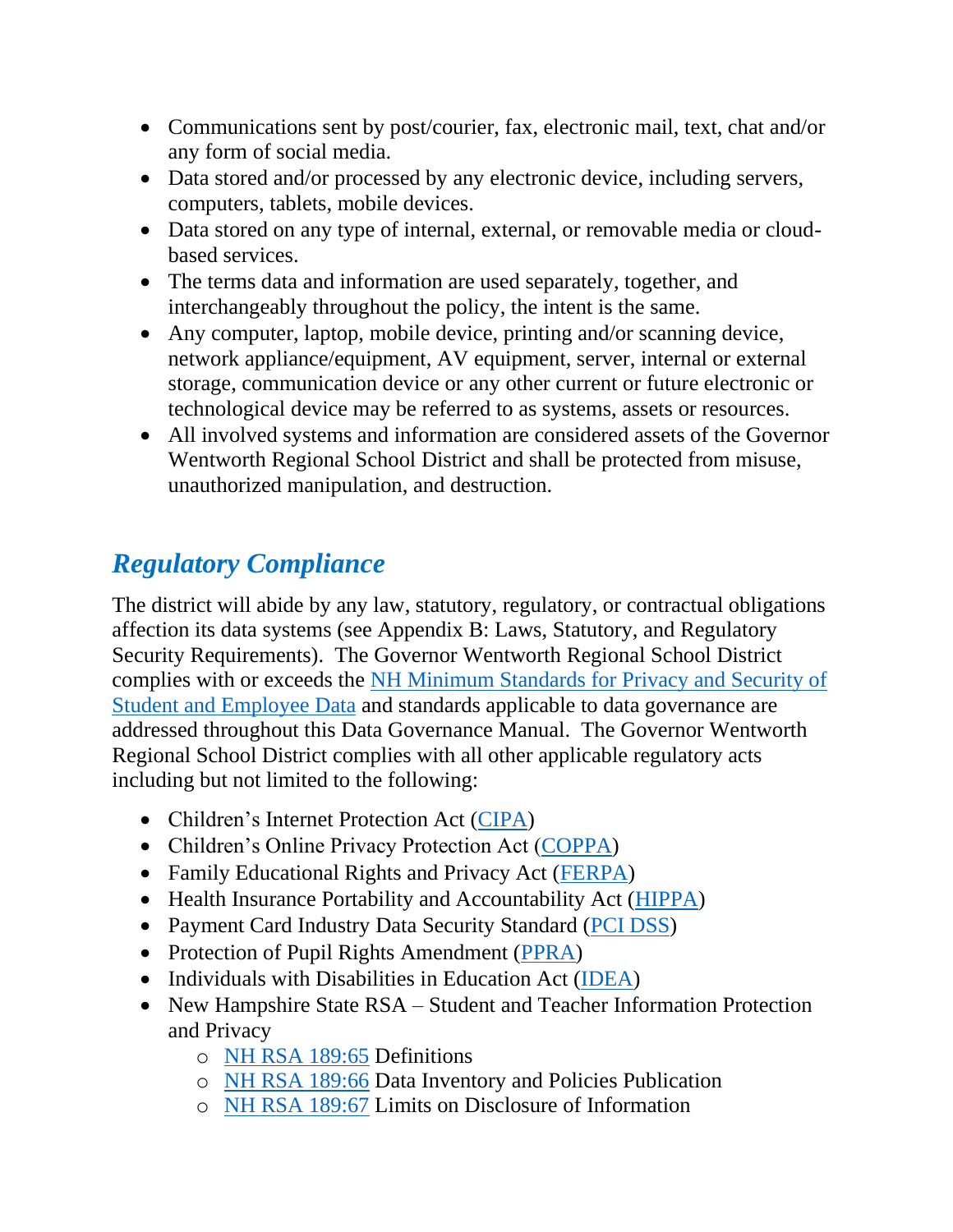- o [NH 189:68](http://www.gencourt.state.nh.us/rsa/html/XV/189/189-68.htm) Student Privacy
- o [NH RSA 189:68a](https://docs.google.com/document/d/18d3gs3OOhDG6Moe6s1cEpHBskO_QiuwAd9C8pMce0FQ/edit?usp=sharing) Student Online Personal Information
- New Hampshire Minimum Standards for Privacy and Security of Student [and Employee Data](https://docs.google.com/document/d/15lhhzvzxwSViQ-Nk0LiknOlxZkrmcxrMJ7OmOlvrFA8/edit?usp=sharing)
- New Hampshire State RSA Right to Privacy
	- o [NH RSA 359-C:19](http://www.gencourt.state.nh.us/rsa/html/xxxi/359-c/359-c-19.htm) Notice of Security Breach Definitions
	- o [NH RSA 359-C:20](http://www.gencourt.state.nh.us/rsa/html/xxxi/359-c/359-c-20.htm) Notice of Security Breach Require[d](http://www.gencourt.state.nh.us/rsa/html/xxxi/359-c/359-c-21.htm)
	- o [NH RSA 359-C:21](http://www.gencourt.state.nh.us/rsa/html/xxxi/359-c/359-c-21.htm) Notice of Security Breach Violation

### <span id="page-7-0"></span>*Data User Compliance*

The Data Governance Manual applies to all users of Governor Wentworth Regional School District's information including: staff, students, volunteers, and authorized district contractors or agents. All data users are to maintain compliance with School Board Policies and District administrative procedures, and all policies, procedures, and resources as outlined within this Data Governance manual and School Board Policy.

A consistently high level of personal responsibility is expected of all users granted access to the district's technology resources. Any violation of district policies or procedures regarding technology usage may result in temporary, long-term or permanent suspension of user privileges. User privileges may be suspended pending investigation into the use of the district's technology resources.

Unless Permission has been granted by the ISO of designee, no staff, vendor or other person may remove confidential or critical data from the district's premise or the district's network, remove a device containing confidential or critical data from the district's premises , or modify or copy confidential or critical data for use outside the district. If permission is given, the data may be accessed only on a district-provided device with appropriate security controls or through a secure virtual private network (VPN). When users access confidential or critical data from a remote location, the user must take precautions to ensure that the confidential or critical data is not downloaded, copied or otherwise used in a manner that would compromise the security and confidentiality of the information.

Staff who fail to follow the law or district policies or procedures regarding data governance and security may be disciplined or terminated. Volunteers may be excluded from providing services to the district. The district will end business relationships with any contractor who fails to follow the law, district policies or procedures, or the confidentiality provisions of any contract. In addition, the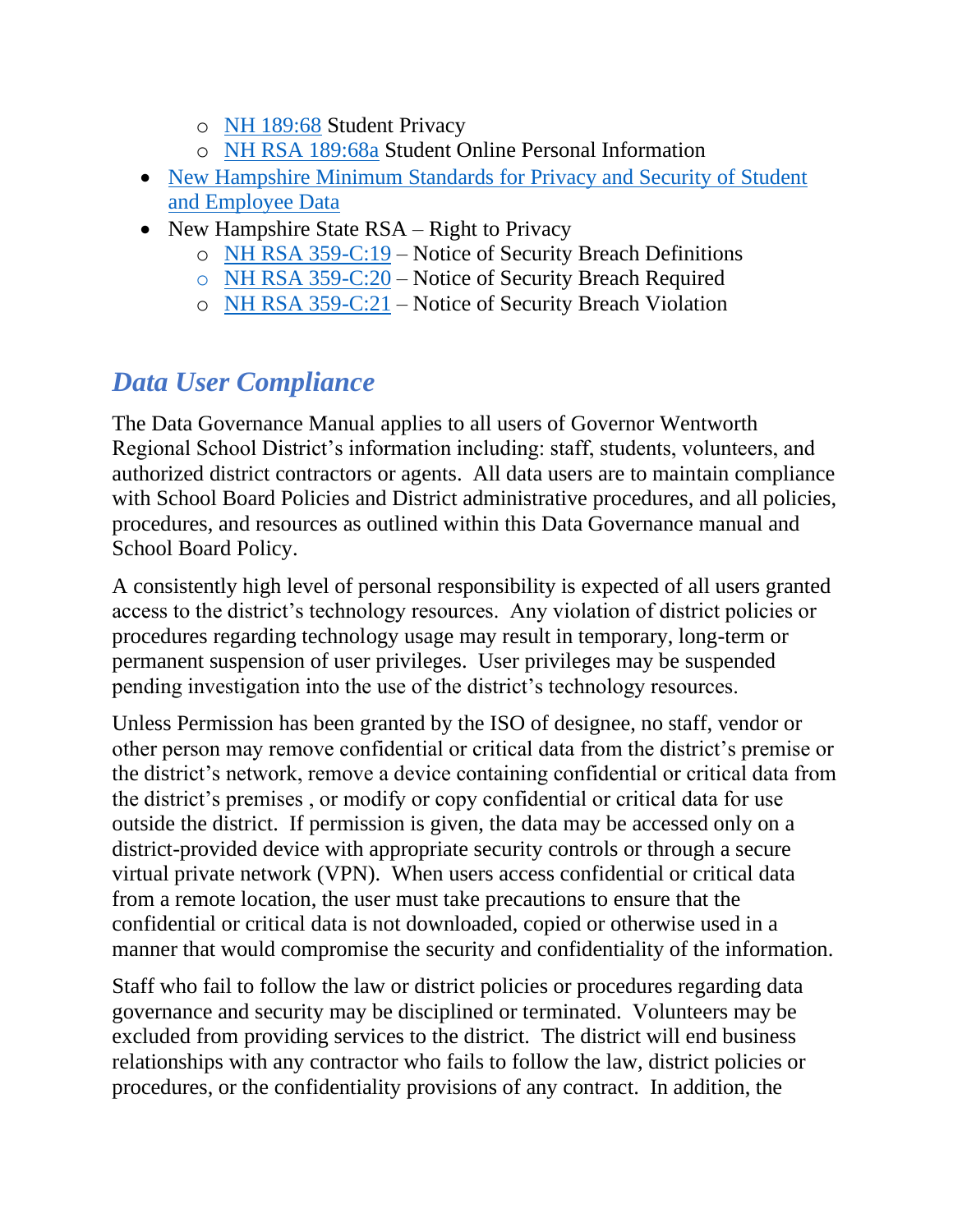district reserves the right to seek all other legal remedies, including criminal and civil action and seeking discipline of a staff member's teaching certificate.

The district may suspend all access to data or use of district technology resources pending an investigation. Violations may result in temporary, long-term or permanent suspension of user privileges. The district will cooperate with law enforcement in investigation any unlawful action. The Superintendent or designee has the authority to sign any criminal complaint on behalf of the district.

Any attempted violation of district policies, procedures or other rules will result in the same consequences, regardless of the success of the attempt.

Possible disciplinary/corrective action may be instituted for, but is not limited to, the following:

- Unauthorized disclosure of PII or Confidential Information.
- Sharing you user IDs or passwords with others (exception for authorized technology staff for the purpose of support)
- The unauthorized copying of system files.
- Attempting to secure a higher level of privilege without authorization.
- Installation or use of unlicensed software or software not approved for the district technological systems.
- The intentional unauthorized altering, destruction, or disposal of district information, data and/or systems. This includes the unauthorized removal of technological systems such as but not limited to; laptops, internal or external storage, computers, servers, backups or other media, that may contain PII or confidential information.
- The introduction of computer viruses, hacking tools or other disruptive or destructive programs.
- The unauthorized use of personal laptops and/or desktops on the district network.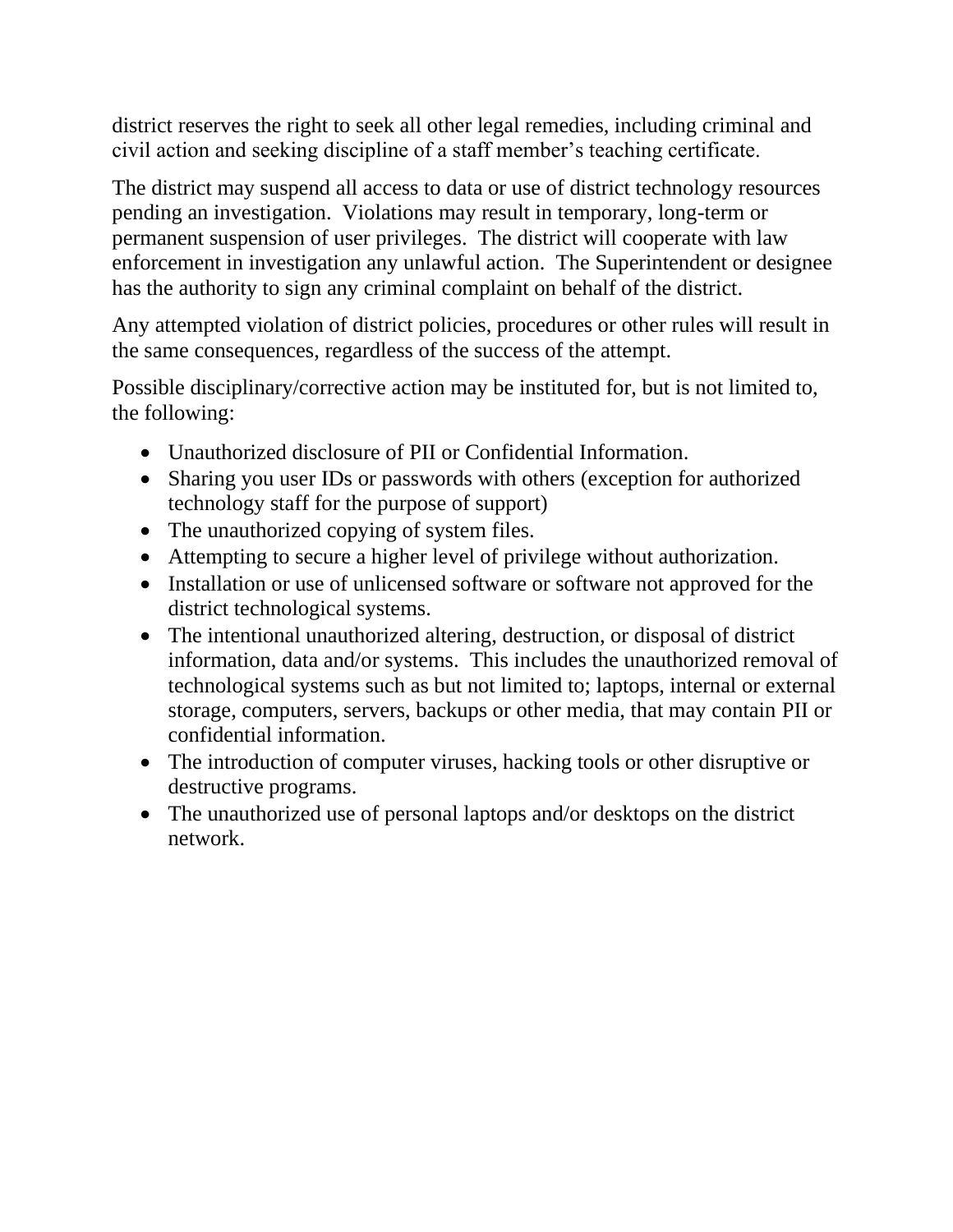### <span id="page-9-0"></span>Data Lifecycle

Data Governance is necessary at each phase in the data lifecycle. This lifecycle starts at evaluating the need for data collection and ends when the data is destroyed. It is important that appropriate safeguards, policies, procedures and practices are in place for each phase of the data lifecycle.



### <span id="page-9-1"></span>*Identifying Need & Assessing Systems for District Requirements*

To accomplish the district's mission and to comply with the law, the district may need to maintain confidential information, including information regarding students, parents/guardians, staff, applicants for employment and others. The district will collect, create or store confidential information only when the Superintendent or designee determines it is necessary.

### <span id="page-9-2"></span>**New Systems**

District staff members are encouraged to research and utilize online services or applications to engage students and further the district's educational mission. However, before any online service or application is purchased or used to collect or store confidential or critical information, including confidential information regarding students or staff, the ISO or designee must approve the use of the service or application and verify that it meets the requirements of the law and School Board policy and appropriately protects confidential and critical information. This prior approval is also required when the services are obtained without charge.

The Governor Wentworth Regional School District has an established process for vetting new digital resources. Staff are required to complete steps outlined under the staff section of the District's [Technology Use and Student Privacy](https://www.gwrsd.org/technology-use-and-student-privacy.html) website, to ensure that all new resources meet business and/or instructional need as well as security requirements.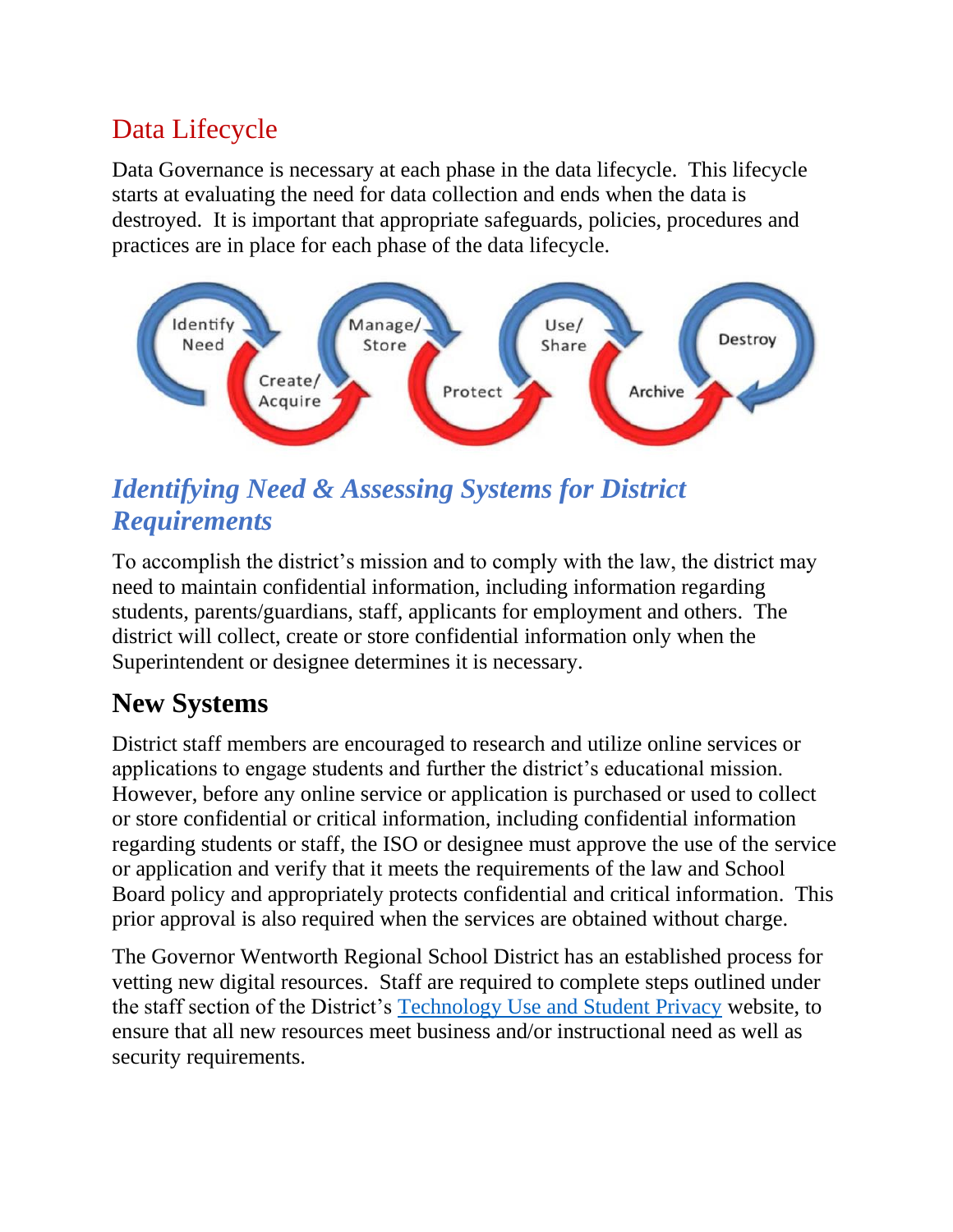Memorandums of understanding (MOU), contracts, terms of se and privacy policy for any system that creates, collects or uses personally identifiable information (PII), student records or confidential data must be reviewed by the ISO prior to initiation.

All new resources shall be properly evaluated against the following criteria, when applicable:

- Impact on technology environment including storage and bandwidth
- Hardware requirements, including any additional hardware.
- License requirements/structure, number of licenses needed, and renewal cost.
- Maintenance agreements including cost.
- Resource update and maintenance schedule.
- Funding for the initial purchase and continued licenses and maintenance.
- Evaluate terms of service, privacy policy, and MOU/contract that meet the following criteria:
	- o The district continues to own the data shared, and all data must be available to the district upon request.
	- o The vendor's access to and use of district data is limited; the data cannot be used for marketing, targeted advertising or data mining; and the data cannot be shared with third parties unless allowed by law and authorized by the district. If metadata is collected, it will be protected to the same extent as the district's confidential or critical information.
	- o District data will be maintained in a secure manner by applying appropriate technical, physical and administrative safeguards to protect the data.
	- o The provider will comply with district guidelines for data transfer or destruction when contractual agreement is terminated.
	- o No API will be implemented without full consent of the district.
	- o All data will be treated in accordance with federal, state and local regulations.
	- o The provider assumes liability and provides appropriate notification in the event of a data breach.

Note: Exceptions can be made by the ISO when all the criteria cannot be met for a legitimate reason while still meeting all regulatory requirements for use. Parent permission is requested from parents during the yearly online registration process for district vetted and approved applications and tools.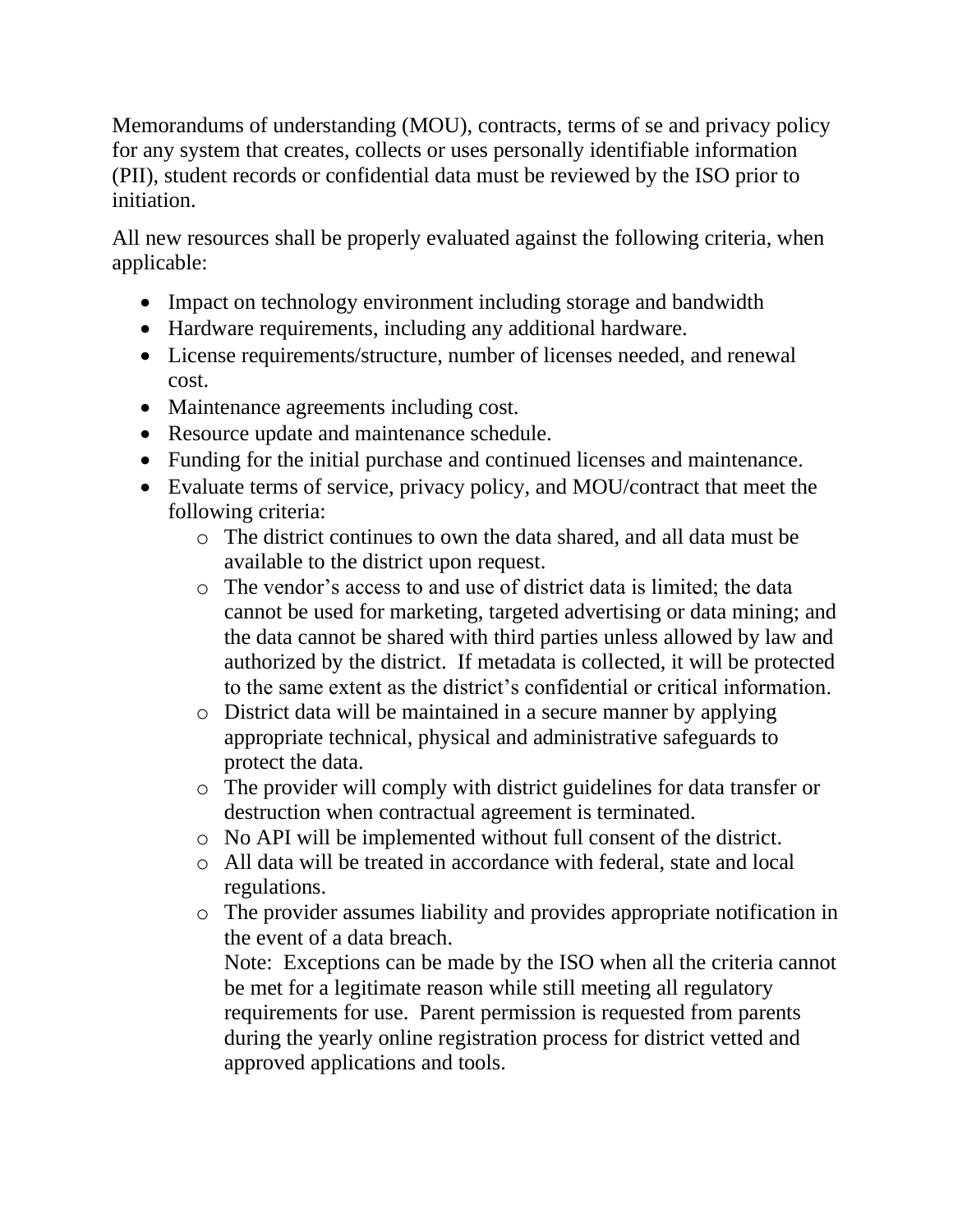A [current list](https://www.gwrsd.org/technology-use-and-student-privacy.html) of all vetted and approved software systems, tools and applications is published on the Governor Wentworth Regional School District's [Technology Use](https://www.gwrsd.org/technology-use-and-student-privacy.html)  [and Student Privacy](https://www.gwrsd.org/technology-use-and-student-privacy.html) website.

### <span id="page-11-0"></span>*Review of Existing Systems*

The District will ensure that data collection is aligned with School Board Policy EHAB. Data systems shall be regularly reviewed to ensure that only necessary data is being transmitted and collected.

Individual student level data is submitted to different approved service providers in order to ensure business operations and instructional services. At times, these imports include PII for staff and students. The District must ensure that each piece of PII is necessary for operations or instruction and that the providers are abiding by their terms of service.

The District will audit data imports annually. These audits should include:

• Review of provider's terms of service to ensure they meet the District's data security requirements.

• Verification that software imports are accurate and pulling the correct information.

• Verification that, when applicable, the staff, students and classes included in the imports are still necessary for instructional purposes (only those that need data collected are included in import).

• Determine if the fields included in the imports are still necessary for intended purpose.

### <span id="page-11-1"></span>*Acquisition and Creation*

After completing the requirements for adoption of any new systems, staff shall complete an online request form (located on the Districts [Technology Use and](https://www.gwrsd.org/technology-use-and-student-privacy.html)  [Student Privacy](https://www.gwrsd.org/technology-use-and-student-privacy.html) website) for any new digital app/tool that either has an associated cost or collects staff or student data (see Appendix C: Digital Resource Acquisition and Use). All staff must adhere to the following guidelines regarding a new digital resource acquisition:

• Contracts for any system that creates, collects or uses personally identifiable information (PII), student records or confidential data must be reviewed by the ISO prior to initiation. Staff should speak with their building Technology Integrator before using ANY new app/online tool with students and seek their assistance with the evaluation/vetting process. This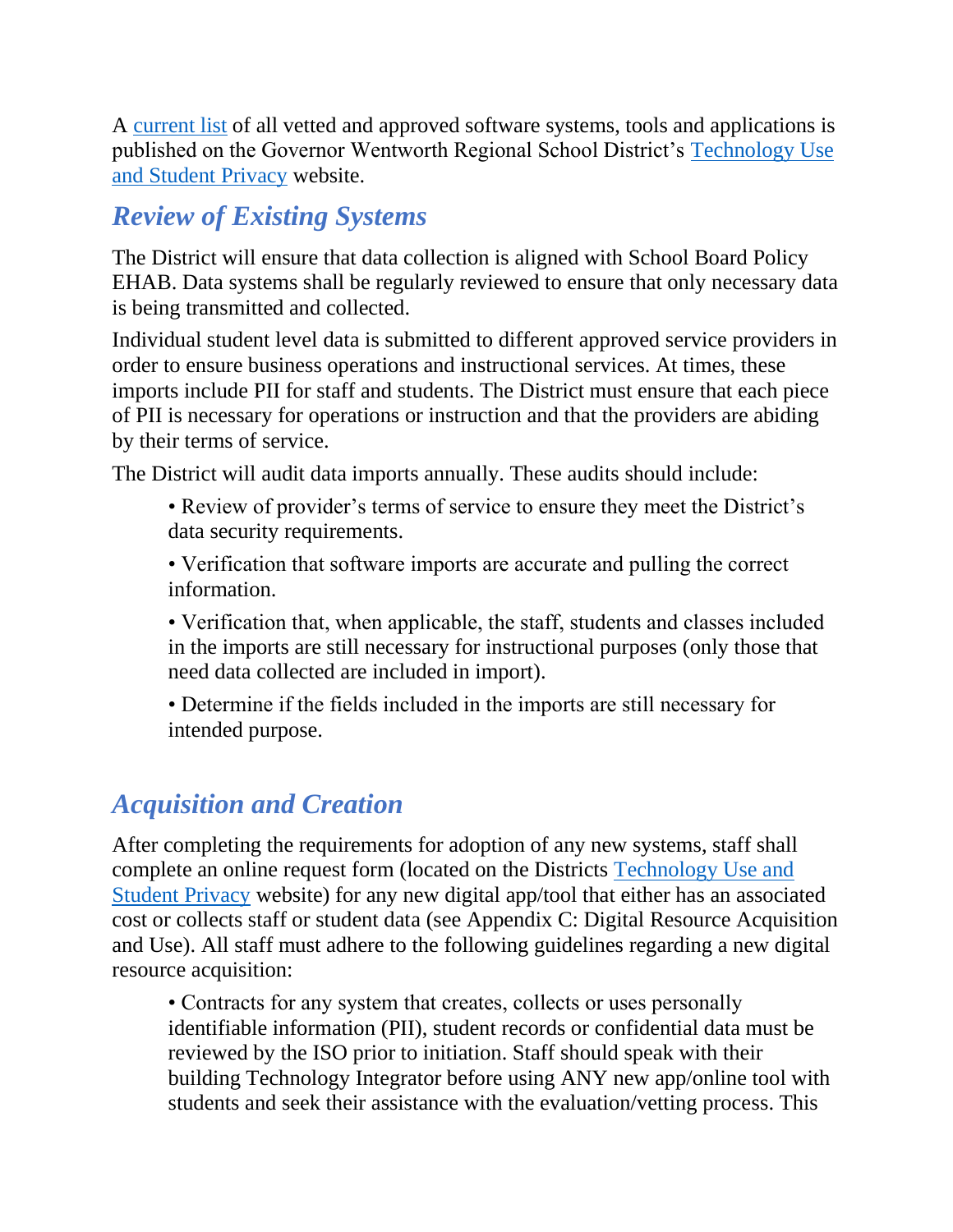includes any online tool that a student interacts with where they may be creating content and/or any site that requires any student login.

• It is the responsibility of the staff requesting to use new digital content to properly vet the resource to ensure that it meets district business objectives, is in line with curriculum or behavioral standards, is age appropriate, is instructionally sound, and is appropriate for the intended use.

• Digital resources that accompany adopted instructional and/or curriculum materials will be vetted by the Assistant Superintendent, Curriculum Director and the ISO, or designee, prior to purchase.

### <span id="page-12-0"></span>*Management and Storage*

### <span id="page-12-1"></span>**Systems Security**

The district will provide access to confidential information to appropriately trained district staff and volunteers only when the district determines that such access is necessary for the performance of their duties. The district will disclose confidential information only to authorized district contractors or agents who need access to the information to provide services to the district and who agree not to disclose the information to any other party except as allowed by law and authorized by the district. Therefore, systems access will only be given on an as-needed basis as determined by the data manager and ISO. Further information regarding Electronic Access Security Controls is contained in the Security/Protection section of this manual.

### <span id="page-12-2"></span>**Data Management**

The effective education of students and management of district personnel often require the district to collect information, some of which is considered confidential by law and district policy. In addition, the district maintains information that is critical to district operations and that must be accurately and securely maintained to avoid disruption to district operations.

Data Managers are responsible for the development and execution of practices and procedures that ensure the accuracy and security of data in an effective manner. All district administrators are data managers for all data collected, maintained, used and disseminated under their supervision as well as data they have been assigned to manage. Data managers will: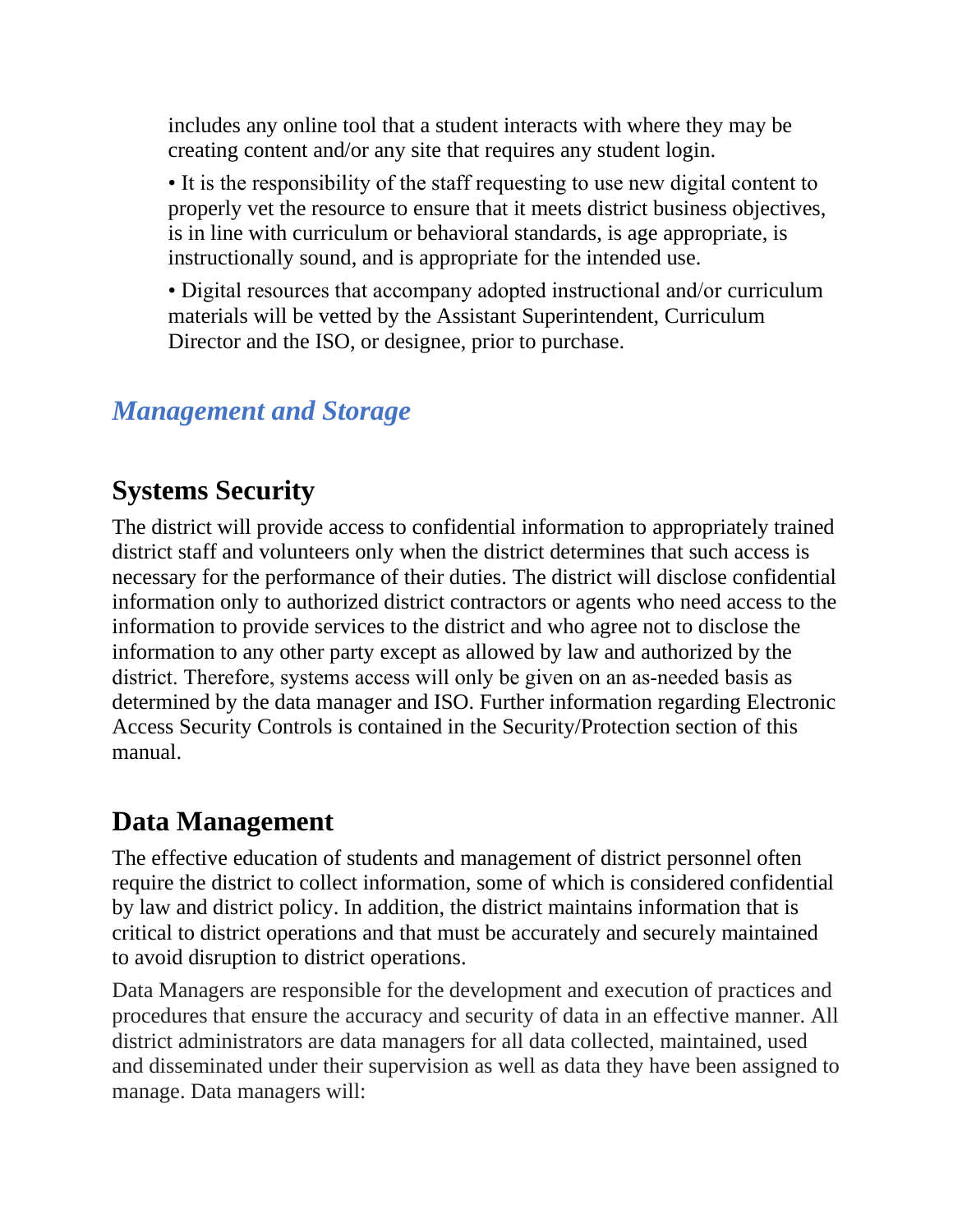• ensure that system account creation procedures and data access guidelines appropriately match staff member job function with the data on instructional and operational systems.

• review all staff with custom data access beyond their typical group's access.

• review district processes to ensure that data will be tracked accurately.

• review contracts with instructional and operational software providers to ensure that they are current and meet the district data security guidelines.

• ensure that staff are trained in the district's proper procedures and practices in order to ensure accuracy and security of data.

• assist the ISO in enforcing district policies and procedures regarding data management.

### <span id="page-13-0"></span>**Data Classification and Inventory**

Classification is used to promote proper controls for safeguarding the confidentiality of data. Regardless of classification, the integrity and accuracy of all classifications of data are protected. The classification assigned and the related controls applied are dependent on the sensitivity of the data. Data is classified according to the most sensitive detail they include. Data recorded in several formats (ie. source document, electronic record, report) have the same classification regardless of format (see Appendix E: Data Classification Levels).

The ISO or designee will identify all systems containing district data, such as student information systems, financial systems, payroll systems, transportation systems, food-service systems, email systems, instructional software applications and others. The ISO or designee will identify the data files and data elements maintained in those systems and identify confidential and critical information the district possesses or collects. Once the data files and data elements are identified, the ISO or designee will classify the data as confidential or critical so that those files and the information they contain can be more closely monitored.

The district will create and maintain a data inventory for all information systems containing PII or confidential information. When possible, a data dictionary will be maintained for critical information systems. The data inventory will contain the following elements:

- Data Source
- What data is stored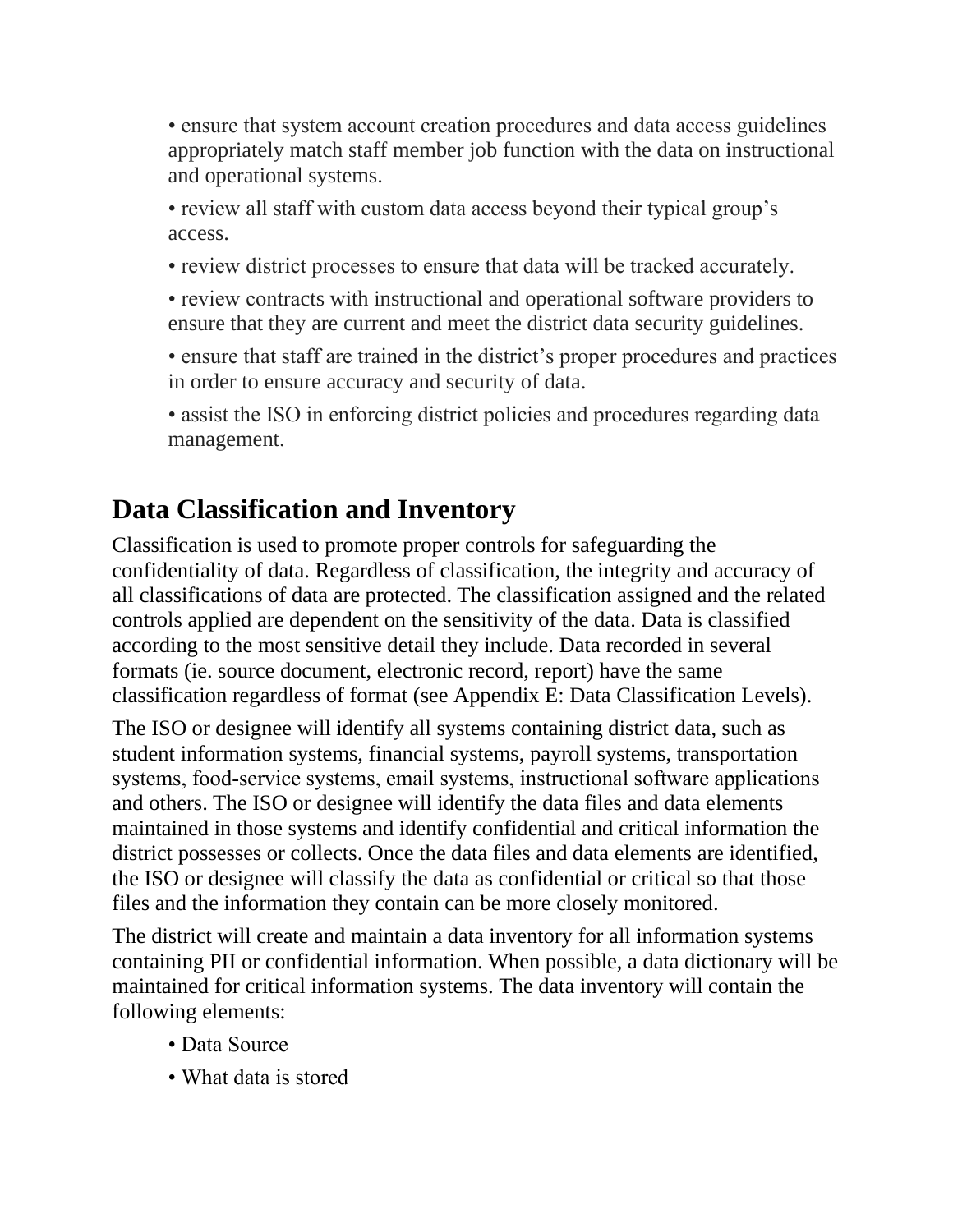- Where the data is stored
- Persons assigned to manage the data
- Staff or staff categories that have access to the files
- When the data is collected and received
- How the data is accessed
- Who has access
- Criticality/Sensitivity Rating

### <span id="page-14-0"></span>*Security/Protection*

### <span id="page-14-1"></span>**Risk Management**

A thorough risk analysis of all Governor Wentworth Regional School District's data networks, systems, policies, and procedures shall be conducted on a biannual basis by an external third party or as requested by the Superintendent, ISO or designee. An internal audit of District network security will be conducted annually by District Technology staff. This analysis shall be completed using the risk management steps outlined in the Data Security Checklist (Appendix D). The product of the risk analysis will be referred to as the risk assessment. The risk assessment shall be used to develop a plan to mitigate identified threats and risk to an acceptable level by reducing the extent of vulnerabilities.

### <span id="page-14-2"></span>**Security Logs**

The District will maintain a comprehensive list of critical system events that will be logged and monitored to ensure data security. These events will include, but are not limited to, access to critical systems and modification of critical data. When applicable, notifications will be established for critical event triggers.

### <span id="page-14-3"></span>**Physical Security Controls**

Technology telecommunication closets are housed in secure locations. Access authorization is assigned through the Director of Technology, Network Administrator and or Director of Facilities. In addition, access to areas in which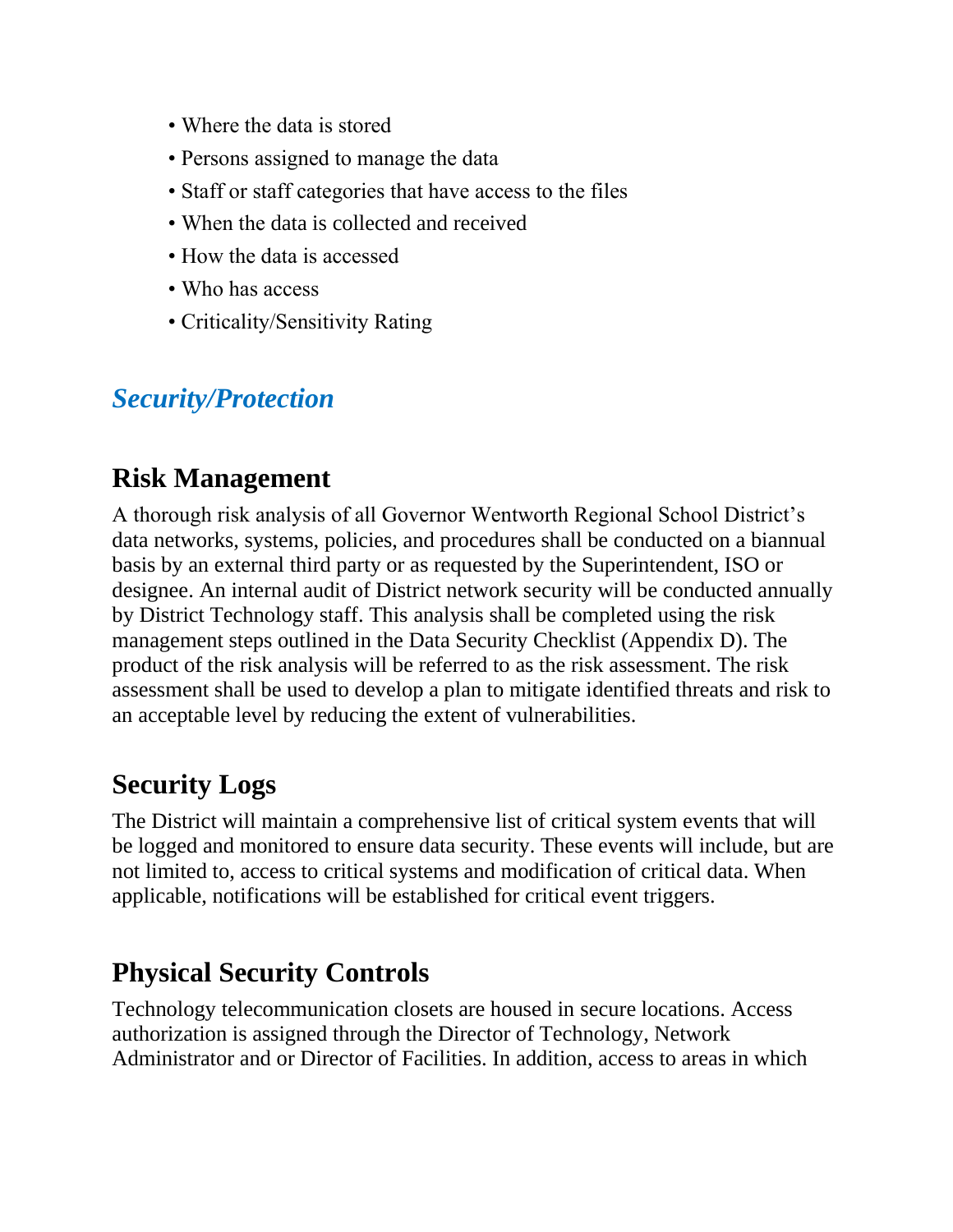information processing is carried out shall be restricted to only appropriately authorized individuals (see appendix G: Physical Security Controls).

No technological systems shall be disposed of or moved without adhering to the appropriate procedures (see Appendix H: Asset Management).

### <span id="page-15-0"></span>**Inventory Management**

The district shall maintain a process for inventory control in accordance to federal and state requirements and School Board policy. All district technology assets will be maintained in inventory and verified through the regular inventory verification process (see Appendix H: Asset Management).

### <span id="page-15-1"></span>**Virus, Malware, Spyware, Phishing and SPAM Protection**

The District uses a multi‐layered approach to ensure that all electronic files are appropriately scanned for viruses, malware, spyware, phishing and SPAM. These include, but are not limited to, enterprise virus/malware/ spyware software, group policy, gateways, firewalls, and content filter. Users shall not turn off or disable district protection systems or install other systems (see Appendix I: Virus, Malware, Spyware, Phishing and SPAM Protection).

### <span id="page-15-2"></span>**Electronic Access Security Controls**

District staff will only access personally identifiable and/or confidential information if necessary, to perform their duties. The district will only disclose this information to authorized district contractors or agents who need access to the information to provide services to the district and who agree not to disclose the information to any other party except as allowed by law. All staff are required to read and acknowledge applicable district policies via the Faculty Handbook signoff form annually.

Mechanisms to control access to PII, confidential information, internal information and computing resources include, but are not limited to, the following methods:

• **Identification/Authentication:** Unique user identification (user ID) and authentication are required for all systems that maintain or access PII, confidential information, and/or internal information. Users will be held accountable for all actions performed on the system with their User ID. User accounts and passwords shall not be shared.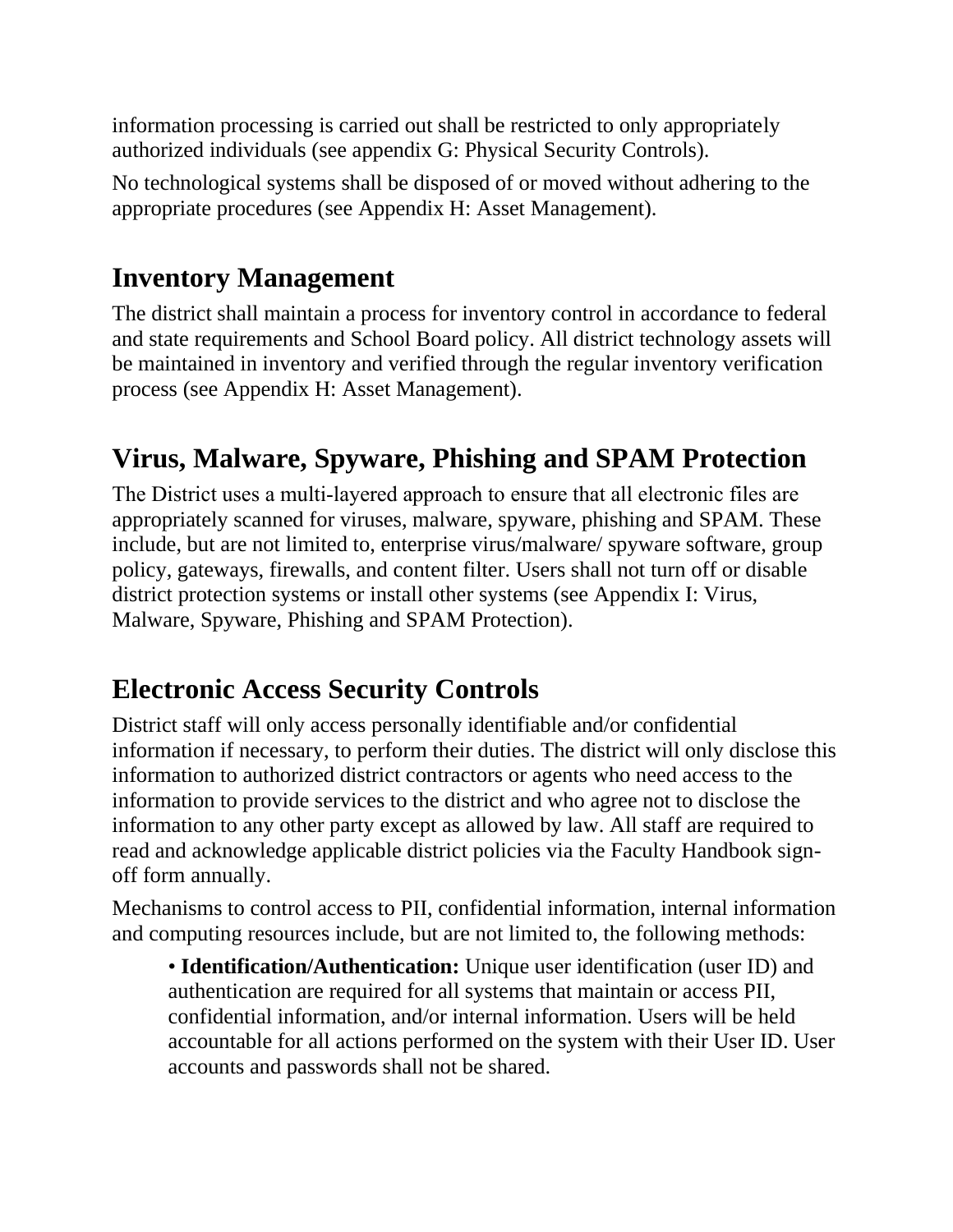• **Authorization:** Access controls are maintained through a partnership between the technology department, human resources (HR) and data managers.

Additionally, only members of the District Technology staff will be granted access to domain level administrator and local machine administrator accounts in order to complete their job functions.

Access security is audited annually or whenever access permission requirements are changed for a particular application/software or when an application/software is no longer necessary.

#### **Staff Users**

All new staff accounts are authorized through an HR hiring process (see Appendix J: Account Management). Role‐based permissions and security groups are used to establish access to all systems (see Appendix K: Data Access Roles and Permissions). If a staff member requires additional access, a request must be made directly to the ISO with a clear justification for access.

#### **Contractors/Vendors**

Access to contractors/vendors is governed through the same process using School Board Policy EHAB. All contractor/vendor access must be approved by HR and the ISO. All contractors doing business on district premises must also pass a background check unless other security measures are addressed in a vendor contract. All contractors/vendors accessing district data will be considered on premise users. Once the approval has been obtained, the technology department will create the account, only granting access to the server/application that the contractor/vendor supports.

#### **Password Security**

The District will enforce secure passwords for all systems within their control (see Appendix L: Password Security). When possible, the district will utilize Single Sign On (SSO) or LDAP/Active Directory Integration to maintain optimal account security controls.

#### **Concurrent Sessions**

When possible, the district will limit the number of concurrent sessions for a user account in a system.

#### **Remote Access**

Access into the District's network from outside is strictly prohibited without explicit authorization from the ISO. Remote access will be granted through virtual private network (VPN) connection through the district's network VPN appliance;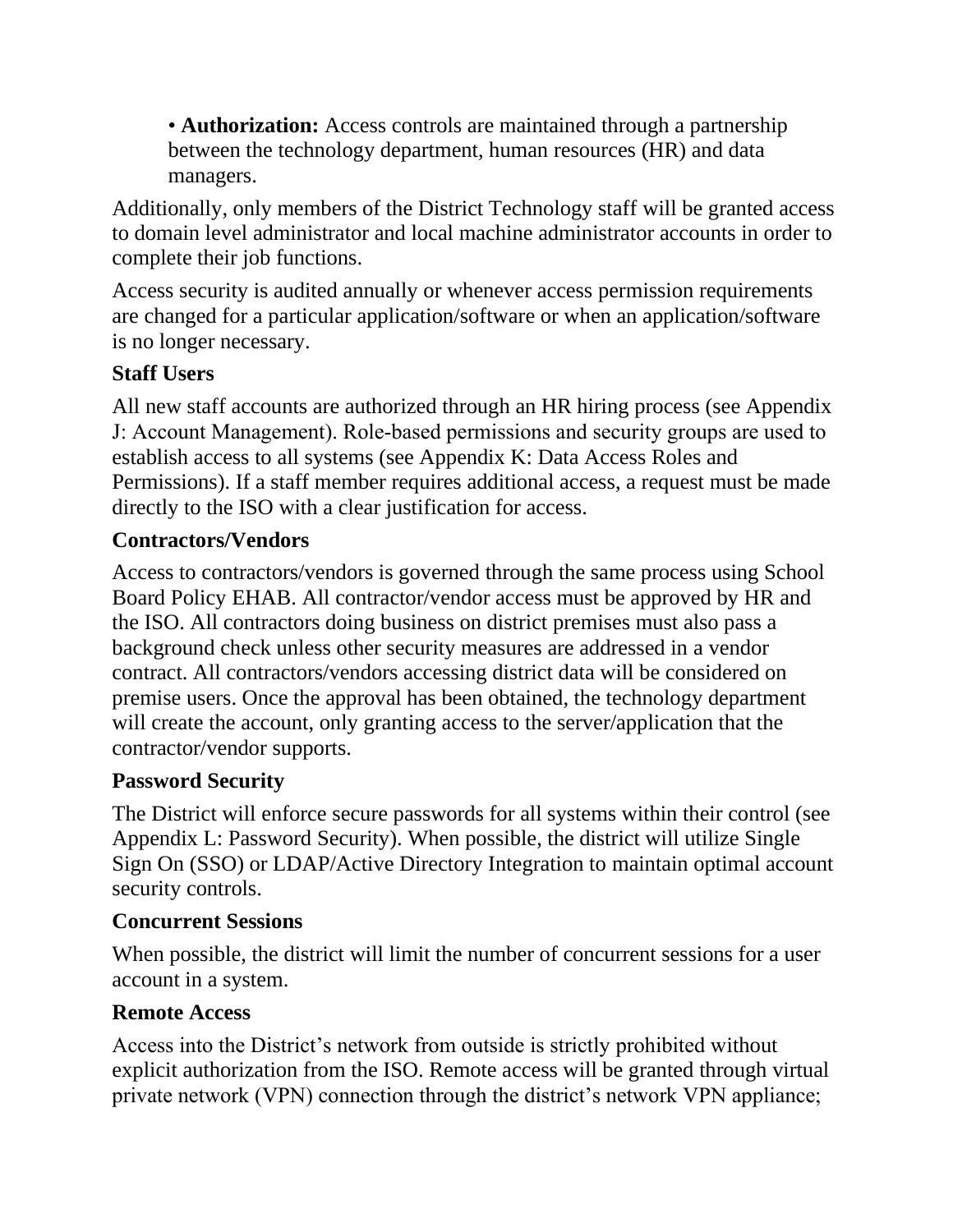no other method of remote access shall be granted without explicit authorization from the ISO. PII, confidential information and/or Internal Information that is stored or accessed remotely shall maintain the same level of protection as information stored and accessed within District's network.

In the event that VPN access is needed by a contractor/vendor, access must be approved by the ISO. The Network Administrator will establish the contractor account, only granting access to the server/application that the contractor/vendor supports.

All VPN accounts will be reviewed at least annually.

### <span id="page-17-0"></span>**Securing Data at Rest and Transit**

District data security applies to all forms of data, including data stored on devices, data in transit and data stored on additional resources. All district external hard drives will be maintained in inventory and verified through the regular inventory verification process. Regular transmission of student data to internal and external services is managed by the technology department using a secure data transfer protocol.

Users must ensure that they are securely storing their data. Guidelines have been established for Cloud Storage and File Sharing, External Storage Devices, and File Transmission Practices. (see Appendix F: Securing Data at Rest and Transit). These guidelines are outlined in the following section.

## <span id="page-17-1"></span>*Usage and Dissemination*

A consistently high level of personal responsibility is expected of all users granted access to the district's technology resources. All district staff, volunteers, contractors and agents who are granted access to critical and confidential information are required to keep the information secure and are prohibited from disclosing or assisting in the unauthorized disclosure of confidential information. All individuals using confidential and critical information will strictly observe protections put into place by the district including, but not limited to, maintaining information in locked rooms or drawers, limiting access to electronic files, updating and maintaining the confidentiality of password protections, encrypting and redacting information, and disposing of information in a confidential and secure manner.

All users are responsible for the security and integrity of the data they create, store or access. Users are expected to act as good stewards of data and treat data security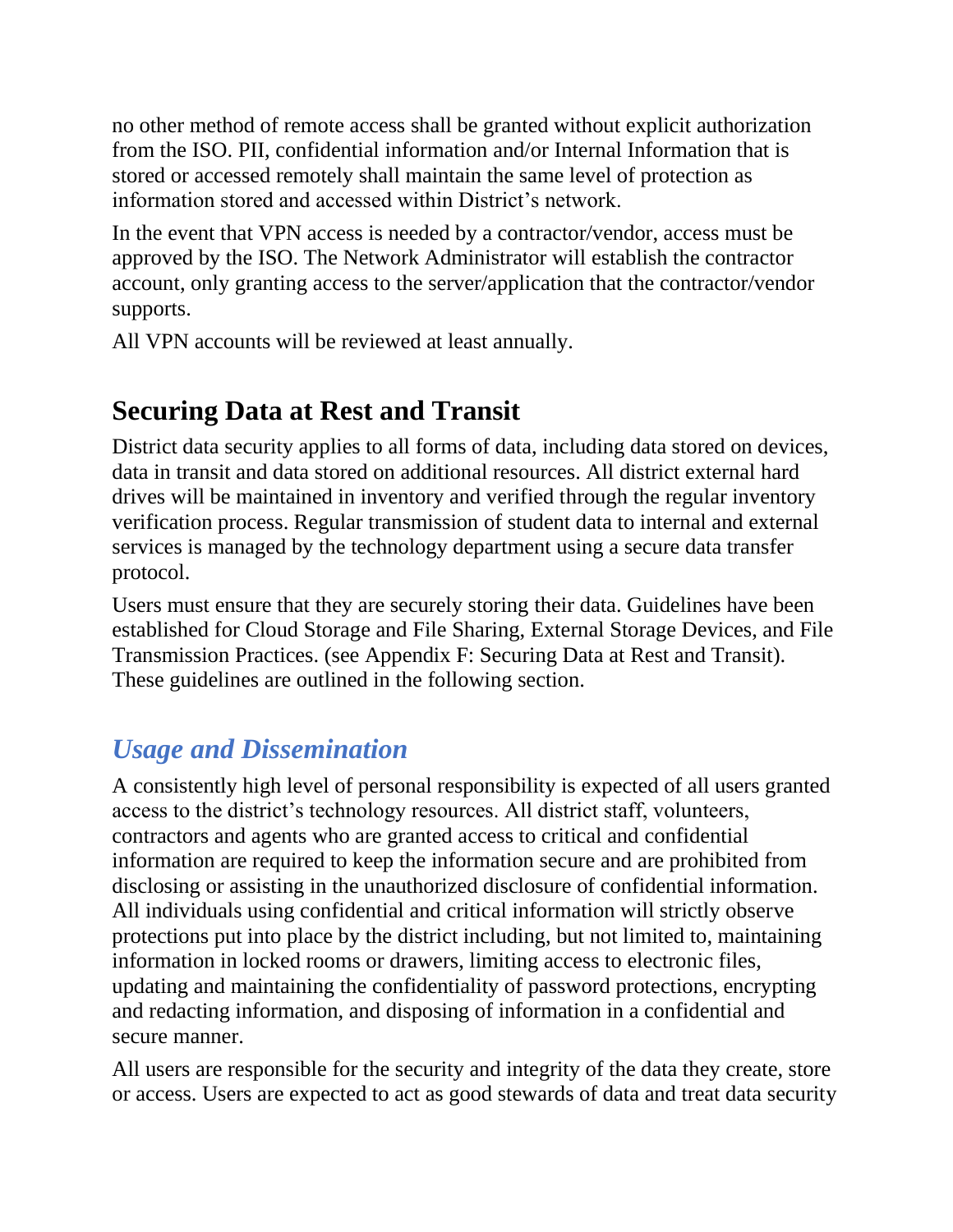and integrity with a high degree of responsibility and priority. Users must follow all guidelines outlined with Board policies,

District staff, contractors and agents will notify the ISO or designee immediately if there is reason to believe confidential information has been disclosed to an unauthorized person or any information has been compromised, whether intentionally or otherwise.

### <span id="page-18-0"></span>**Data Storage and Transmission**

All staff and students that log into a district owned Macintosh and PC computers will be provided with several options for data storage and transmission. Staff and students will need to ensure that they are securely storing their data. Staff and students will be able to store data on the local device. It is important to note that this data is not a part of the district's continuity plan, and thus will not be backed up by the district's backup solution. Students will also have a mapped personal folder. This folder acts as a redirection of document and desktop folders to district file servers. Access to these files is restricted to the folder's owner (student who is assigned) and district enterprise administrator accounts. Staff and students using Chromebook devices have limited local storage capabilities. Chromebook users are to store data within their GSuite for Education Drive account.

#### **Cloud Storage and File Sharing**

The term "Cloud Storage" is used to define all types of remote server storages accessed by users through the internet. All staff and students are provided with a Google GSuite for Education account that provides unlimited storage. Users are responsible for all digital content on their district provided Google GSuite for Education Drive (see Appendix F: Securing Data at Rest and Transit).

#### **File Transmission Practices**

Staff are responsible for securing sensitive data for transmission through email or other channels. Staff should not transmit files labeled classified, confidential, or restricted through email or third-party file transfer services without district approval. When possible, staff should de‐identify or redact any PII or confidential information prior to transmission. Regular transmission of student data to services such as a single sign on provider is managed by the technology department using a secure data transfer protocol (see Appendix F: Securing Data at Rest and Transit).

#### **Credit Card and Electronic Payment**

Users of systems that process electronic payments, including but not limited to processing credit card information, must adhere to strict guidelines regarding the protection of payment information and cardholder data. These users are responsible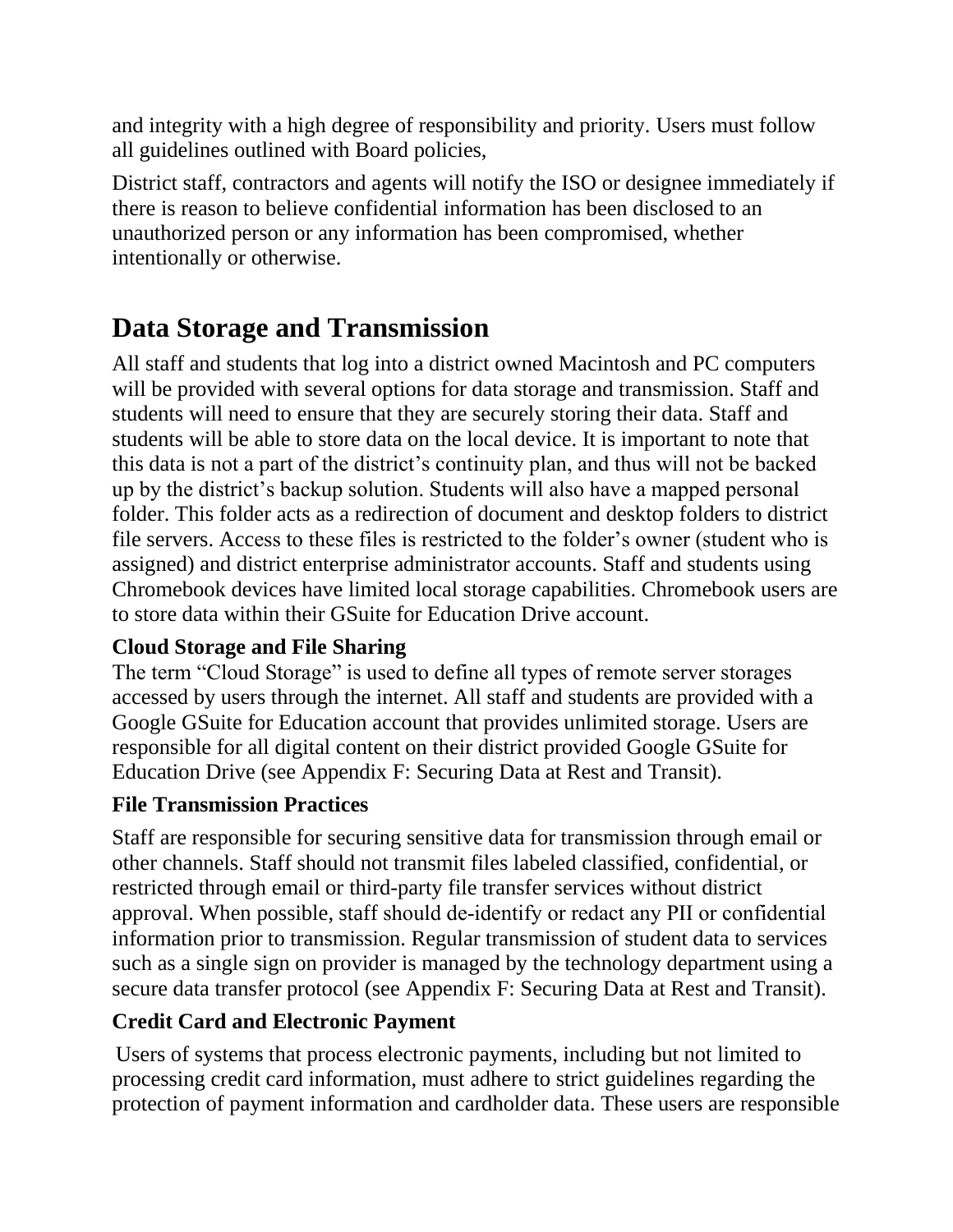for adhering to the appropriate level of PCI compliance when handling such data (see Appendix F: Securing Data at Rest and Transit).

#### **Mass Data Transfers**

Downloading, uploading or transferring PII, confidential information, and internal information between systems shall be strictly controlled. Requests for mass download of, or individual requests for, information for research or any other purposes that include PII shall be reviewed and approved by the Superintendent or designee. All other mass downloads of information shall be approved by the ISO and include only the minimum amount of information necessary to fulfill the request.

#### **Printing**

When possible, staff should de-identify or redact any PII or confidential information prior to printing. PII and confidential information shall not be downloaded, copied or printed indiscriminately or left unattended and open to compromise.

#### **Oral Communications**

Staff shall be aware of their surroundings when discussing PII and confidential information. This includes, but is not limited to, the use of cellular telephones in public areas. Staff shall not discuss PII or Confidential Information in public areas if the information can be overheard. Caution shall be used when conducting conversations in: semi‐private rooms, waiting rooms, corridors, elevators, stairwells, cafeterias, restaurants, or public areas.

## <span id="page-19-0"></span>**Training**

The district shall create and maintain a data security training program. This program will consist of the following:

• Training for all staff on technology policies and procedures, including confidentiality and data privacy.

- Additional training for new instructional staff on federal regulations and the use of digital resources and student electronic records.
- Training for all instructional staff on federal regulations and the use of digital resources and student electronic records.

• Training for district administration on federal regulations, data privacy and security.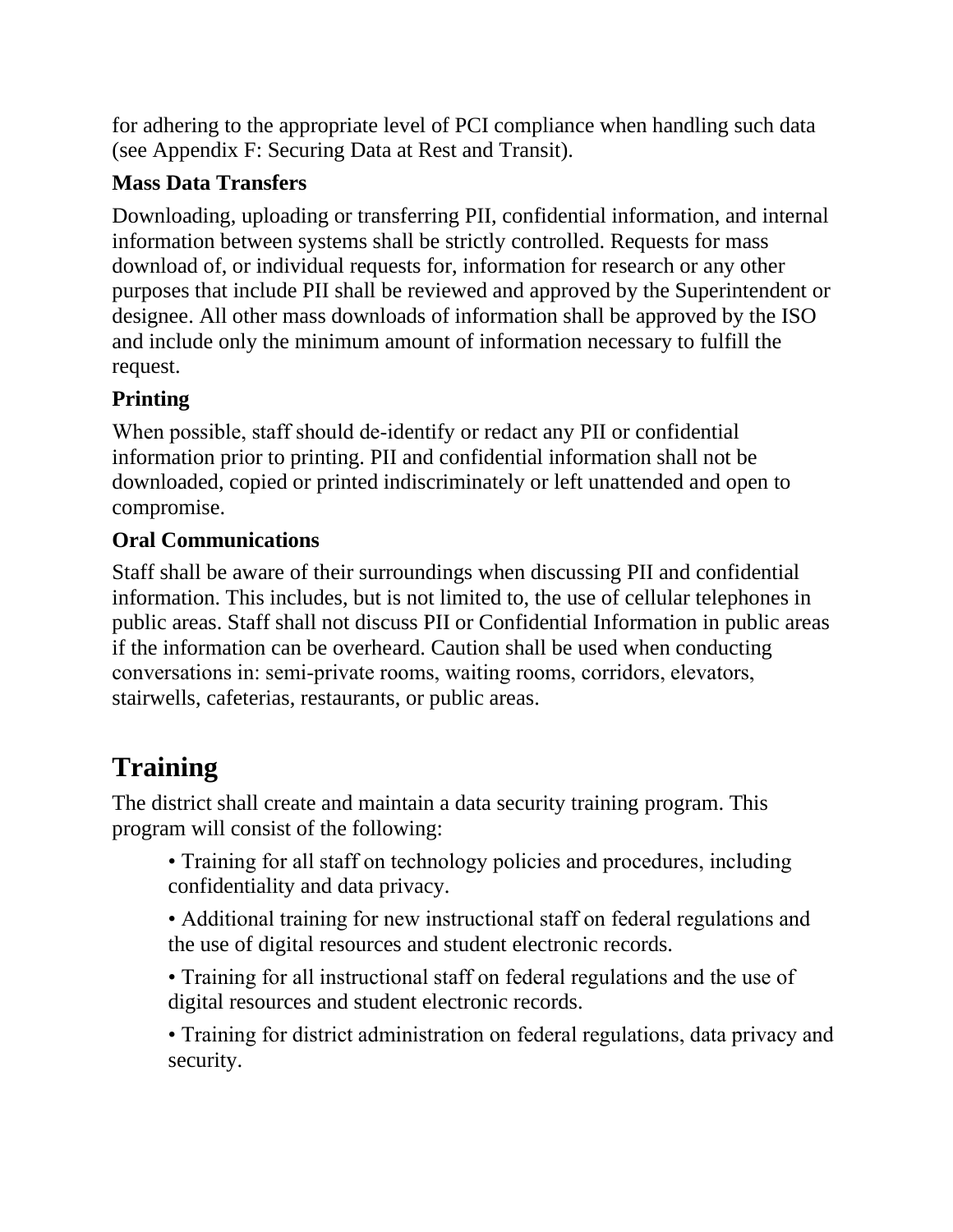• All training or professional learning that includes the use of data systems shall include data security.

### <span id="page-20-0"></span>*Archival and Destruction*

Once data is no longer needed, the ISO or designee will work with the data managers to ensure that it is appropriately destroyed. Special care will be taken to ensure that confidential information is destroyed appropriately and in accordance with law. Confidential paper records will be destroyed using methods that render them unreadable, such as shredding. Confidential digital records will be destroyed using methods that render the record irretrievable.

### <span id="page-20-1"></span>**District Data Destruction Process**

The district will regularly review all existing data stored on district provided storage for the purposes of ensuring data identification and appropriate destruction. Data destruction processes will align with School Board Policy. District data managers will regularly review systems and data to ensure that data that is no longer needed is destroyed. The following exceptions will be made:

• Data in an active litigation hold will be maintained until the conclusion of the hold.

• Student GSuite for Education account will be maintained for one school year after the student's final date of attendance.

• Staff GSuite for Education accounts will be suspended after the final workday, unless HR or the ISO approves a district administrator to maintain access.

### <span id="page-20-2"></span>**Asset Disposal**

The district will maintain a process for physical asset disposal in accordance with School Board Policy. The district will ensure that all assets containing PII, confidential, or internal information are disposed of in a manner that ensures that this information is destroyed (see Appendix H: Asset Management).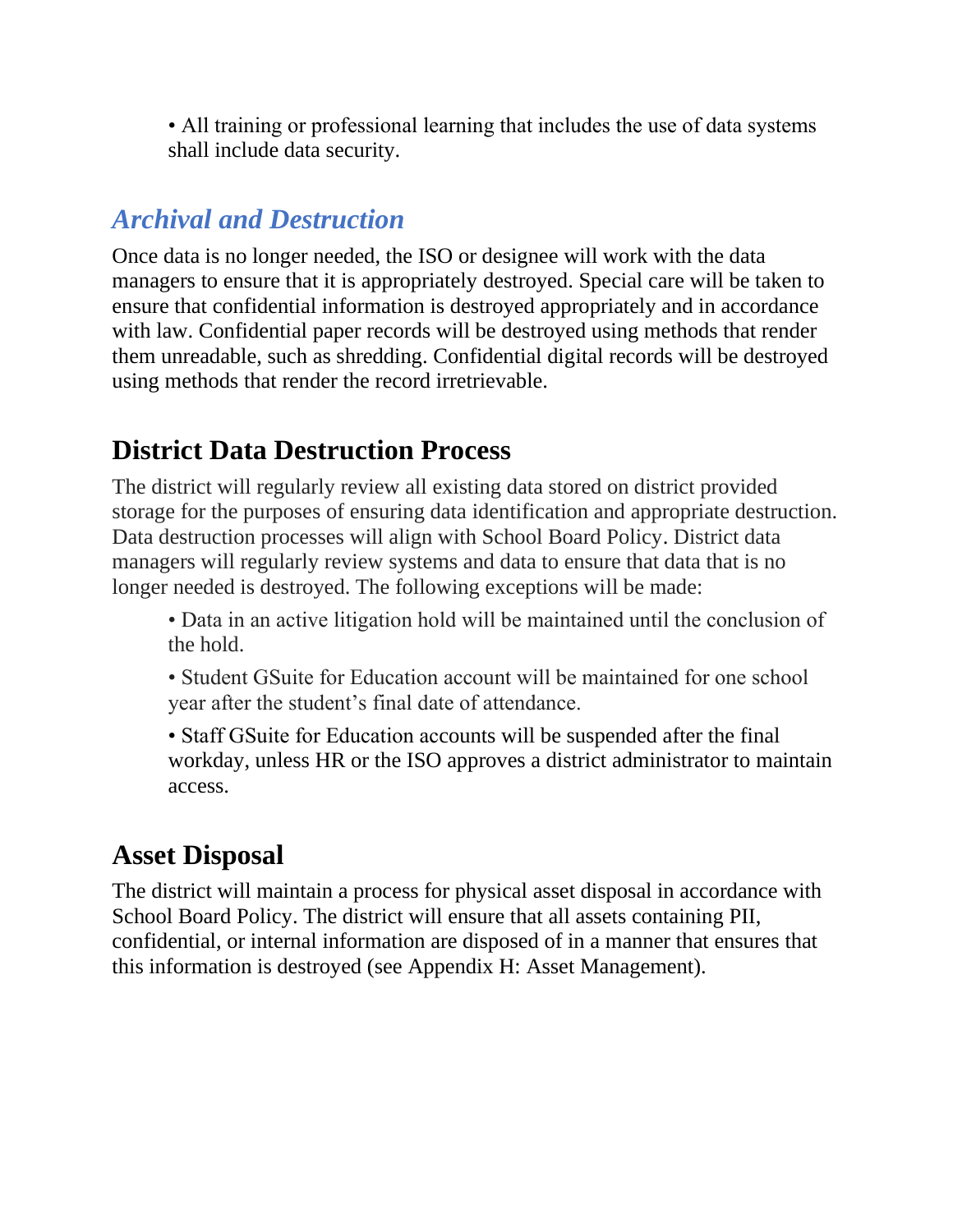### <span id="page-21-0"></span>**Critical Incident Response**

Controls shall ensure that the District can recover from any damage to or breach of critical systems, data, or information within a reasonable period of time. Each school, department, or individual is required to report any instances immediately to the ISO or designee for response to a system emergency or other occurrence (for example, fire, vandalism, system failure, data breach and natural disaster) that damages/breaches data or systems.

### <span id="page-21-1"></span>*Business Continuity*

The District's administrative procedure delineates the timeline for data retention for all district data. The District will maintain systems that provide near‐line and off‐site data backup. These systems shall allow for the full recovery of critical systems in the event of a disaster. The district will test near-line and off-site backups of critical systems quarterly.

### <span id="page-21-2"></span>*Disaster Recovery*

The District's Technology Disaster Recovery Plan outlines critical staff, responsibilities, and processes in the event of a disaster or critical data loss. The District shall maintain a list of all critical systems and data, including contact information. The Technology Disaster Recovery Plan shall include processes that enable the District to continue operations and efficiently restore any loss of data in the event of fire, vandalism, natural disaster, or critical system failure (see Appendix M: Disaster Recovery Plan).

### <span id="page-21-3"></span>*Data Breach Response*

New Hampshire's data breach law (RSA 359-c:19, 20, 21) is triggered when a School District computer system is breached and personal information is acquired without authorization in a way that compromises the security or confidentiality of the information. The law requires a school district experiencing a breach to conduct a good faith and reasonably prompt investigation to determine the likelihood that personal information was, or will be, misused. The Data Breach Response Plan enables the District to respond effectively and efficiently to a data breach involving personally identifiable information (PII) as defined by NH Law, confidential or protected information (ie-FERPA), district identifiable information and other significant cybersecurity incident. The Data Breach Response Plan shall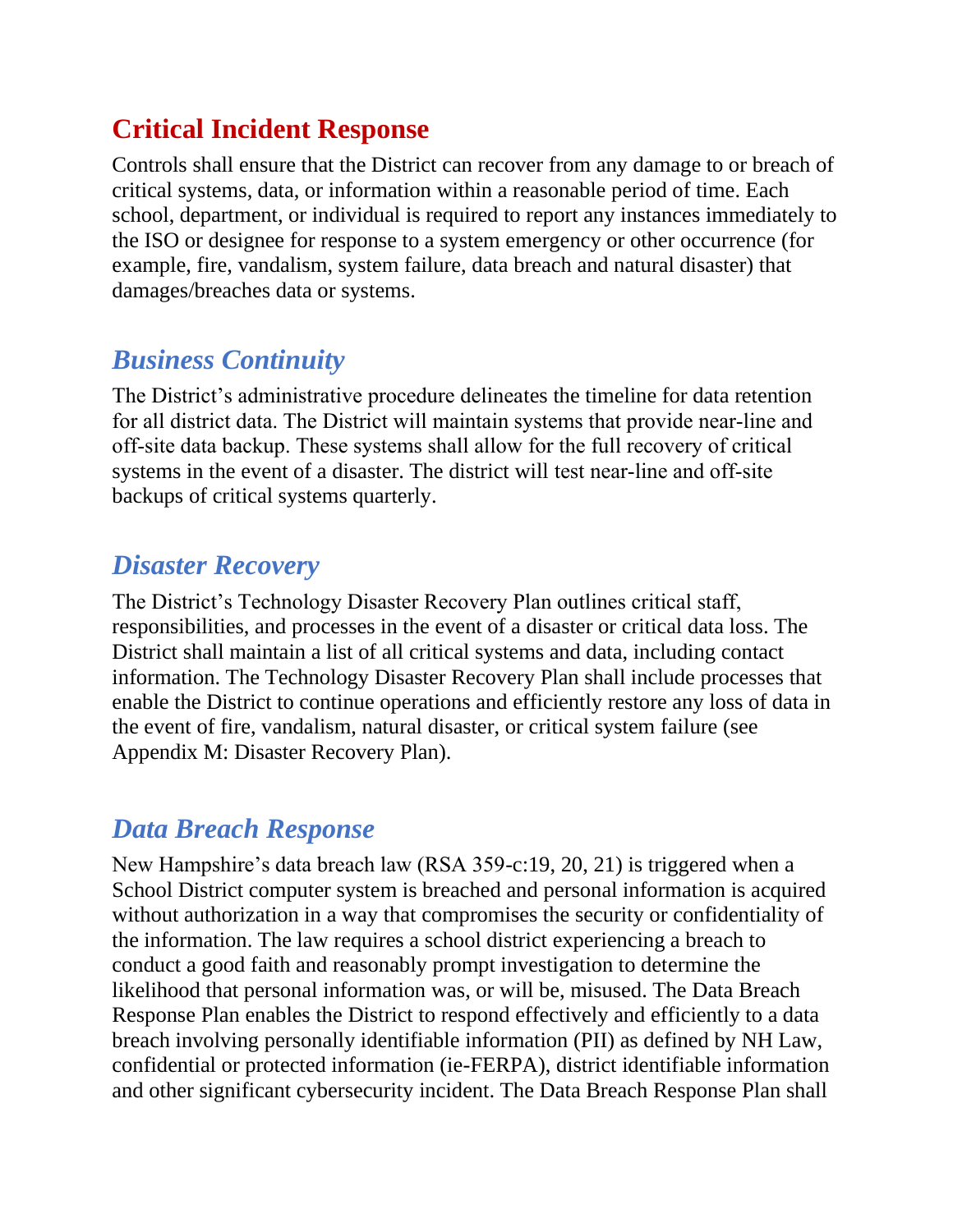include processes to validate and contain the security breach, analyze the breach to determine scope and composition, minimize impact to the users, and provide notification (see Appendix N: Data Breach Response Plan).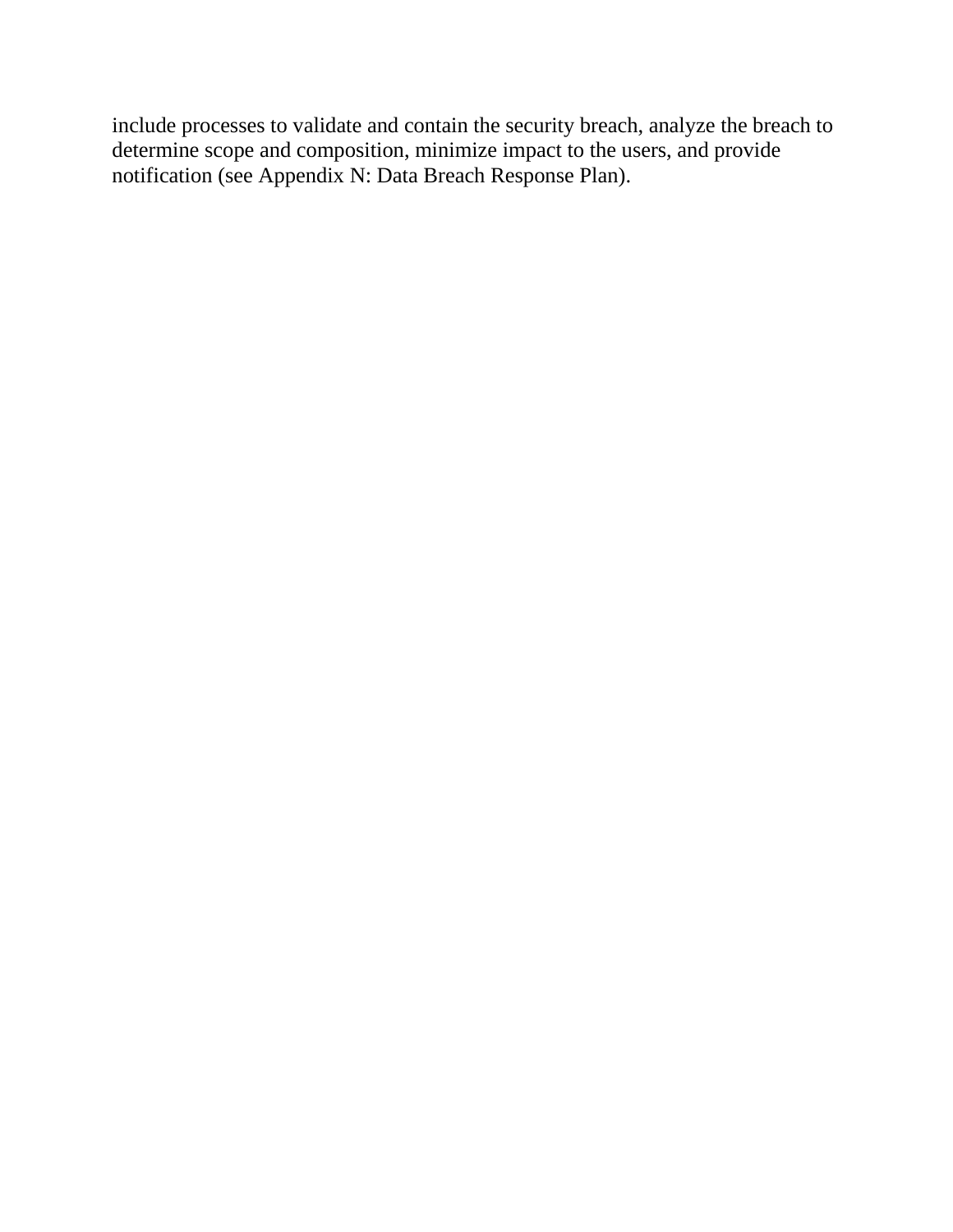### **Appendix A – Definitions**

<span id="page-23-0"></span>**Confidentiality:** Data or information is not made available or disclosed to unauthorized persons.

Confidential Data/Information: Information that the district is prohibited by law, policy or contract from disclosing or that the district may disclose only in limited circumstances. Confidential data includes, but is not limited to, personally identifiable information (PII) regarding students and staff.

**Critical Data/Information:** Information that is determined to be essential to district operations and that must be accurately and securely maintained to avoid disruption to district operations. Critical data is not necessarily confidential.

**Data**: Facts or information. Data can be in any form; oral, written, or electronic.

**Data Breach, Breach of Security or Breach:** A security incident in which there was unauthorized access to, and unauthorized acquisition of personal information maintained in computerized form that compromises the security, confidentiality or integrity of the information.

**Data Integrity:** Data is current, accurate and has not been altered or destroyed in an unauthorized manner.

**Data Management:** The development and execution of policies, practices, and procedures in order to manage the accuracy and security of district instructional and operational data in an effective manner.

**Data Owner:** User responsible for the creation of data. The owner may be the primary user of that information or the person responsible for the accurate collection/recording of data. Ownership does not signify proprietary interest, and ownership may be shared. The owner of information has the responsibility for:

• knowing the information for which she/he is responsible.

• determining a data retention period for the information according to Board policy and state statute.

• ensuring appropriate procedures are in effect to protect the integrity, confidentiality, and availability of the data used or created.

• reporting promptly to the ISO the loss or misuse of data.

• initiating and/or implementing corrective actions when problems are identified.

• following existing approval processes for the selection, budgeting, purchase, and implementation of any digital resource.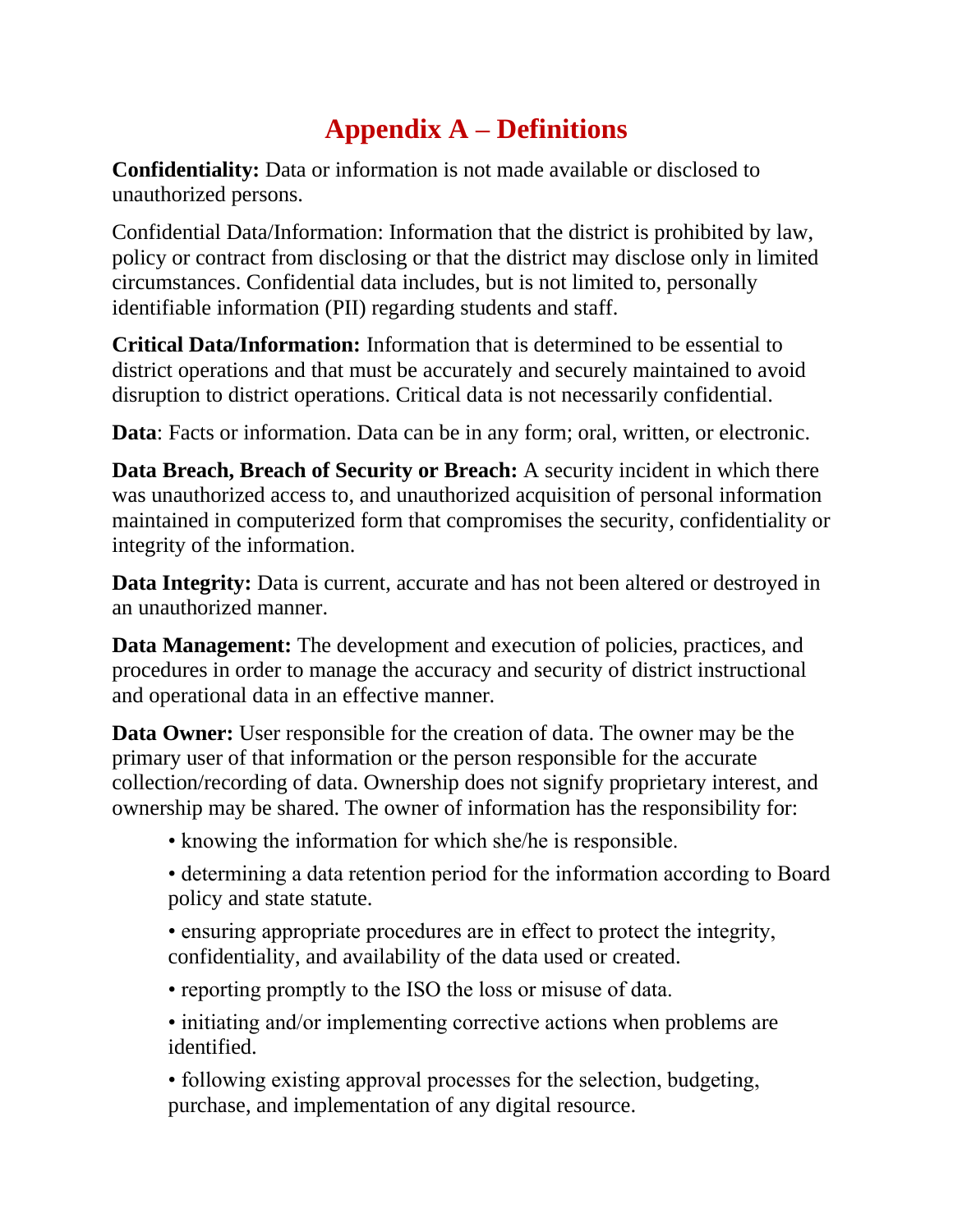**Information Security Officer:** The Information Security Officer (ISO) is responsible for working with the Superintendent, Data Governance Team, data managers, data owners, and users to develop and implement prudent security policies, procedures, and controls. The ISO will oversee all security audits and will act as an advisor to:

• data owners for the purpose of identification and classification of technology and data related resources.

• systems development and application owners in the implementation of security controls for information on systems, from the point of system design through testing and production implementation.

**Systems:** Any computer, laptop, mobile device, printing and/or scanning device, network appliance/equipment, AV equipment, server, internal or external storage, communication device or any other current or future electronic or technological device, whether hosted by the district or provider.

**Security Incident:** An event that 1) actually or potentially jeopardizes the confidentiality, integrity or availability of an information system or the information the system processes, stores or transmits, or 2) constitutes a violation or imminent threat of violation of security policies, security procedures or acceptable‐use policies.

**Personally Identifiable Information (PII):** Any information about an individual maintained by an agency, including (1) any information that can be used to distinguish or trace an individual's identity, such as name, social security number, State Assigned Student Identification, date and place of birth, mother's maiden name, or biometric records and (2) any other information that is linked or linkable to an individual, such as medical, educational, financial, and employment information.

**Risk:** The probability of a loss of confidentiality, integrity, or availability of information resources.

**User:** The user is any person who has been authorized to read, enter, print or update information. A user of data is expected to:

- access information only in support of their authorized job responsibilities.
- comply with all data security procedures and guidelines.
- keep personal authentication confidential (user IDs, passwords, secure cards, PINs, access codes).
- report promptly to the ISO the loss or misuse of data.
- follow corrective actions when problems are identified.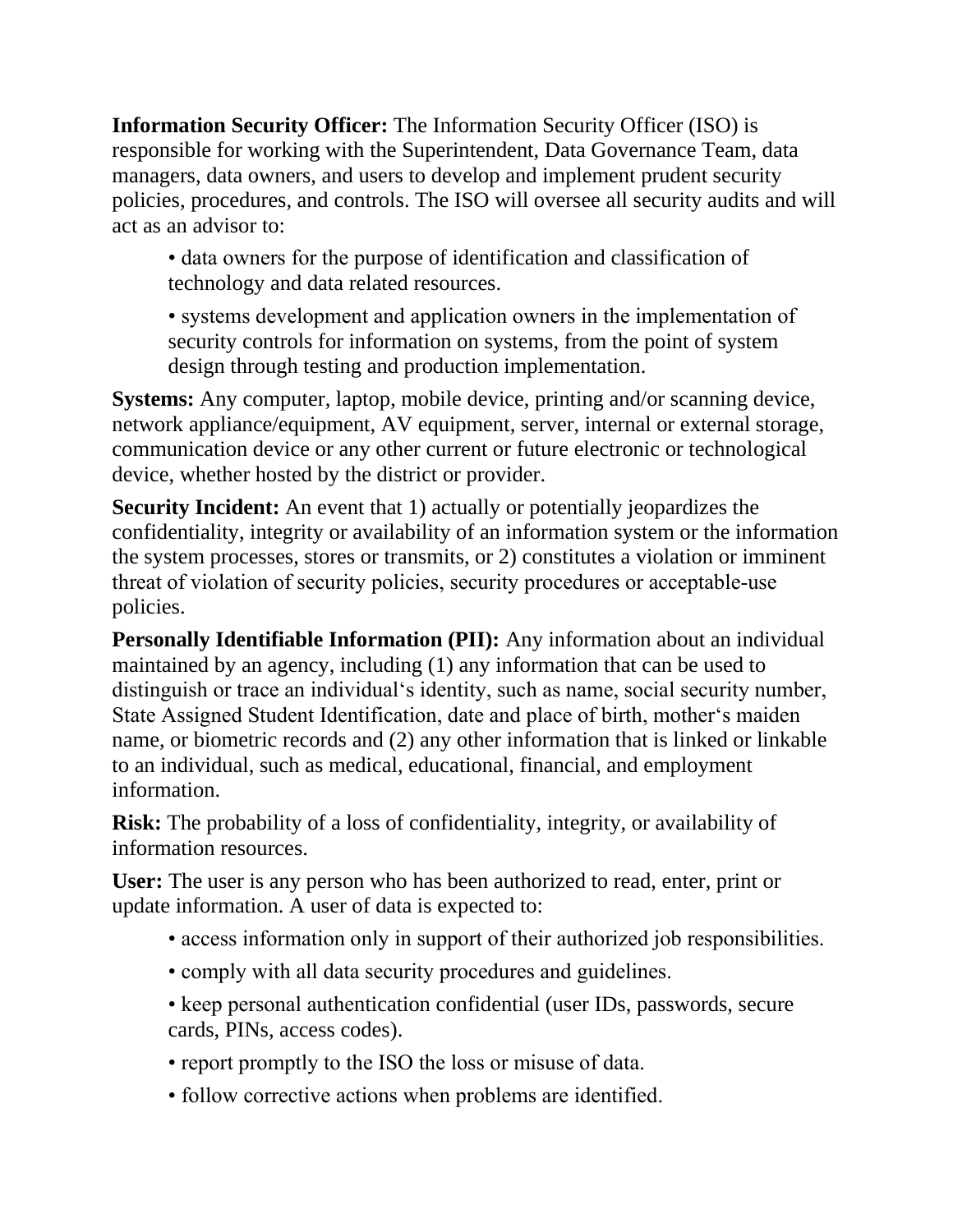### <span id="page-25-0"></span>**Appendix B - Laws, Statutory, and Regulatory Security Requirements**

**CIPA:** The Children's Internet Protection Act was enacted by Congress to address concerns about children's access to obscene or harmful content over the Internet. CIPA imposes certain requirements on schools or libraries that receive discounts for Internet access or internal connections through the E‐rate program. Schools subject to CIPA have two additional certification requirements: 1) their Internet safety policies shall include monitoring the online activities of minors; and 2) as required by the Protecting Children in the 21st Century Act, they shall provide for educating minors about appropriate online behavior, including interacting with other individuals on social networking websites and in chat rooms, and cyberbullying awareness and response.

<https://www.fcc.gov/consumers/guides/childrens-internet-protection-act>

**COPPA:** The Children's Online Privacy Protection Act regulates operators of commercial websites or online services directed to children under 13 that collect or store information about children. Parental permission is required to gather certain information. [https://www.ftc.gov/tips-advice/business-center/privacy-and](https://www.ftc.gov/tips-advice/business-center/privacy-and-security/children%27s-privacy)[security/children%27s-privacy](https://www.ftc.gov/tips-advice/business-center/privacy-and-security/children%27s-privacy)

**FERPA:** The Family Educational Rights and Privacy Act applies to all institutions that are recipients of federal aid administered by the Secretary of Education. This regulation protects student information and accords students specific rights with respect to their data.<http://www2.ed.gov/policy/gen/guid/fpco/ferpa/index.html>

**HIPAA:** The Health Insurance Portability and Accountability Act applies to organizations that transmit or store Protected Health Information (PII). It is a broad standard that was originally intended to combat waste, fraud, and abuse in health care delivery and health insurance, but is now used to measure and improve the security of health information as well.

<https://www.hhs.gov/hipaa/index.html>

**IDEA:** The Individuals with Disabilities in Education Act (IDEA) is a law that makes available a free appropriate public education to eligible children with disabilities throughout the nation and ensures special education and related services to those children.

<https://sites.ed.gov/idea/>

**PCI DSS:** The Payment Card Industry Data Security Standard was created by a consortium of payment brands including American Express, Discover, MasterCard, and Visa. It covers the management of payment card data and is relevant for any organization that accepts credit card payments. [www.pcisecuritystandards.org](http://www.pcisecuritystandards.org/)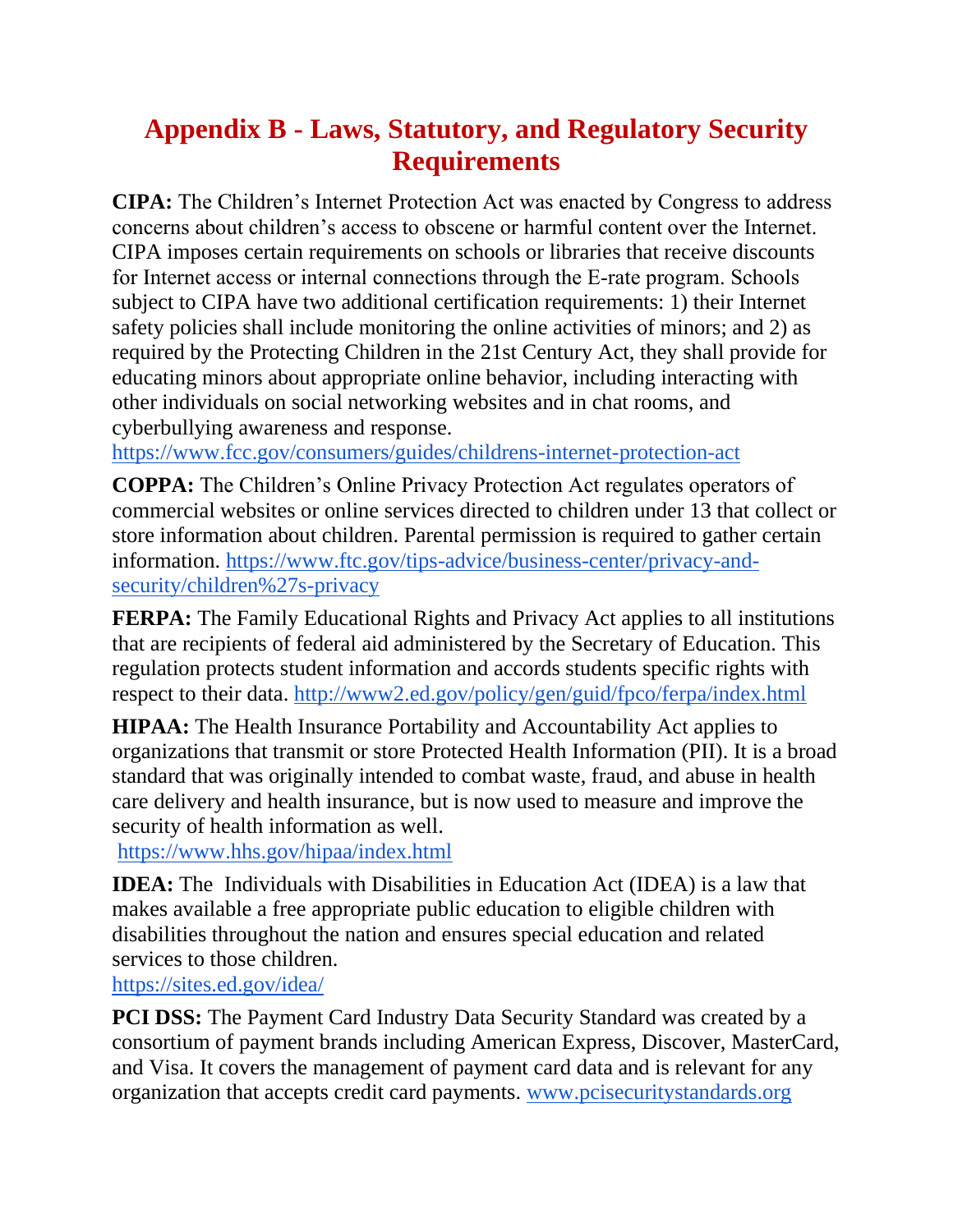**PPRA:** The Protection of Pupil Rights Amendment affords parents and minor students' rights regarding our conduct of surveys, collection and use of information for marketing purposes, and certain physical exams.

[https://www2.ed.gov/policy//gen/guid/fpco/ppra/index.html](https://www2.ed.gov/policy/gen/guid/fpco/ppra/index.html)

**New Hampshire State RSA 189:65-189:68:** Student and Teacher Information Protection and Privacy as defined by the following sections:

- NH RSA 189:65 [\(http://www.gencourt.state.nh.us/rsa/html/XV/189/189-](http://www.gencourt.state.nh.us/rsa/html/XV/189/189-65.htm) [65.htm\)](http://www.gencourt.state.nh.us/rsa/html/XV/189/189-65.htm) Definitions
- NH RSA 189:66 [\(http://www.gencourt.state.nh.us/rsa/html/XV/189/189-](http://www.gencourt.state.nh.us/rsa/html/XV/189/189-66.htm) [66.htm\)](http://www.gencourt.state.nh.us/rsa/html/XV/189/189-66.htm) Data Inventory and Policies Publication
- NH RSA 189:67 [\(http://www.gencourt.state.nh.us/rsa/html/XV/189/189-](http://www.gencourt.state.nh.us/rsa/html/XV/189/189-67.htm) [67.htm\)](http://www.gencourt.state.nh.us/rsa/html/XV/189/189-67.htm) Limits on Disclosure of Information
- NH 189:68 [\(http://www.gencourt.state.nh.us/rsa/html/XV/189/189-68.htm\)](http://www.gencourt.state.nh.us/rsa/html/XV/189/189-68.htm) Student Privacy
- NH RSA 189:68-a [\(http://www.gencourt.state.nh.us/rsa/html/XV/189/189-](http://www.gencourt.state.nh.us/rsa/html/XV/189/189-68-a.htm) [68-a.htm\)](http://www.gencourt.state.nh.us/rsa/html/XV/189/189-68-a.htm) Student Online Personal Information

[New Hampshire Minimum Standards for Privacy and Security of Student and](https://docs.google.com/document/d/15lhhzvzxwSViQ-Nk0LiknOlxZkrmcxrMJ7OmOlvrFA8/edit?usp=sharing)  [Employee Data](https://docs.google.com/document/d/15lhhzvzxwSViQ-Nk0LiknOlxZkrmcxrMJ7OmOlvrFA8/edit?usp=sharing)

#### **New Hampshire State RSA Chapter 359-C Right to Privacy:**

- NH RSA 359-C:19 [\(http://www.gencourt.state.nh.us/rsa/html/xxxi/359](http://www.gencourt.state.nh.us/rsa/html/xxxi/359-c/359-c-19.htm) [c/359-c-19.htm\)](http://www.gencourt.state.nh.us/rsa/html/xxxi/359-c/359-c-19.htm) Notice of Security Breach - Definitions
- NH RSA 359-C:20 [\(http://www.gencourt.state.nh.us/rsa/html/xxxi/359](http://www.gencourt.state.nh.us/rsa/html/xxxi/359-c/359-c-20.htm) [c/359-c-20.htm\)](http://www.gencourt.state.nh.us/rsa/html/xxxi/359-c/359-c-20.htm) Notice of Security Breach Required

• NH RSA 359-C:21 [\(http://www.gencourt.state.nh.us/rsa/html/xxxi/359](http://www.gencourt.state.nh.us/rsa/html/xxxi/359-c/359-c-21.htm) [c/359-c-21.htm\)](http://www.gencourt.state.nh.us/rsa/html/xxxi/359-c/359-c-21.htm) Notice of Security Breach Violation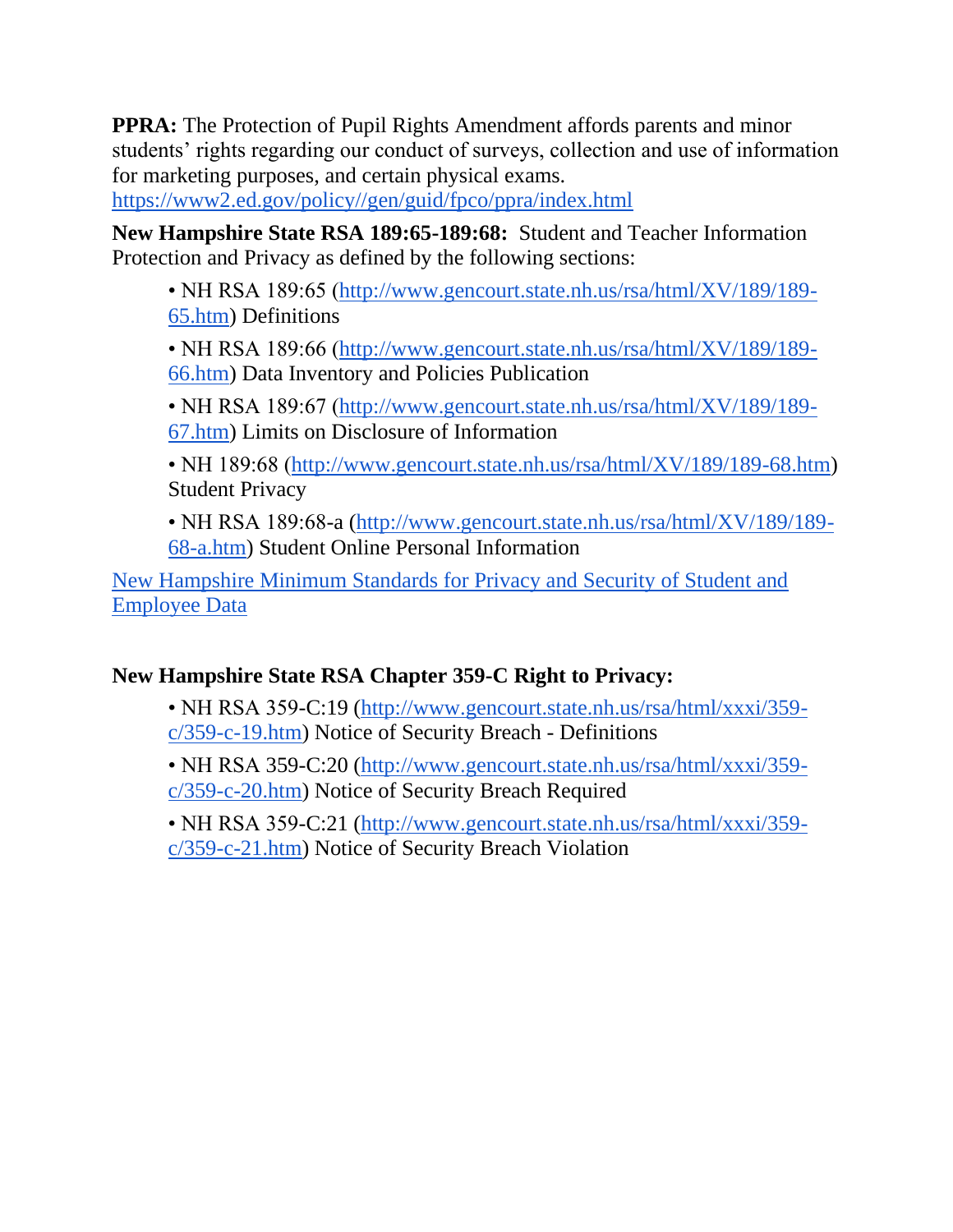## **Appendix C – Digital Resource Acquisition Use**

<span id="page-27-0"></span>The purpose of the Digital Resource Acquisition and Use process is to:

- ensure proper management, legality and security of information systems,
- increase data integration capability and efficiency,
- and minimize malicious code that can be inadvertently downloaded.

#### **New Resource Acquisition**

Staff are required to complete steps outlined under the staff section of the District's [Technology Use and Student Privacy](https://www.gwrsd.org/technology-use-and-student-privacy.html) website. An online request form is required for any new digital resources that either has an associated cost or collects staff or student data. All staff must adhere to the following guidelines regarding digital resource acquisition:

• Contracts for any system that creates, collects or uses personally identifiable information (PII), student records or confidential data must be reviewed by the ISO prior to initiation. Staff should speak with their building Technology Integrator before using ANY new app/online tool with students and seek their assistance with the evaluation/vetting process. This includes any online tool that a student interacts with where they may be creating content and/or any site that requires any student login.

• It is the responsibility of the staff requesting to use new digital content to properly vet the resource to ensure that it meets district business objectives, is in line with curriculum or behavioral standards, is age appropriate, is instructionally sound, and is appropriate for the intended use.

• Digital resources that accompany adopted instructional and/or curriculum materials will be vetted by the appropriate Assistant Superintendent, Curriculum Directors and the Director of Technology, or designee, prior to purchase.

All new resources shall be properly evaluated against the following criteria, when applicable:

- Impact on technology environment including storage and bandwidth
- Hardware requirements, including any additional hardware

• License requirements/structure, number of licenses needed, and renewal cost

- Maintenance agreements including cost
- Resource update and maintenance schedule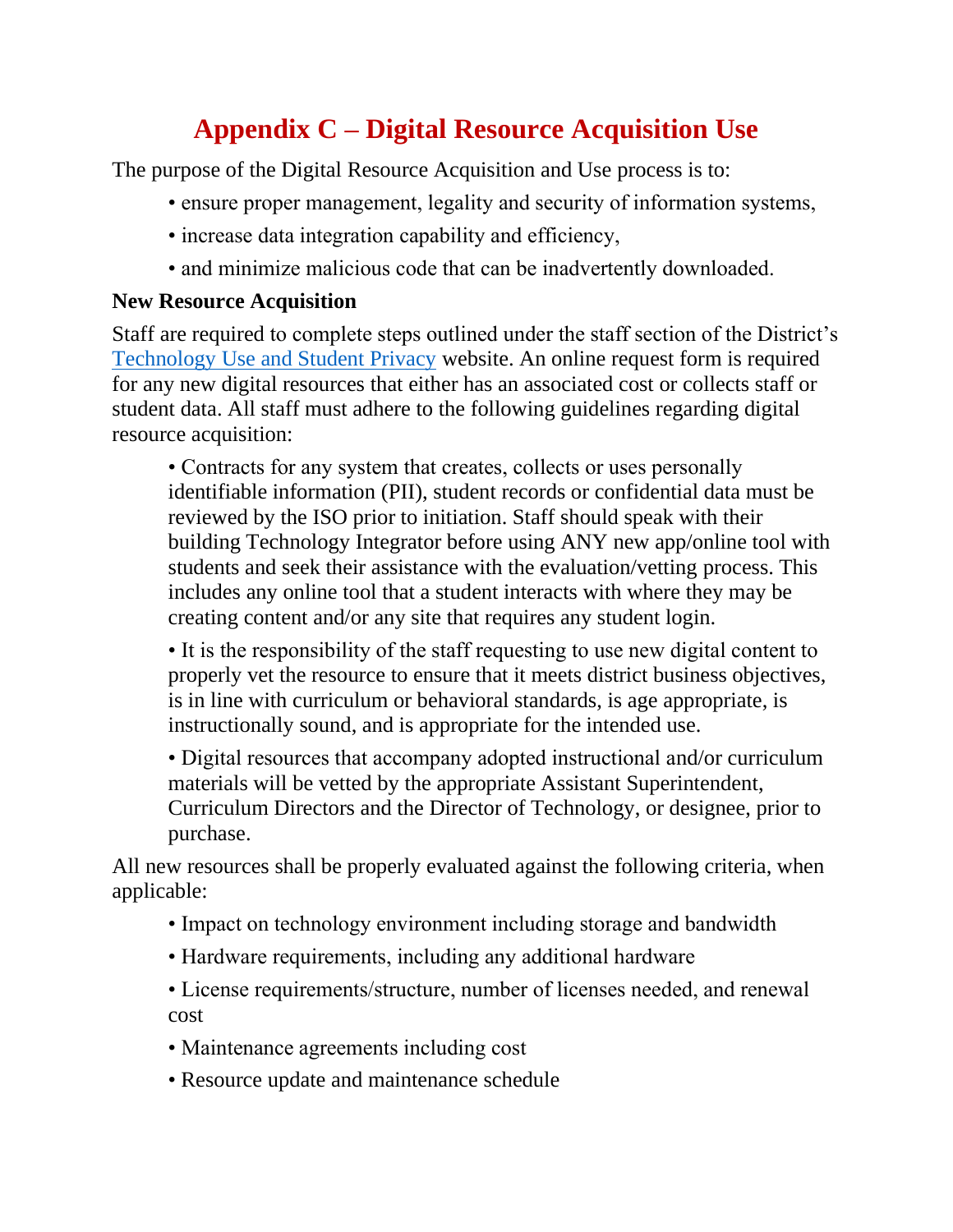• Funding for the initial purchase and continued licenses and maintenance

• Evaluate terms of service, privacy policy, and MOU/contract that meet the following criteria:

o The district continues to own the data shared, and all data must be available to the district upon request.

o The vendor's access to and use of district data is limited; the data cannot be used for marketing, targeted advertising or data mining; and the data cannot be shared with third parties unless allowed by law and authorized by the district. If metadata is collected, it will be protected to the same extent as the district's confidential or critical information.

o District data will be maintained in a secure manner by applying appropriate technical, physical and administrative safeguards to protect the data.

o The provider will comply with district guidelines for data transfer or destruction when contractual agreement is terminated.

o No API will be implemented without full consent of the district.

o All data will be treated in accordance to federal, state and local regulations

o The provider assumes liability and provides appropriate notification in the event of a data breach.

Note: Exceptions can be made by the ISO when all the criteria cannot be met for a legitimate reason while still meeting all regulatory requirements for use. Parent permission is requested from parents during the yearly online registration process for district vetted and approved applications and tools.

#### **Approved Digital Resources**

In order to ensure that all digital resources used meet security guidelines and to prevent software containing malware, viruses, or other security risk, digital resources that have been vetted are categorized as Approved or Denied.

• A list of vetted software will be maintained on the [Technology Use and](https://www.gwrsd.org/technology-use-and-student-privacy.html)  [Student Privacy](https://www.gwrsd.org/technology-use-and-student-privacy.html) website.

• It is the responsibility of staff to submit a request to use a new digital resource if a resource is not listed.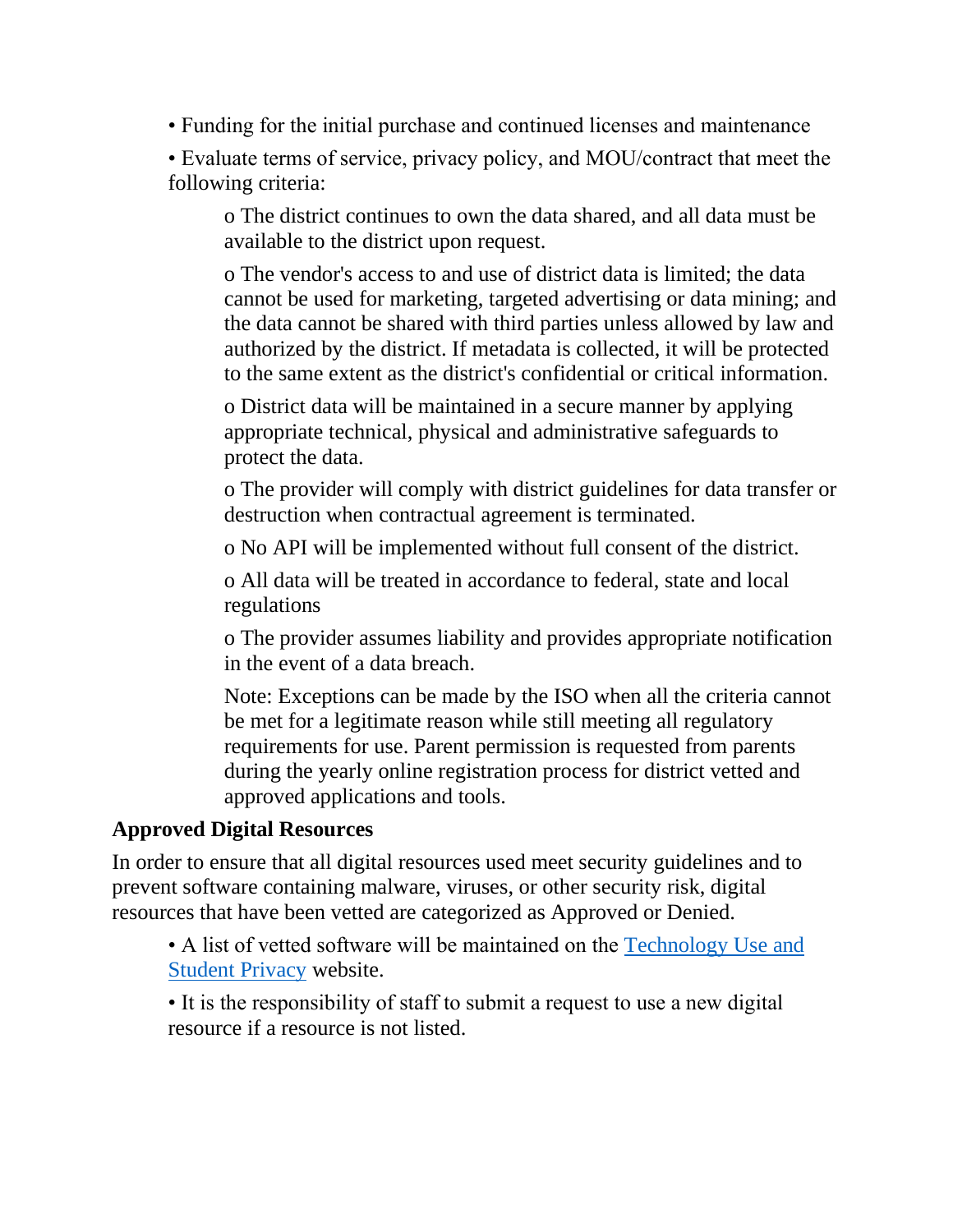• Digital resources that are denied or have not yet been vetted will not be allowed on district owned devices or used as part of district business or instructional practices.

#### **Digital Resource Licensing/Use**

All computer software licensed or purchased for district use is the property of the District and shall not be copied for use at home or any other location, unless otherwise specified by the license agreement.

All staff must adhere to the following guidelines regarding digital resource licensing/use:

- Only approved district resources are to be used.
- District software licenses will be:

o kept on file in the technology office.

o accurate, up to date, and adequate.

o in compliance with all copyright laws and regulations.

o in compliance with district, state and federal guidelines for data security.

• Software installed on Governor Wentworth Regional School District systems and other electronic devices will have a current license on file or will be removed from the system or device.

• Resources with or without physical media (e.g. downloaded from the Internet, apps, or online) shall still be properly vetted and licensed, if necessary, and is applicable to this procedure.

• Under no circumstances can staff act as a parental agent when creating student accounts for online resources; resources requiring this permission must be approved at the district level.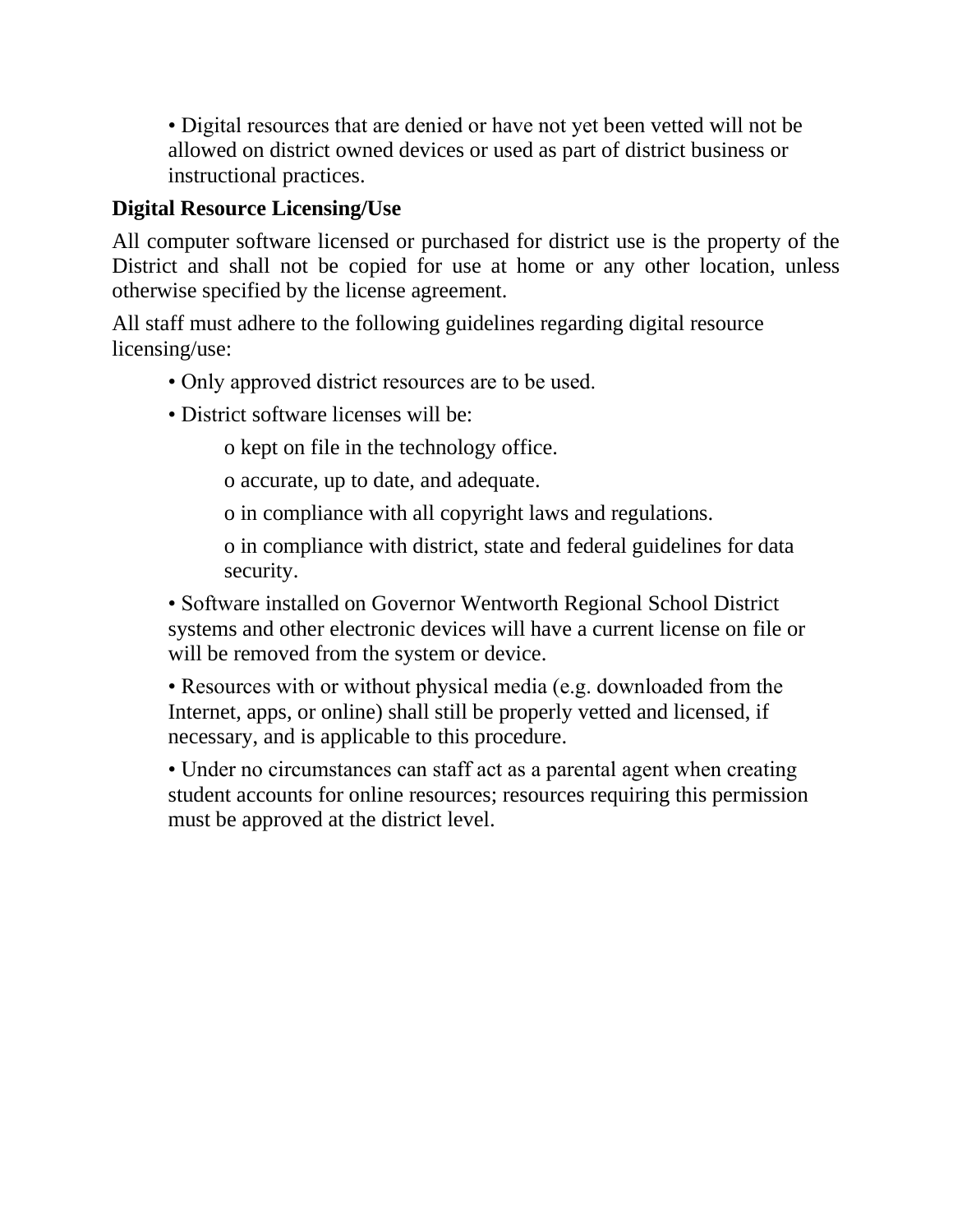### **Appendix D – Data Security Checklist**

<span id="page-30-0"></span>A thorough risk analysis of all Governor Wentworth Regional School District data networks, systems, policies, and procedures shall be conducted on a bi-annual basis or as requested by the Superintendent, ISO or designee by an independent third party. The risk analysis will include internal and external vulnerability cybersecurity risk assessments and external penetration testing of the District network. An internal audit of District network security will be conducted annually by District Technology staff.

The Data Security Checklists examine the types of threat that may affect the ability to manage and protect the information resource. The analysis also documents any existing vulnerabilities found within each entity, which could potentially expose the information resource to threats. Finally, the analysis includes an evaluation of the information assets and the technology associated with its collection, storage, dissemination and protection.

From the combination of threats, vulnerabilities, and asset values, an estimate of the risks to the confidentiality, integrity and availability of the information is determined. The product of the risk analysis will be referred to as the risk assessment. The risk assessment shall be used to develop a plan to mitigate identified threats and risk to an acceptable level by reducing the extent of vulnerabilities.

#### **Data Security Checklist for District Hosted Systems**

 $\Box$  Inventory and classification of data on system

 $\Box$  Types of potential threats (internal, external, natural, manmade, electronic and non-electronic)

 $\Box$  Physical security of system

 $\Box$  Location within network including network systems protection (firewall, content filter) and if system is externally facing or only allows for district network access

 $\Box$  Access controls including password security (can district password requirements be enforced)

□ Authentication methods (LDAP/Active Directory, Single Sign On, District managed account, user managed account)

 $\square$  Server/system security patch frequency

□ Ability to access from mobile devices

 $\Box$  Ability to maintain critical system event logs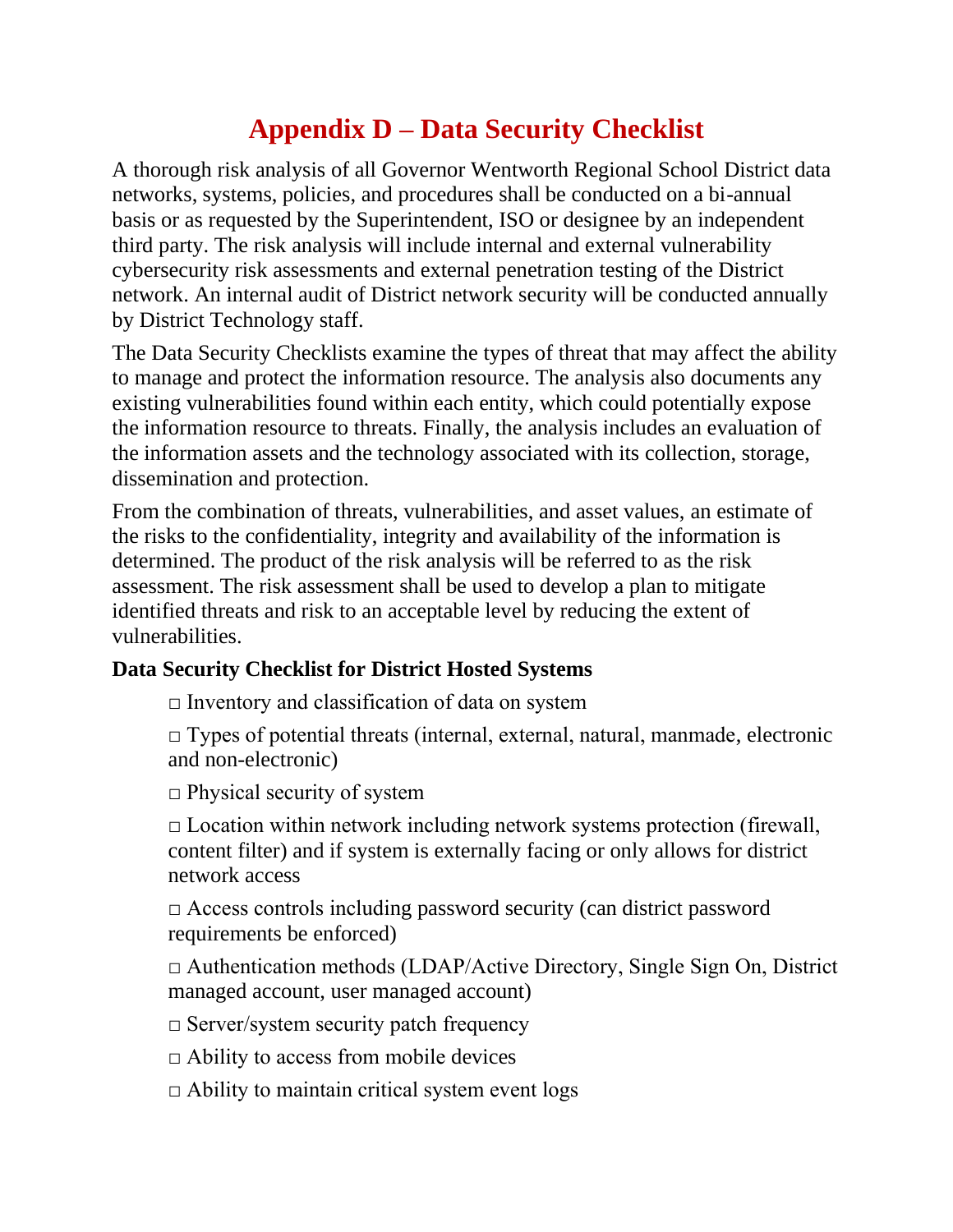$\Box$  Ability to receive notification for critical system events

#### **Data Security Checklist for Provider Hosted Systems**

 $\Box$  Inventory and classification of data on system

 $\Box$  Types of potential threats (internal, external, natural, manmade, electronic and non-electronic)

 $\Box$  Contract, terms of service and privacy policy are current and meet district data security requirements

 $\Box$  Provider has adequate data security measures including data management and incident response

 $\Box$  Ability to ensure proper access controls including password security (iecan district password requirements be enforced)

□ Authentication methods (LDAP/Active Directory, Single Sign On, District managed account, user managed account)

□ Server/system security patch frequency

 $\Box$  Ability to access from mobile devices

 $\Box$  Notification practices in the event of a system compromise or security breach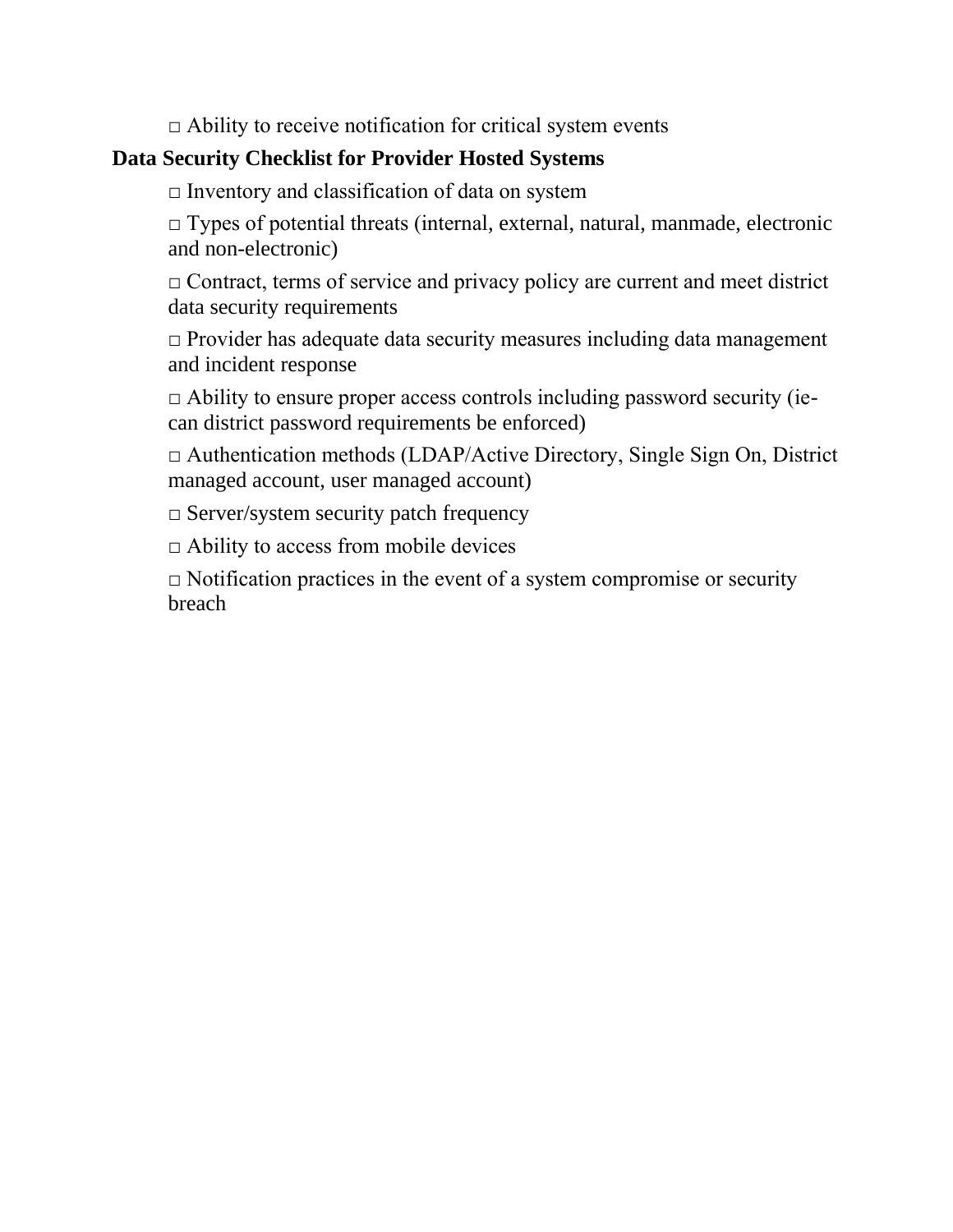## **Appendix E – Data Classification Levels**

#### <span id="page-32-0"></span>**Personally Identifiable Information (PII)**

PII is information about an individual maintained by an agency, including:

• Any information that can be used to distinguish or trace an individual's identity, such as name, social security number, date and place of birth, mother's maiden name, or biometric records.

• Any other information that is linked or linkable to an individual, such as medical, educational, financial, and employment information.

Unauthorized or improper disclosure, modification, or destruction of this information could violate state and federal laws, result in civil and criminal penalties, and cause serious legal implications.

#### **Confidential Information**

Confidential Information is very important and highly sensitive material that is not classified as PII. This information is private or otherwise sensitive in nature and shall be restricted to those with a legitimate business need for access. Examples of confidential information may include: student records, personnel information, key financial information, proprietary information, system access passwords and encryption keys.

Unauthorized disclosure of this information to individuals without a business need for access may violate laws and regulations, or may cause significant consequences for district, its staff, parents, students or other stakeholders. Decisions about the provision of access to this information shall always be cleared through the data manager and/or ISO.

#### **Internal Information**

Internal Information is intended for unrestricted use within the district and in some cases within affiliated stakeholders. This type of information is already widely distributed within the district, or it could be distributed within the organization without advance permission from the information owner. Examples of Internal Information include internal policies and procedures and handbooks.

Unauthorized disclosure of this information to outsiders may not be appropriate due to copyright, legal or contractual provisions.

#### **Directory Information**

Directory Information is information contained in an education record of a student that generally would not be considered harmful or an invasion of privacy if disclosed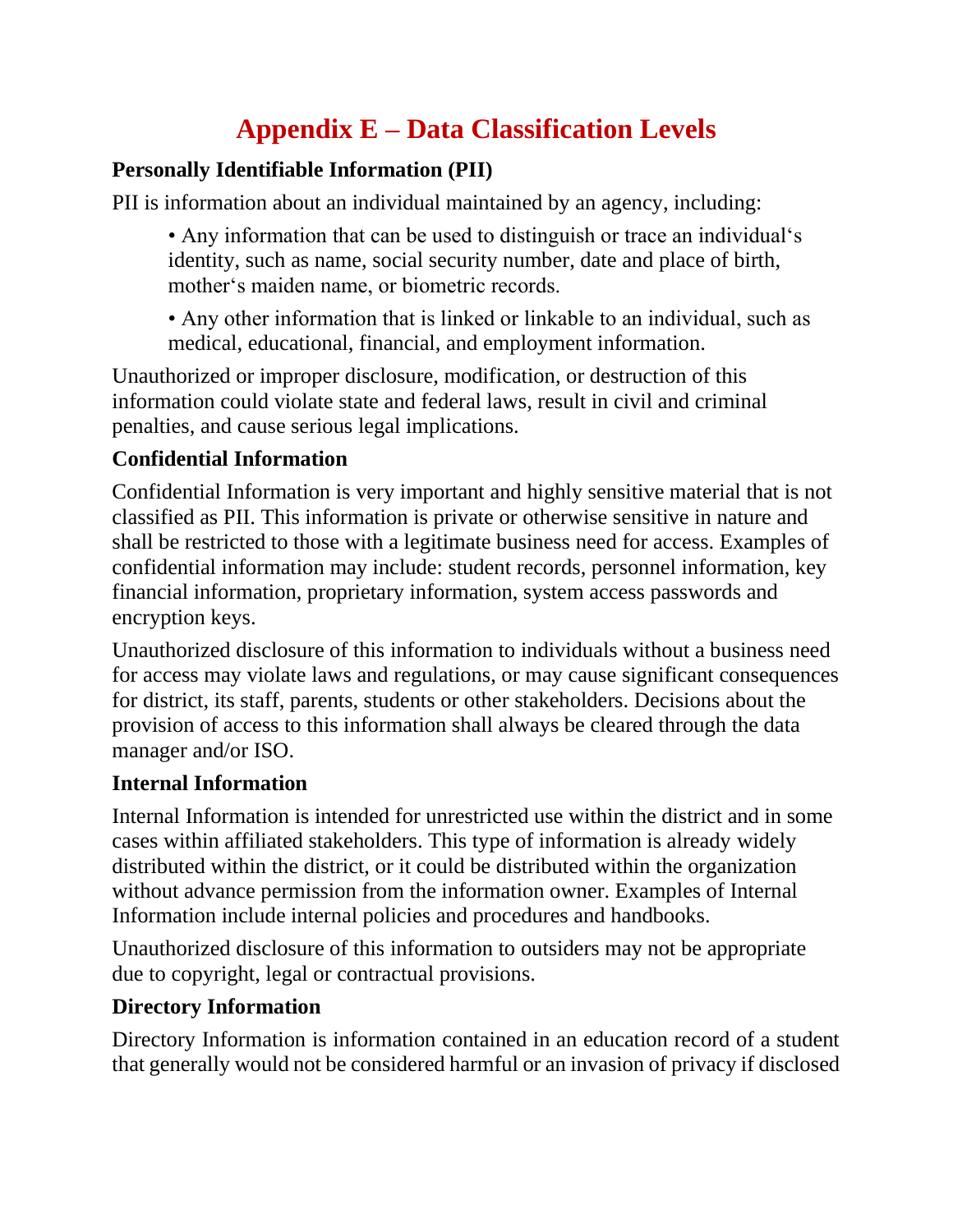without the consent of a parent or eligible student. The Governor Wentworth Regional School District designates the following items as directory information:

- Student's name
- Address
- Telephone listing
- Electronic mail address
- Photograph
- Date and place of birth
- Major field of study
- Dates of attendance
- Grade level
- Participation in officially recognized activities and sports
- Weight and height of members of athletic teams
- Degrees, honors, and awards received
- The most recent educational agency or institution attended

• Student ID number, user ID, or other unique personal identifier used to communicate in electronic systems but only if the identifier cannot be used to gain access to education records except when used in conjunction with one or more factors that authenticate the user's identity, such as a PIN, password, or other factor known or possessed only by the authorized user • A student ID number or other unique personal identifier that is displayed on a student ID badge, but only if the identifier cannot be used to gain access to education records except when used in conjunction with one or more factors that authenticate the user's identity, such as a PIN, password, or other factor known or possessed only by the authorized user.

This information may only be disclosed as permitted by the School Board

#### **Public Information**

Public Information has been specifically approved for public release by the Superintendent or appropriate district administrator. Examples of public information may include patron mailings and materials posted to the district's website.

This information may be disclosed outside of the district.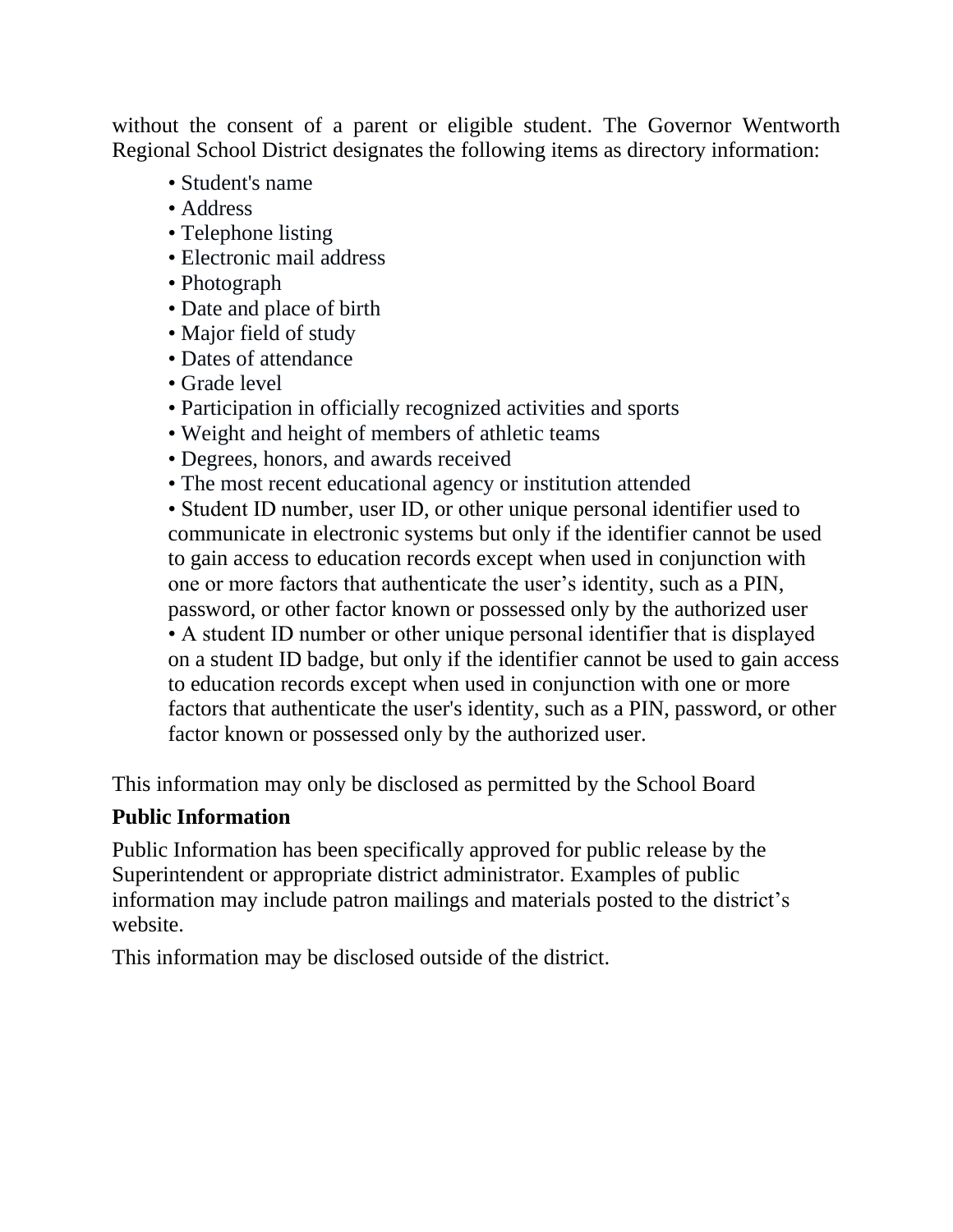### **Appendix F – Securing Data at Rest and Transit**

<span id="page-34-0"></span>All staff and students that log into a district owned Macintosh or PC computer will be provided with several options for data storage and transmission. Staff and students will need to ensure that they are securely storing their data. Staff and students will be able to store data on the local device. It is important to note that this data is not a part of the district's continuity plan, and thus will not be backed up by the district's backup solution. Students will also have a mapped personal folder. This folder acts as a redirection of document and desktop folders to district file servers. Access to these files is restricted to the folder's owner (student who is assigned) and district enterprise administrator accounts. Staff and students using Chromebook devices have limited local storage capabilities. Chromebook users are to store their data within their GSuite for Education Drive account.

Confidential and critical information will be saved and maintained in a secure manner using encryption or other password‐protected security measures. Likewise, when data is transmitted, the district will use encryption or password-protected security measures.

#### **Cloud Storage and File Sharing**

The term "Cloud Storage" is used to define all types of remote server storages accessed by users through the internet. All staff and students are provided with a GSuite for Education account that provides unlimited storage. Users are responsible for all digital content on their district provided GSuite for Education Drive. When using cloud storage, staff must adhere to the following guidelines:

• Staff and students may not access cloud storage through third party applications outside of approved internet browsers and Google Drive App on Android & iOS. This will ensure that native operating systems do not replace cloud sharing security.

• Users need to be aware of default sharing settings on folders when they upload files. Users are required to limit sharing files to an as needed basis.

• Staff and students must ensure that any cloud storage providers used are approved by the district and meet district student data and data security standards.

• When exiting the district, students should responsibly copy their content to their own personal storage solution.

• When exiting the district, staff should ensure that they are only copying personal content that they created. Staff are prohibited from copying content that contains confidential information, student records or data.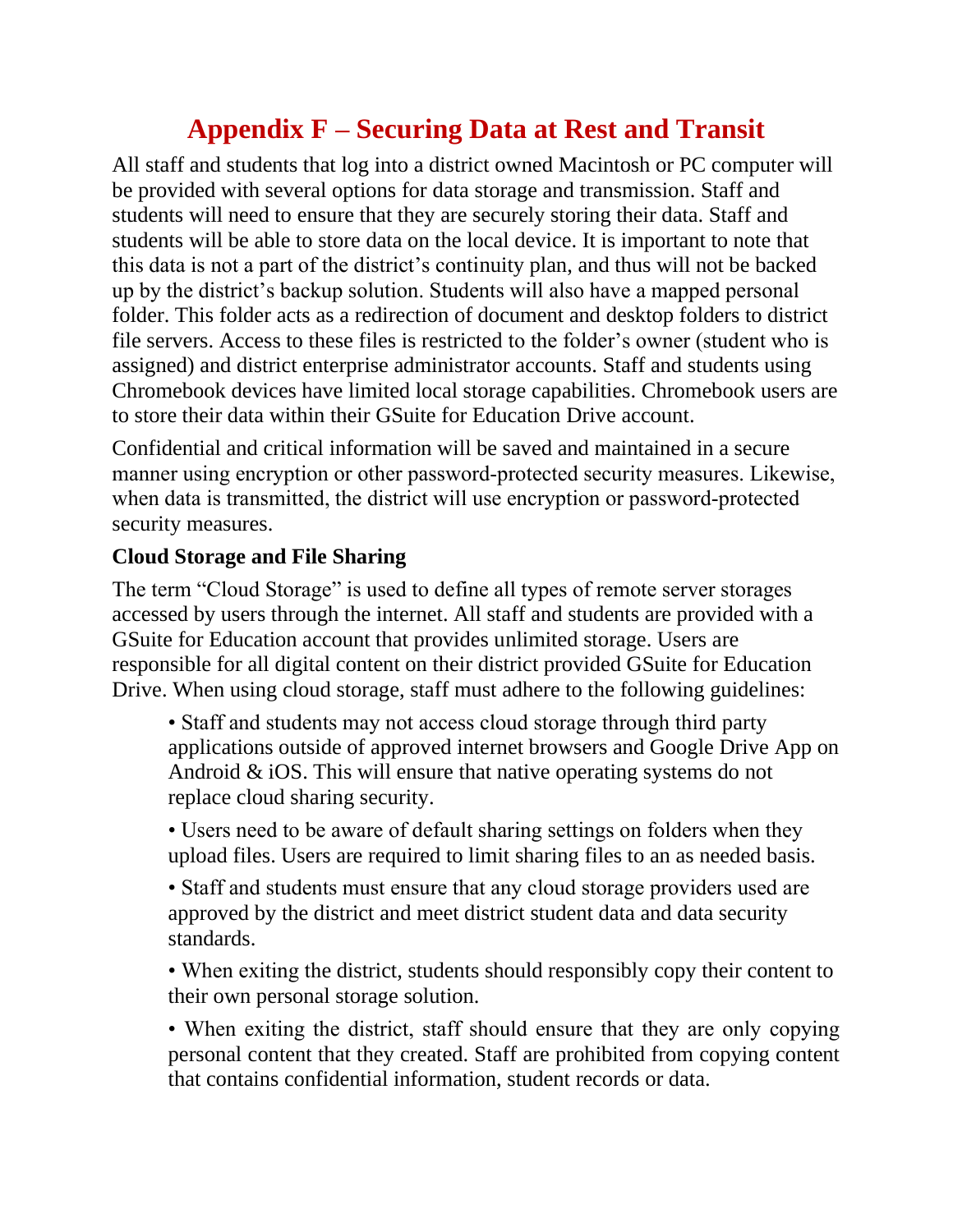• Data with personally identifiable information of staff or students may be posted to users' district provided Google Drive with appropriate security settings. Users may not post this data to other cloud sharing platforms without consent of district administration.

• Staff should never post any documents labeled classified, confidential, or restricted to any cloud storage including district provided Google Drive accounts without district approval.

• All users shall immediately report any cloud storage security problems of the district's technology resources to a teacher or administrator.

• Attempting to gain or gaining unauthorized access to cloud storage or the files of another is prohibited.

• As with other forms of district technology, district staff, students, and other GSuite for Education drive users have no expectation of privacy on data stored on this platform.

The term "File Sharing" is used to define all activities that share access to digital information whether in the cloud or on district administered mapped drives. When file sharing, staff must adhere to the following guidelines:

> • Users must abide by all policies and procedures regarding professional conduct and communication when sharing, reviewing, updating, commenting and re‐sharing.

• When sharing content, users must ensure that other users accessing the information in the files have appropriate access to the information based on job function.

• All users shall immediately report any inappropriate sharing of the district's technology resources to an administrator.

#### **External Storage Devices**

The term "External Storage Devices" is used to define all portable storage devices (including USB drives, rewritable CD/DVD, memory cards, and external hard drives) used by staff and students. While the district recognizes the advantages for staff and students to maintain information on these devices, users are strongly encouraged to rely on their district provided GSuite for Education Drive account for all storage needs. When using external storage devices, staff must adhere to the following guidelines:

• Users are responsible for all content on external storage devices that have been connected to district technology resources.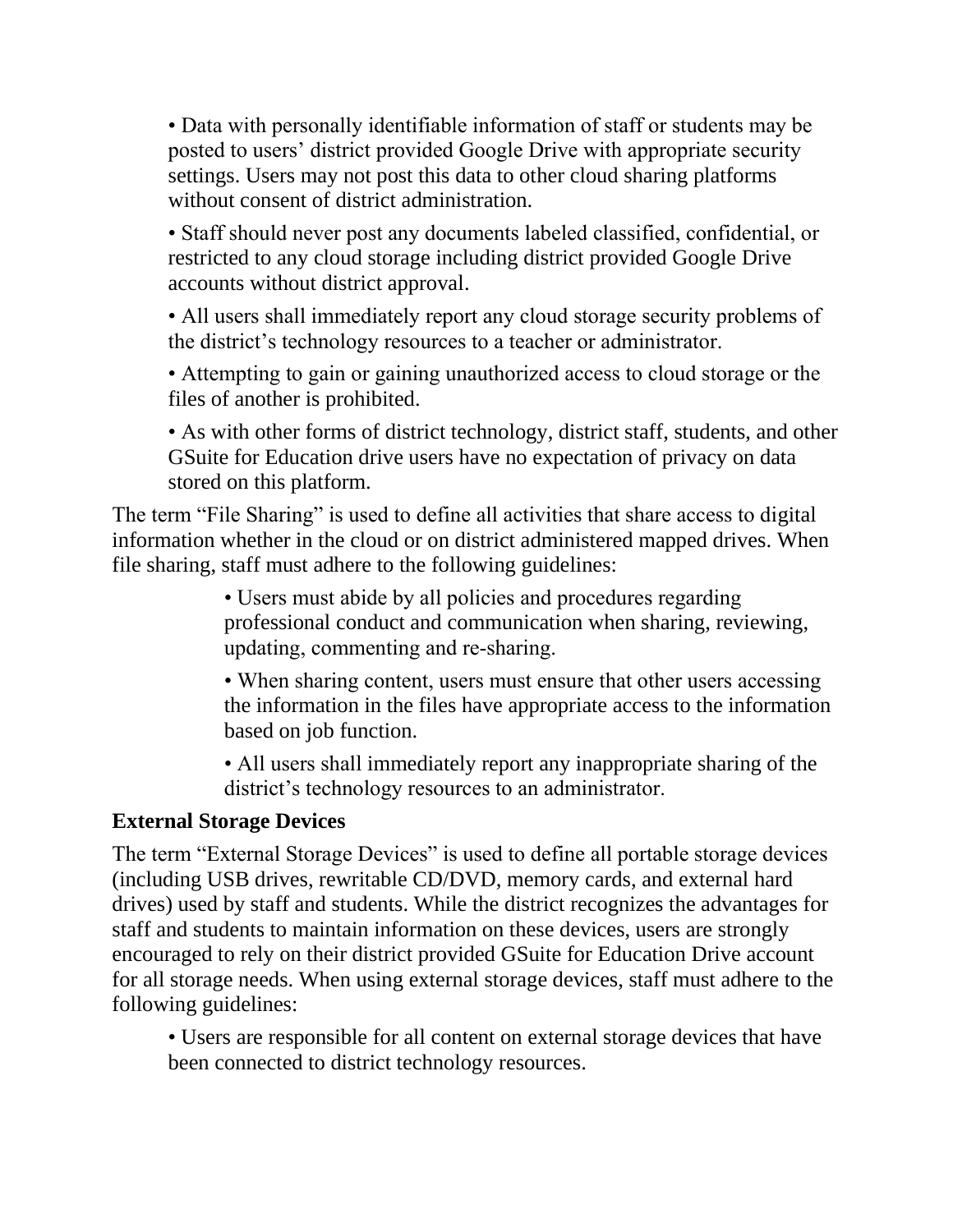• Users must ensure that they will not introduce harmful software including computer viruses, malware, non‐district approved software, or hacking tools to district technology resources.

• Users must ensure that the data will remain secure through appropriate encryption or password protection when transferring files containing PII or protected information to an external storage device. Users should only keep the information stored on the external device for the duration of the project, and then promptly remove.

• Staff should never transfer any documents labeled classified, confidential, or restricted to any external storage device.

• Staff should never transfer or create confidential data or student records on personal storage devices.

#### **File Transmission Practices**

• Staff are responsible for securing sensitive data for transmission through email or other channels. When possible, staff should de‐identify or redact any PII or confidential information prior to transmission.

• Staff should never include a password in any electronic communication unless directed to do so by Technology Staff.

• Staff should not transmit files labeled classified, confidential, or restricted through email or third-party file transfer services without district approval.

• Regular transmission of student data to services such the District Library Management system, Food Service Management system and Single Sign-On Provider system is managed by the technology department using a secure data transfer protocol. All such services are approved by a district/building administrator and the Director of Technology.

#### **Credit Card and Electronic Payment**

Users of systems that process electronic payments, including but not limited to processing credit card information, must adhere to strict guidelines regarding the protection of payment information and cardholder data. These users are responsible for adhering to the following requirements and appropriate level of PCI compliance when handling such data:

• Never store cardholder data on district systems or in written form. All cardholder data may only be entered in secured payment systems approved by the district. Any cardholder data collected in written form must be shredded immediately after entry into approved system.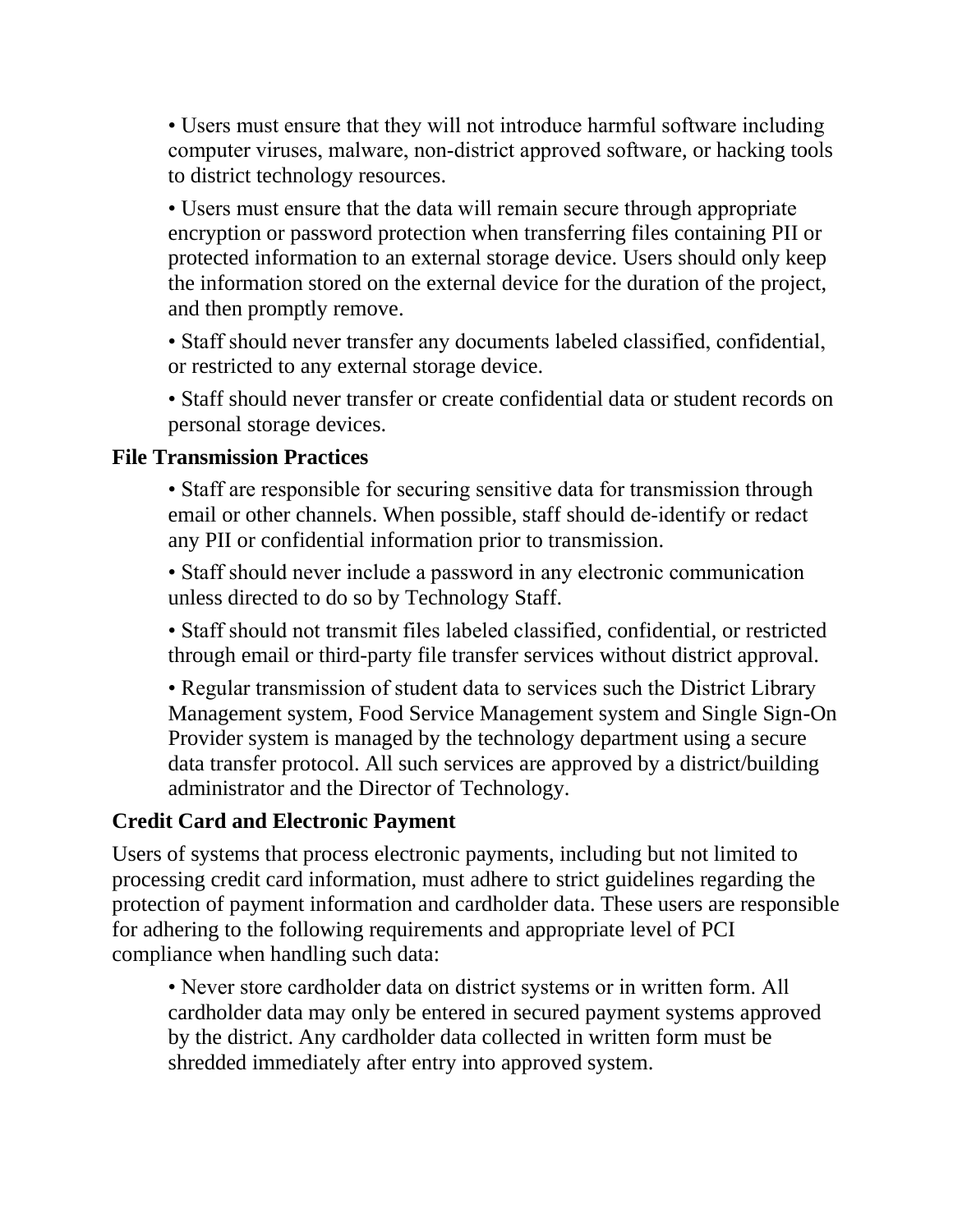• The district will never maintain a data system for payment information. All payment information will be stored and processed by a 3rd party accessible through a secure portal.

• Never request cardholder information to be transmitted via email or any other electronic communication system.

• Payment information shall be entered directly into the approved payment system by individual making payment. If the individual is not able to directly input the payment, designated staff may gain verbal approval for the payment process either in person or via phone (after identification is verified). If verbal payment information is received, that information must be entered directly into the payment system and not written down during the process.

• If payment information is collected via a physical form, that form must be shredded, or payment information redacted immediately upon receipt and entry into payment system.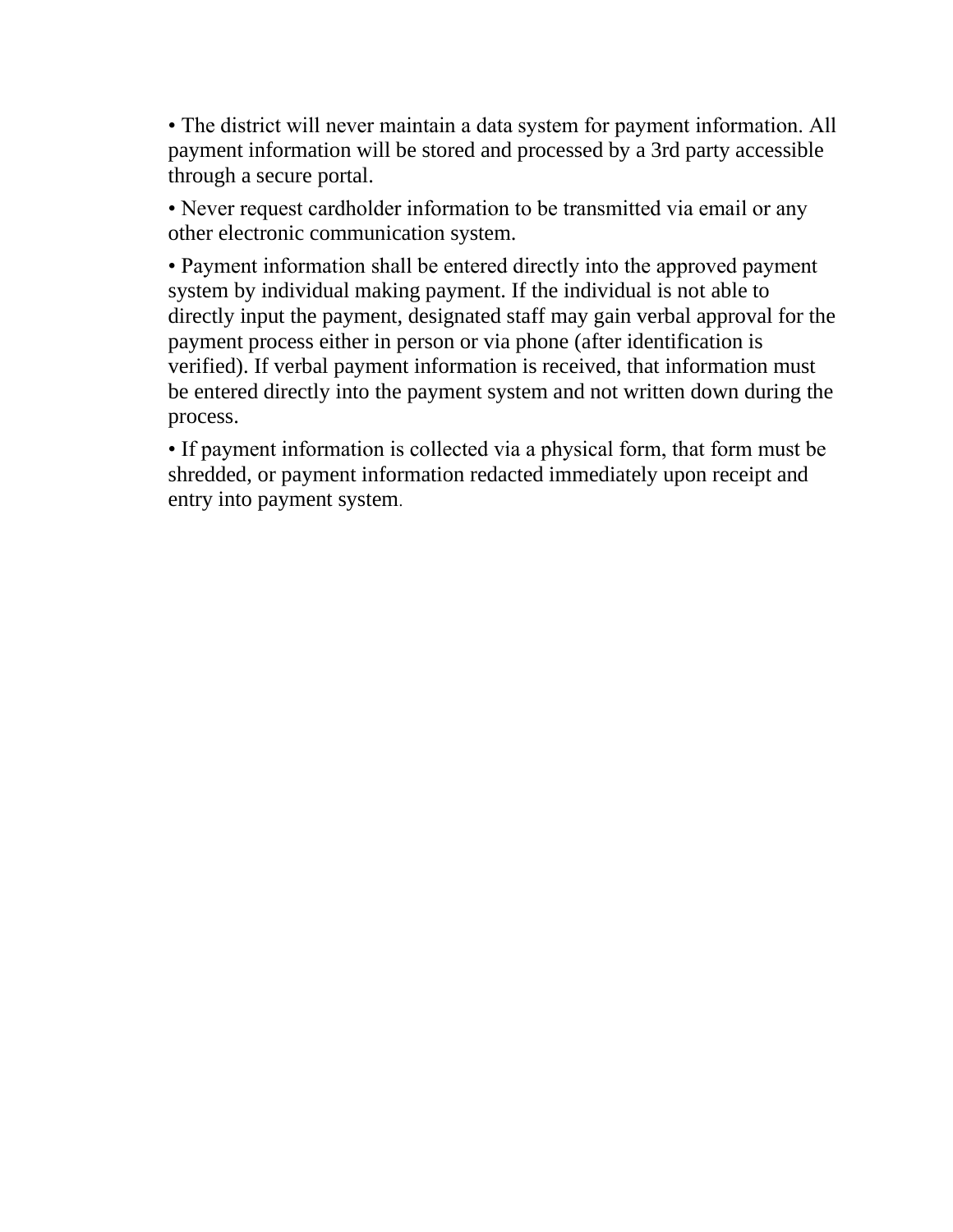### **Appendix G – Physical Security Controls**

<span id="page-38-0"></span>The following physical security controls shall be adhered to:

• Network systems shall be installed in an access-controlled area. The area in and around the computer facility shall afford protection against fire, water damage, and other environmental hazards such as power outages and extreme temperature situations.

• Monitor and maintain data centers' temperature and humidity levels.

• File servers and/or storage containing PII, Confidential and/or Internal Information shall be installed in a secure area to prevent theft, destruction, or access by unauthorized individuals.

• Ensure network systems and network equipment are properly secured to prevent unauthorized physical access and data is properly safeguarded to protect from loss.

• Computers and other systems shall be secured against use by unauthorized individuals. It is the responsibility of the user to not leave these devices logged in, unattended, and open to unauthorized use.

• Monitor and control the delivery and removal of all data‐storing technological equipment or systems. Maintain a record of all such items entering or exiting their assigned location using the district approved technology inventory program. No technology equipment regardless of how purchased or funded shall be moved without the explicit approval of the technology department.

• Ensure that technological equipment or systems being removed for transfer to another organization or being designated as surplus property is appropriately sanitized in accordance with applicable policies and procedures (see Appendix I: Asset Management).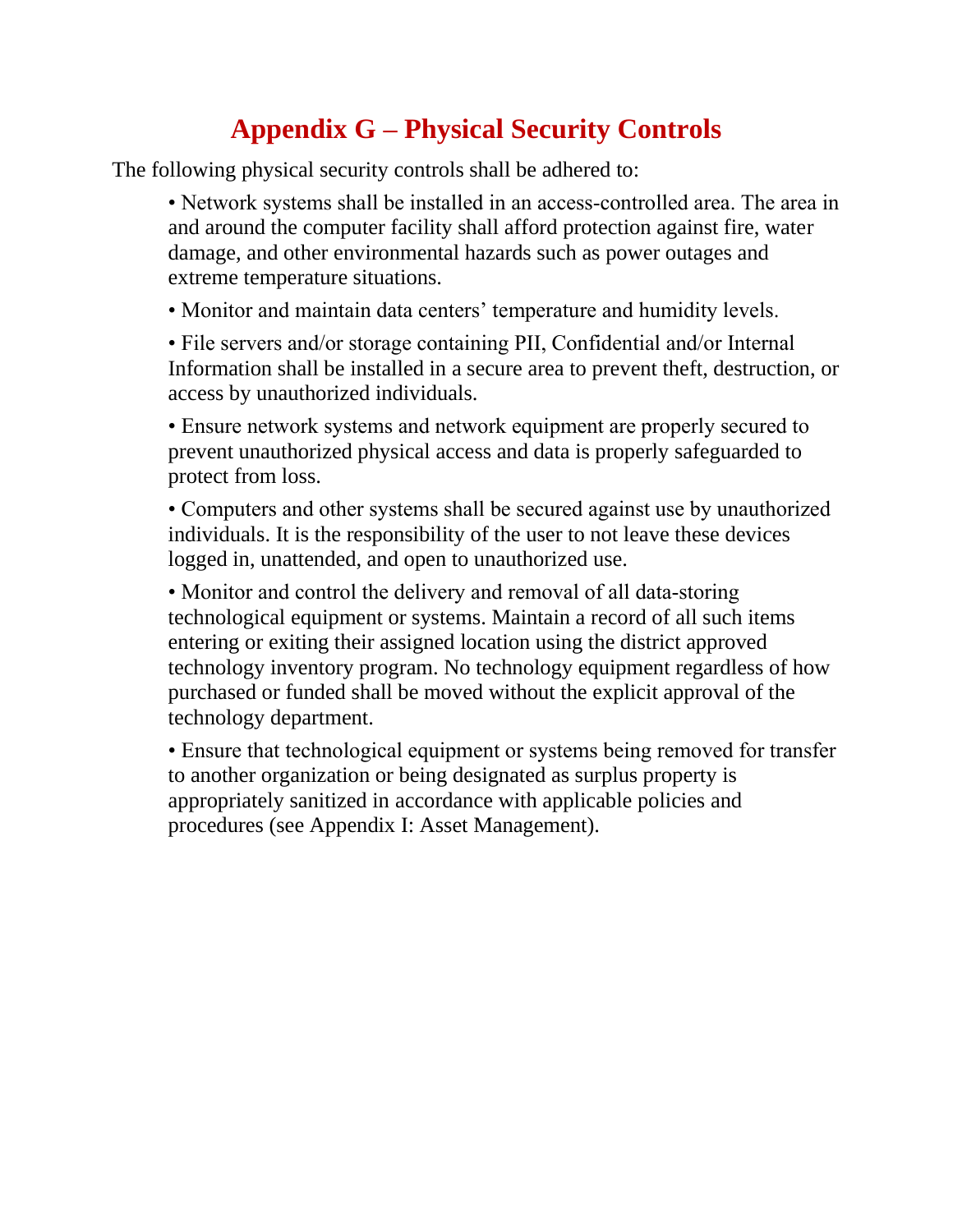### **Appendix H – Asset Management**

<span id="page-39-0"></span>Data security must be maintained through the life of an asset, including the destruction of data and disposal of assets. Any computer, laptop, mobile device, printing and/or scanning device, network appliance/equipment, AV equipment, server, internal or external storage, communication device or any other current or future electronic or technological device may be referred to as a system, asset or device.

All involved systems and information are assets of the district and are expected to be protected from misuse, unauthorized manipulation, and destruction.

#### **Inventory**

All technology devices or systems considered an asset are inventoried by the technology department. This includes, but is not limited to, network appliances, servers, computers, laptops, mobile devices, and external hard drives. The technology department will conduct annual inventory verification of all district devices. It is the responsibility of the technology department to update the inventory system to reflect any in‐school transfers, in‐district transfers, or other location changes for district technology assets.

#### **Disposal Guidelines**

Assets shall be considered for disposal in accordance with state/federal regulations and School Board Policy. The following considerations are used when assessing an asset for disposal:

- End of useful life
- Lack of continued need
- Obsolescence
- Wear, damage, or deterioration
- Excessive cost of maintenance or repair
- Salable value

The Director of Technology shall approve disposals of any district technology asset.

#### **Methods of Disposal**

Once equipment has been designated and approved for disposal (does not have salable value), it shall be handled according to one of the following methods. It is the responsibility of the technology department to update the inventory system to reflect the disposal of the asset.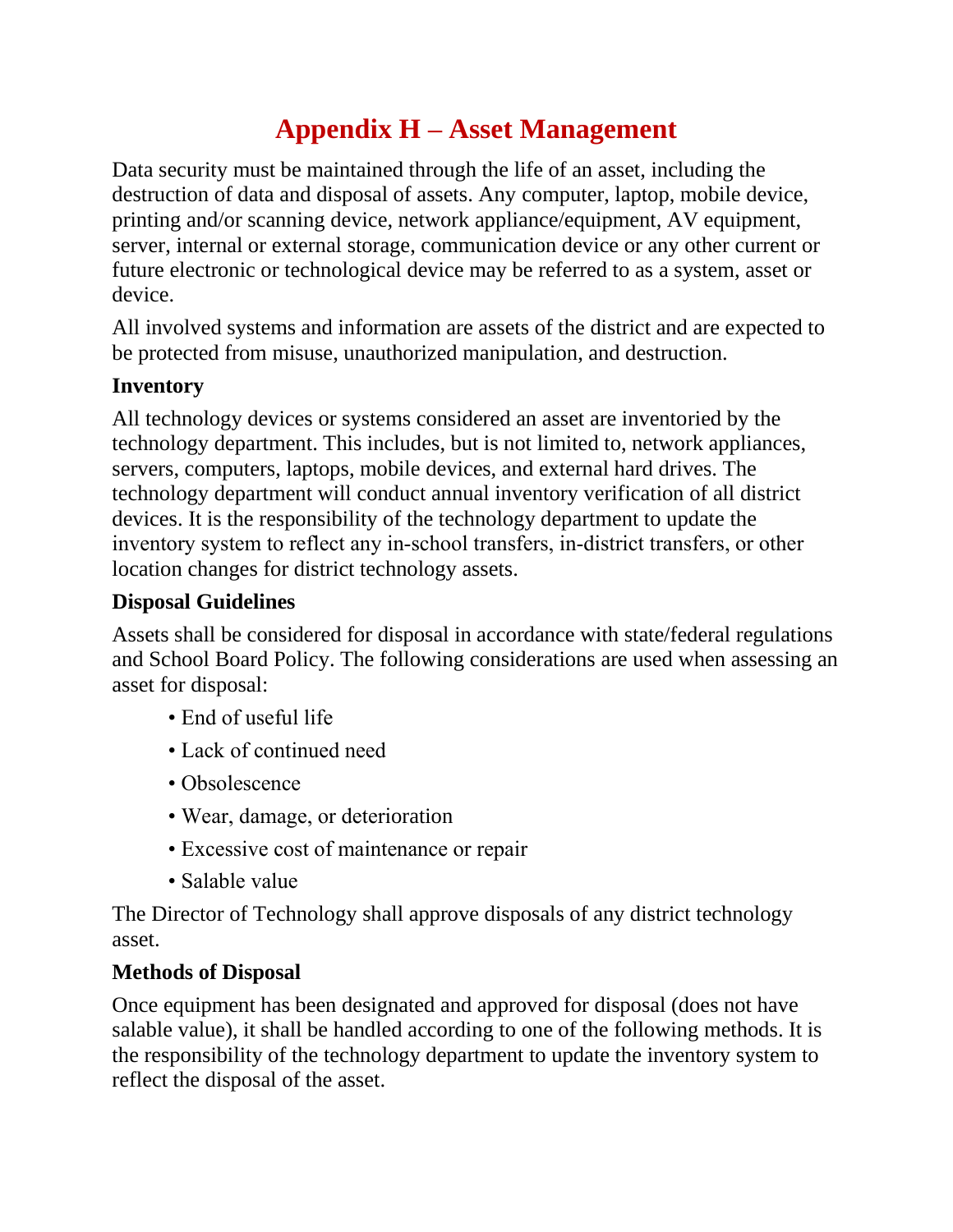#### **Discard**

All technology assets shall be discarded in a manner consistent with applicable environmental regulations. Electronic equipment may contain hazardous materials such as mercury, lead, and hexavalent chromium. When possible, any re-usable hardware that can be used as parts to repair and/or maintain district technology assets shall be removed (motherboards, screens, adapters, memory). In addition, systems may contain Personally Identifiable Information (PII), Confidential, or Internal Information. Systems shall be wiped clean of this information prior to leaving the school district.

A district‐approved vendor shall be contracted for the disposal of all technological systems/equipment. The vendor shall provide written documentation verifying the method used for disposal and a certificate stating that no data of any kind can be retrieved from the hard drive or any other component capable of storing data.

Under no circumstances should any technological systems/equipment be placed in the trash.

#### **Donation/Gift**

In the event that the district determines that an asset shall be donated or gifted, systems shall be wiped clean of Personally Identifiable Information (PII), Confidential, and/or Internal Information prior to leaving the school district. The Governor Wentworth Regional School District will not support or repair any equipment that is donated. In addition, software licenses are not transferred outside the district. Therefore, systems must be returned to factory installation prior to donation.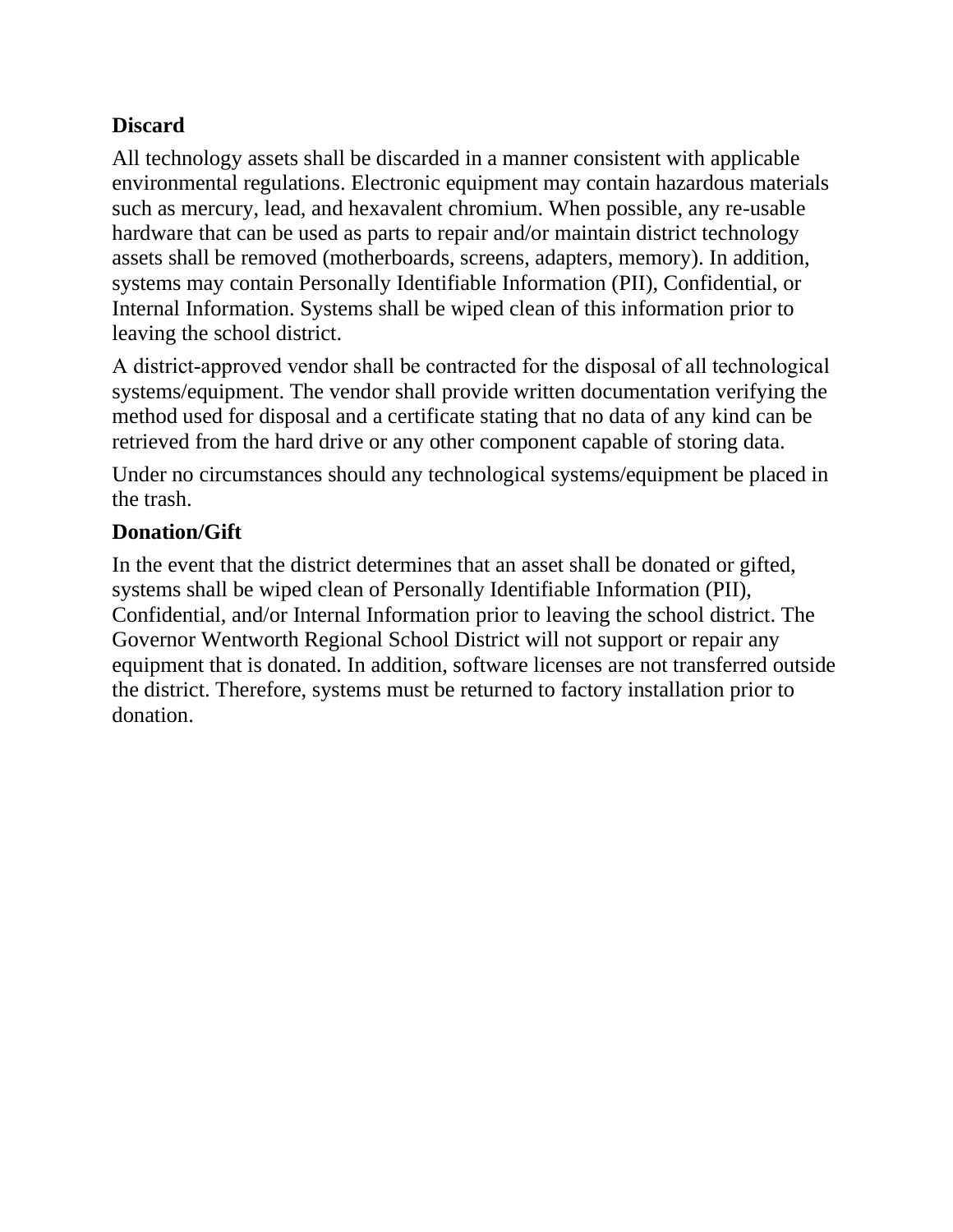### <span id="page-41-0"></span>**Appendix I – Virus, Malware, Spyware, Phishing and SPAM Protection**

#### **Virus, Malware, and Spyware Protection**

Governor Wentworth Regional School District PC desktops, laptops, and file servers are protected using enterprise virus/malware/spyware software. Definitions are updated daily, and an on‐access scan is performed on all "read" files continuously. A full scheduled scan runs weekly. A full scheduled scan is performed on all servers weekly during non‐peak hours. All files and systems are scanned.

#### **Internet Filtering**

Student learning using online content and social collaboration continues to increase. The Governor Wentworth Regional School District views Internet filtering as a way to balance safety with learning, letting good content, resources, and connections in while blocking the bad. To balance educational Internet resource and application use with student safety and network security, the Internet traffic from all devices on the district network is routed through the district firewall and content filter. Filtering levels are based on the role of the user, staff or student and student grade level. All sites that are known for malicious software, phishing, spyware, etc. are blocked.

#### **Phishing and SPAM Protection**

Email is filtered for viruses, phishing, spam, and spoofing using Google services.

#### **Security Patches**

Server patch management is performed regularly. Security patches are applied on an as needed basis, but at least biweekly.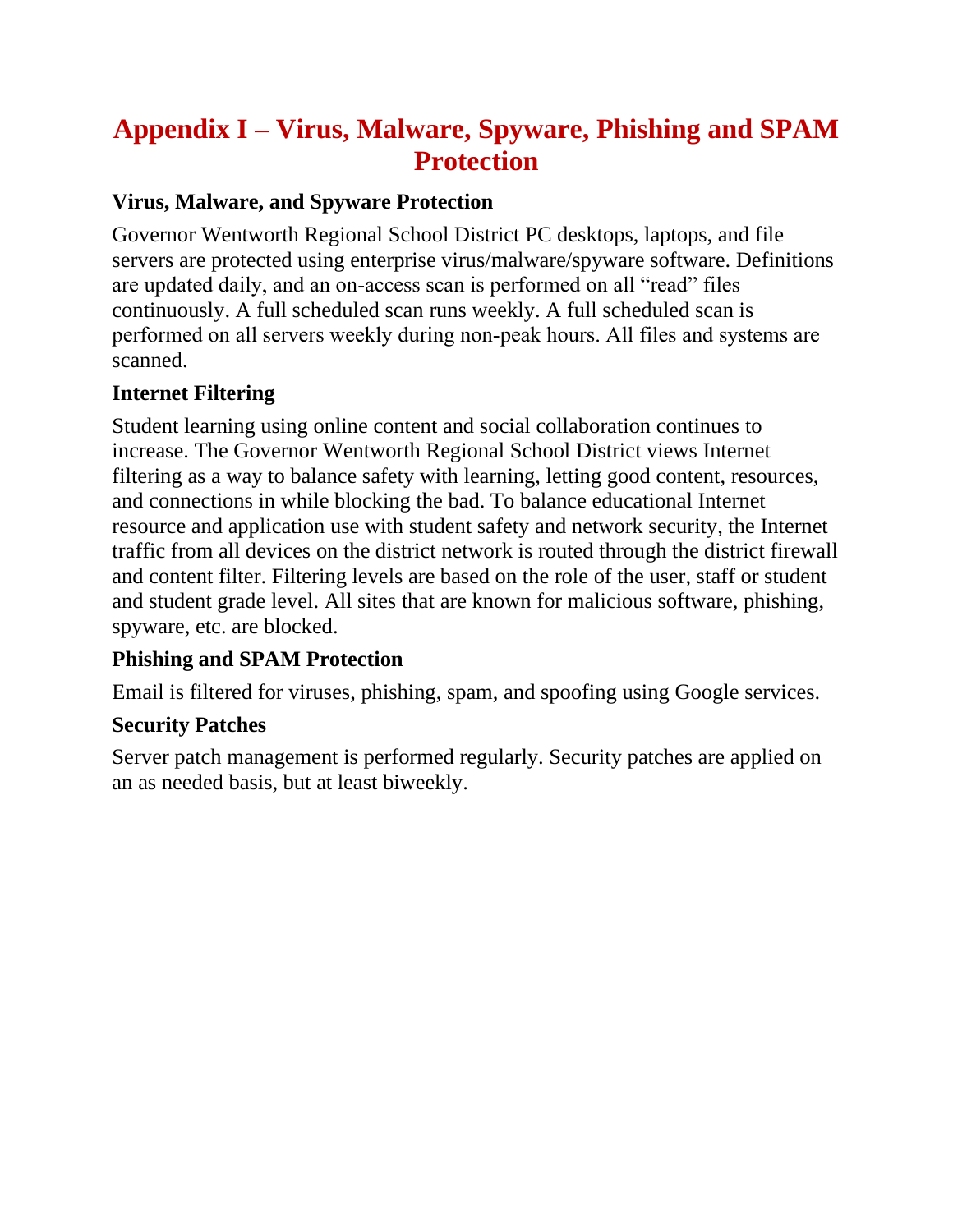### **Appendix J – Account Management**

<span id="page-42-0"></span>Access controls are essential for data security and integrity. The Governor Wentworth Regional School District maintains a strict process for the creation and termination of district accounts. All new staff accounts are authorized through an HR hiring process prior to creation. Role‐based permissions are used to establish access to all systems. Access security is audited at least annually or whenever access permission requirements are changed for a particular application/software or when an application/software is no longer necessary.

#### **Staff Accounts**

When a staff member is hired by the Governor Wentworth Regional School District, the following process ensures that each staff member has the correct access and permissions to the resources that are required for their position.

• Notification of new staff member is sent from Human Resources to the Technology Department. This notification includes position, building assignment(s), and start date.

• Only after notification has been received from Human Resources, the Technology Department creates user accounts. The user is given access and permissions to the necessary resources based on their position and building assignment(s) (see Appendix K: Data Access Roles and Permissions).

• Any exception to permissions must be approved by the district administrator responsible for the system (data manager) and the Director of Technology.

When a staff member's employment is ended, either by termination or resignation, account permissions are revoked in one of two ways.

• In the event of termination, HR will notify the Technology Department via email or phone call requiring the account to be disabled at once, preventing any further access to district resources.

• In the event of resignation, HR will notify the Technology Department via email indicating the termination date. The account is disabled at the end of business on the termination date, preventing further access to district resources.

• In the event that a user having elevated permissions to any system separates from the district, additional measures are taken to ensure that all elevated accounts to those systems are secure.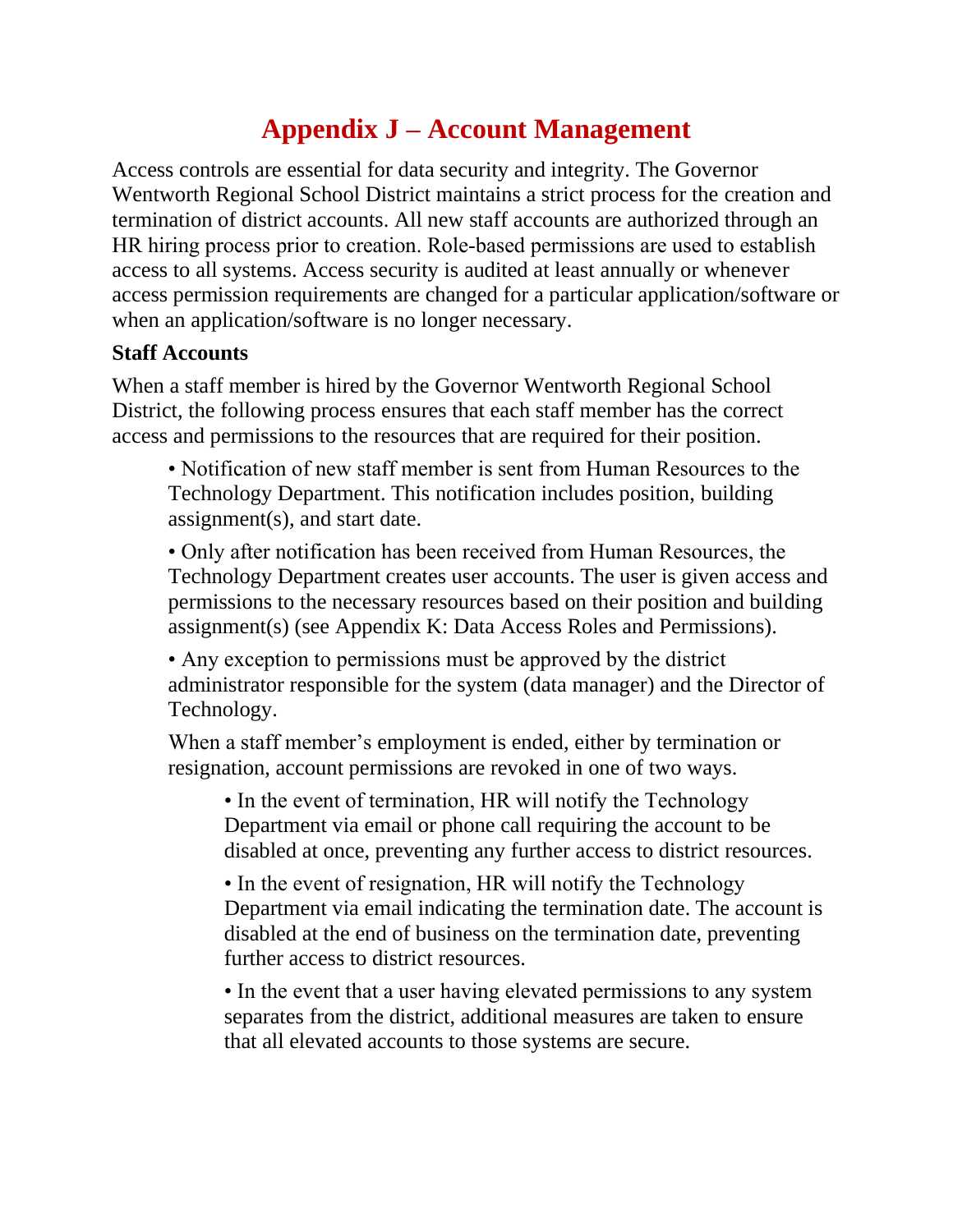#### **Local/Domain Administrator Access**

Only members of the District Technology staff will be granted access to domain level administrator and local machine administrator accounts in order to complete their job functions.

#### **Remote Access**

Access into the District's network from outside is strictly prohibited without explicit authorization from the ISO. Remote access will be granted through virtual private network (VPN) connection through the district's network VPN appliance; no other method of remote access shall be granted without explicit authorization from the ISO. PII, confidential information and/or Internal Information that is stored or accessed remotely shall maintain the same level of protection as information stored and accessed within District's network.

In the event that VPN access is needed by a contractor/vendor, access must be approved by the ISO. The Network Administrator will establish the contractor account, only granting access to the server/application that the contractor/vendor supports.

All VPN accounts will be reviewed at least annually.

#### **Contractors/Vendors**

All contractor/vendor access must be approved by HR and ISO. All contractors doing business on district premises must also pass a background check unless other security measures are addressed in a vendor contract. All contractors/vendors accessing district data will be considered on premise users. Once the approval has been obtained, the technology department will create the account.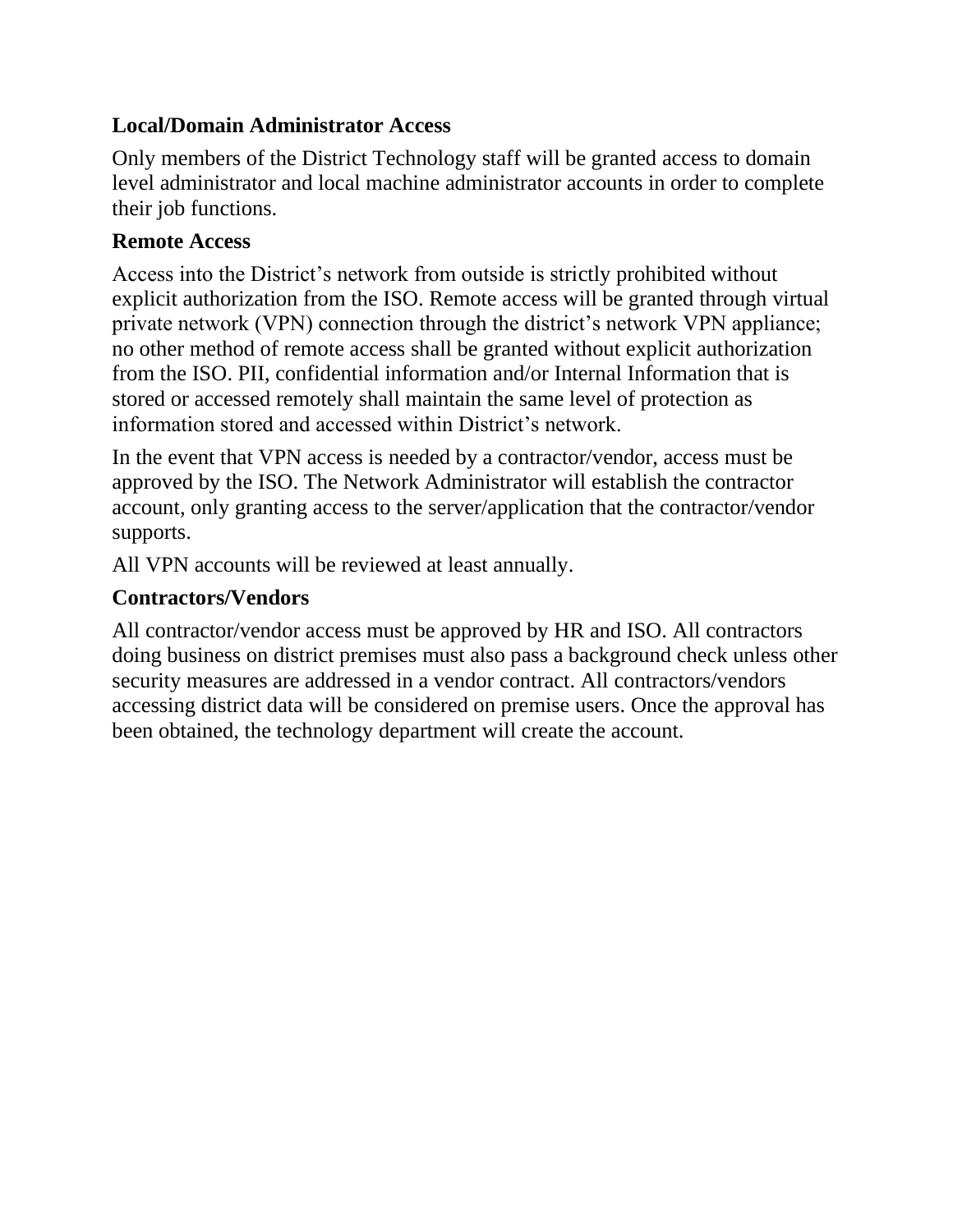### **Appendix K – Data Access Roles and Permissions**

#### <span id="page-44-0"></span>**Student Information System (SIS)**

Staff are entered into the Governor Wentworth Regional School District's student information system. Only staff whose roles require access are provided accounts for the system. The following minimum information is entered for each staff member:

- Building/Site location
- Status Active
- Staff Type
- District Email Address
- Primary Alert Phone Number and Cell phone number

Access accounts for the District's SIS are setup based on staff role/position, building and required access to student data and are assigned by the Director of Technology or designee. Teacher accounts are created for all staff responsible for taking student attendance and entering and maintaining grades. Teacher accounts login to the SIS Teacher Portal. Staff assigned a Teacher account only have access to students they teach or provide services to. Administrative accounts are created based on the staff member's role/position and function and further restrictions to data are controlled through security groups. Security groups control access permissions to certain data sets such as attendance, demographic data, grades, discipline etc. and whether the staff member can view or maintain data. Additional page level permissions are assigned to the security groups. Administrative accounts log into the SIS Admin Portal.

#### **SIS Security Groups**

- Administrator
- AdminReadAll
- Athletic
- BHS Counselor
- BHS Dean Guidance
- Counselors
- DemoRead
- General User View Only
- Librarian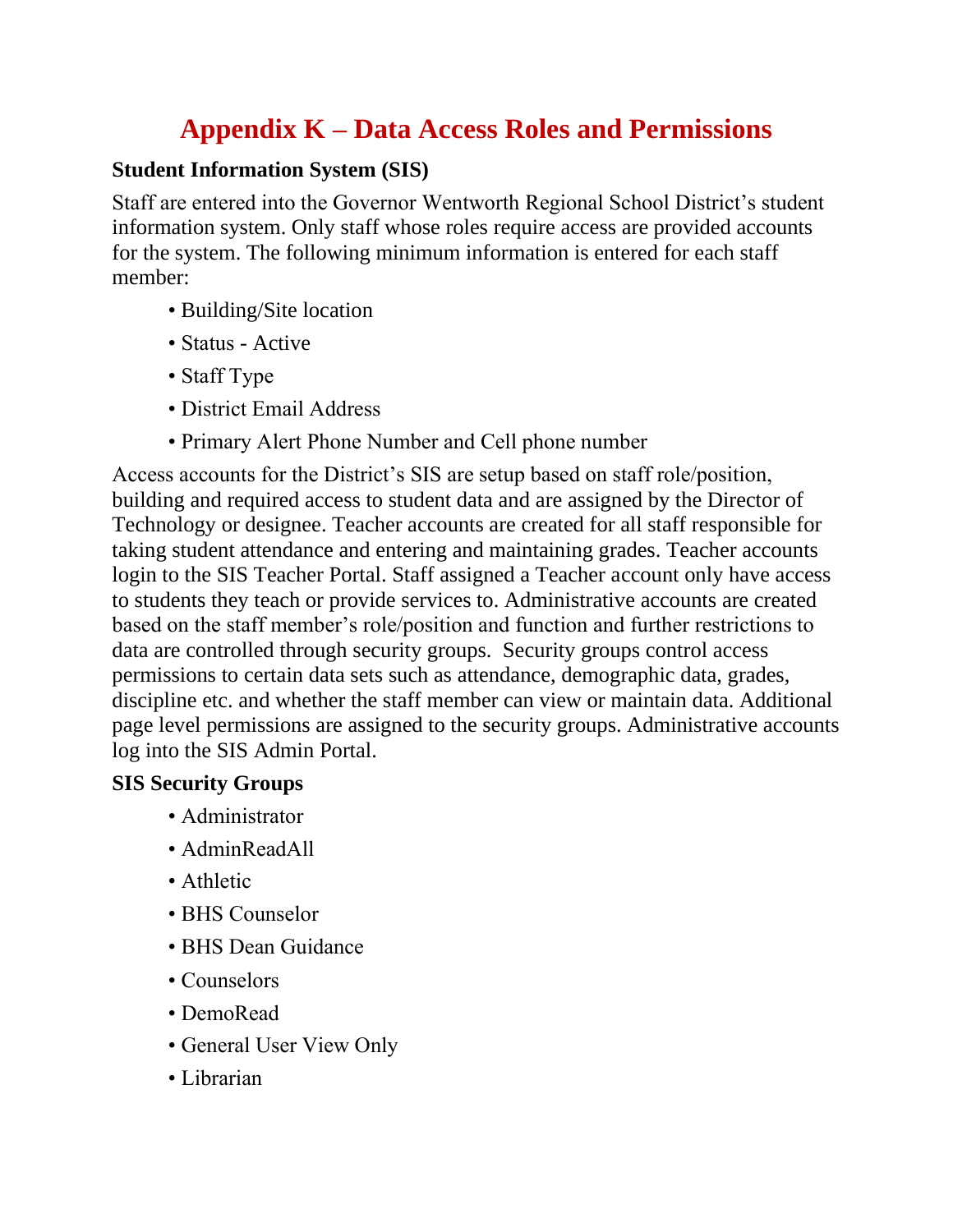- LunchDir
- LunchManager
- LunchWrk
- Maintenance
- Principal
- Registrar
- School Nurses
- SchoolAdmin
- SchoolSec
- SpecialEd
- Specials RO
- SRO
- Unassigned no access

#### **Financial System**

All staff members are entered into the District's financial system for the purpose of staff payroll and HR tracking. Staff access to their individual payroll information is granted through the employee portal. Only staff requiring access are provided accounts for the financial/personnel system.

After basic information and user ID are created, a security role is assigned to the account granting them access to designated areas of the financial system to complete their job responsibilities.

#### **Financial System Security Roles**

- Accountant
- Accounts Payable
- Basic User w Bnk Rec
- Basic Users
- Basic Users Attendance
- Basic Users w ePAR
- Basic w trn misc trk
- Budget
- Full Access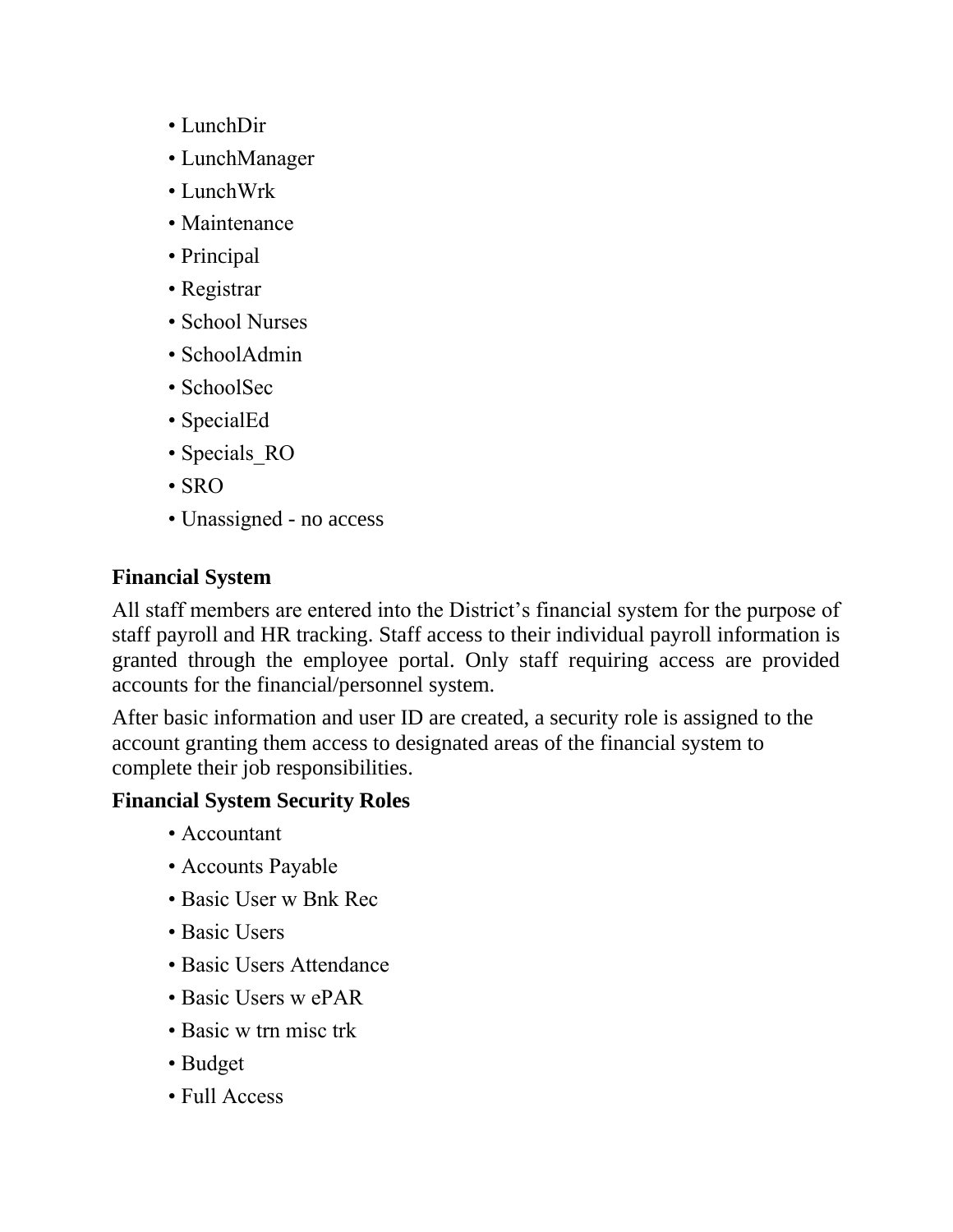- HR
- Payroll
- Principal w SA
- St Act w Attend Req
- Stud Act w ePAR
- Student Activity
- Superintendent

#### **Special Education System**

The State of New Hampshire provides the District access to the NH Special Education Information System (NHSEIS) that houses all student IEP information. Access accounts to NHSEIS is maintained by the District's Director of Special Services office through the MyNHDOE single sign on portal. A user role determines the user's authority and applicable permissions within the NHSEIS system. The established roles are as follows:

- School Administrator
- Provider
- Case Manager
- District IT Administrator
- IEP Team Member
- District Administrator
- SAU System Administrator
- SAU System Staff
- General Ed Teacher
- SAU District Administrator

The following user roles access NHSEIS through the MyNHDOE portal: Case Manager, District Administrator, District IT Administrator, SAU District Administrator, SAU System Administrator, SAU System Staff, and School Administrator. The remaining user roles, Provider, General Ed Teacher and IEP Team Member access NHSEIS through a SAU specific web address.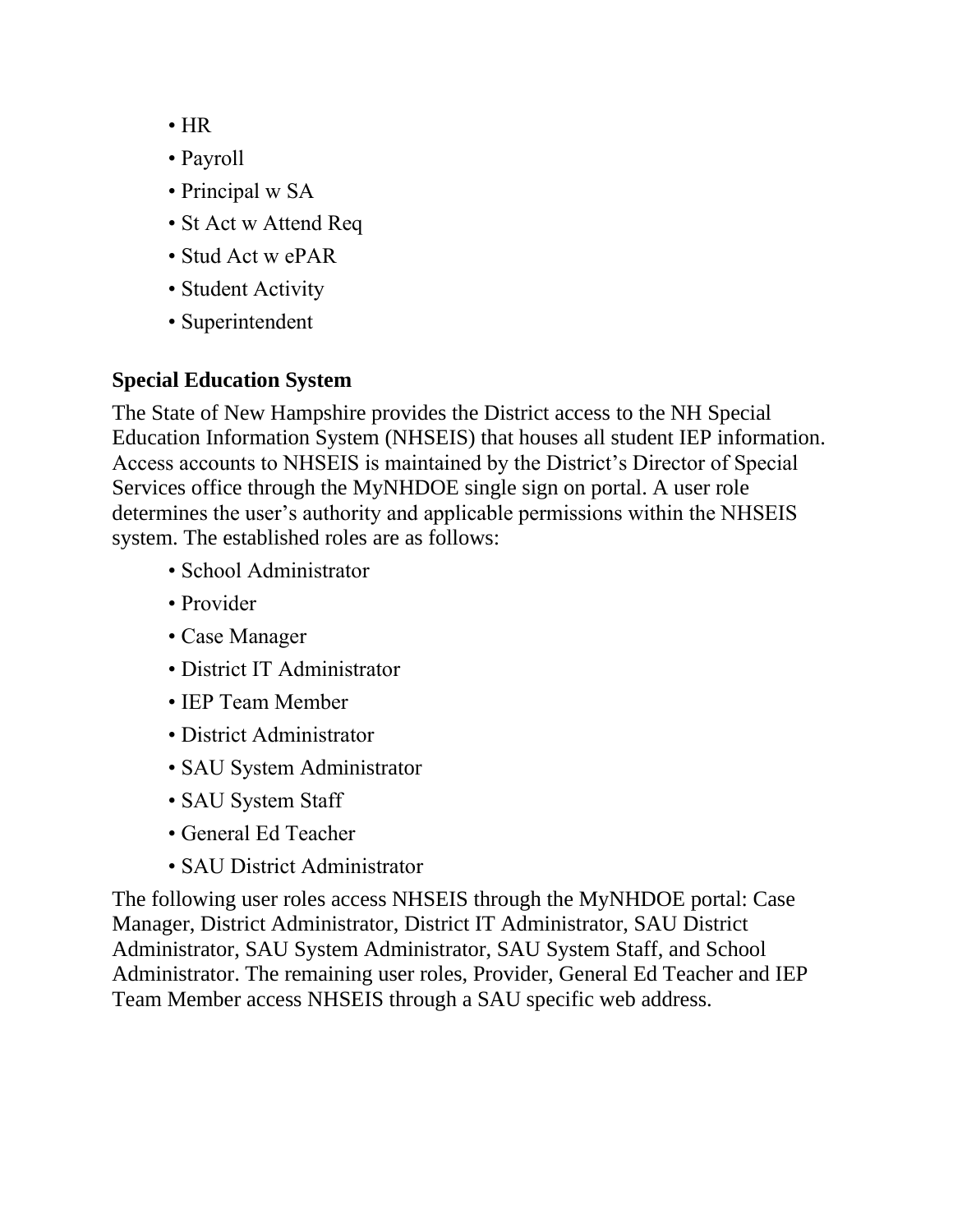#### **Health Software System**

School District Nurses, Nurse Substitutes and Technology Staff are the only staff members granted access to the District's Health Software system. Technology Staff access is for the purpose of upgrades, and technical support for the use of the system. The medical data that is collected and maintained by the school nurses on the system includes immunizations, conditions, medications, and clinic logs (Time in/out of clinic and action taken). School nurses are the only accounts that can view and maintain medical information.

#### **Food Services System**

The District uses a Food Services software management system to track data and perform functions necessary for the efficient operation of the Food Service Program. Food service staff are granted accounts with access to only the parts of the system that are necessary to complete their job functions. Technology Staff access is for the purpose of upgrades, and technical support for the use of the system and cash registers. Strict security roles and permissions are in place to ensure that confidential information is only viewable by authorized staff. The established roles are as follows:

#### **Security Roles**

#### **Web Roles Register Roles**

- 
- 
- Manager Clerk
- Administrator Administrators
- Clerk Cashier
	-
	- Manager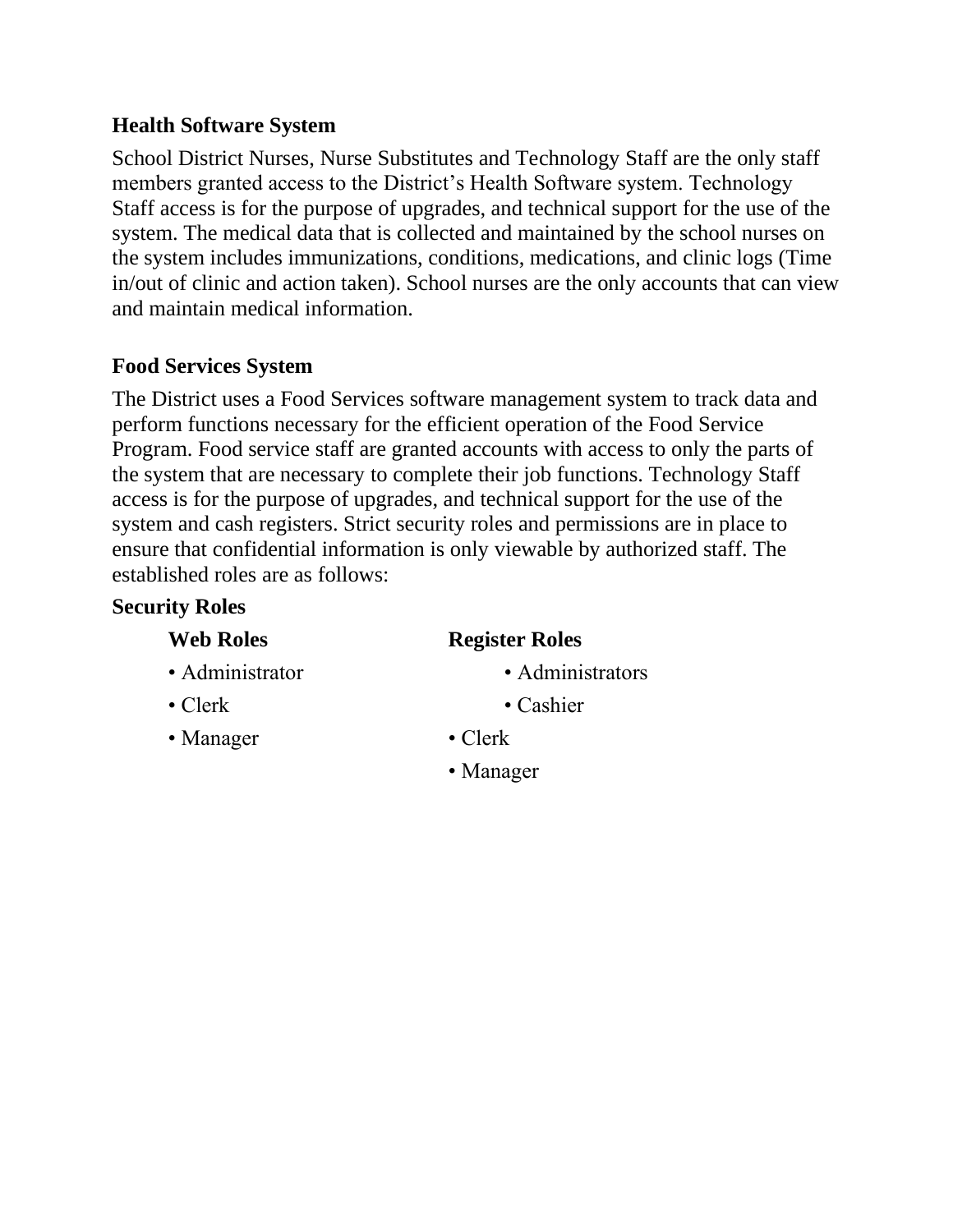### **Appendix L – Password Security**

<span id="page-48-0"></span>The District requires the use of strictly controlled passwords for network access and for access to secure sites and information. All passwords to district systems shall meet or exceed the below requirements.

• Passwords shall never be shared with another person.

• When possible, user created passwords should adhere to the same criteria as required for district network access as outlined below.

• Passwords shall never be saved when prompted by any application with the exception of single sign-on (SSO) systems as approved by the Technology Department.

• Passwords shall not be programmed into a computer or recorded anywhere that someone may find and use them.

• When creating a password for secure information or sites, it is important **not** to use passwords that are easily guessed due to their association with the user (i.e. children's names, pets' names, or birthdays).

• Users and staff who have reason to believe a password is lost or compromised must notify the Director of Technology or designee as soon as possible. The technology department will verify the identity of the person requesting the change before resetting the password.

District network access to resources managed through LDAP/SSO:

• Passwords must be "strong," and must meet the minimum standards as set by the Technology department

• Passwords will only be changed in the event the user shares their password with another staff member or they believe their account has been hacked.

- Your password must not be too similar to your username.
- Do not use your district password for any non-district systems.

Where possible, system software should enforce the following password standards:

- Passwords routed over a network shall be encrypted.
- Passwords shall be entered in a non-display field.

• System software shall enforce the changing of passwords and the minimum length.

• System software shall disable the user password when more than five consecutive invalid passwords are given.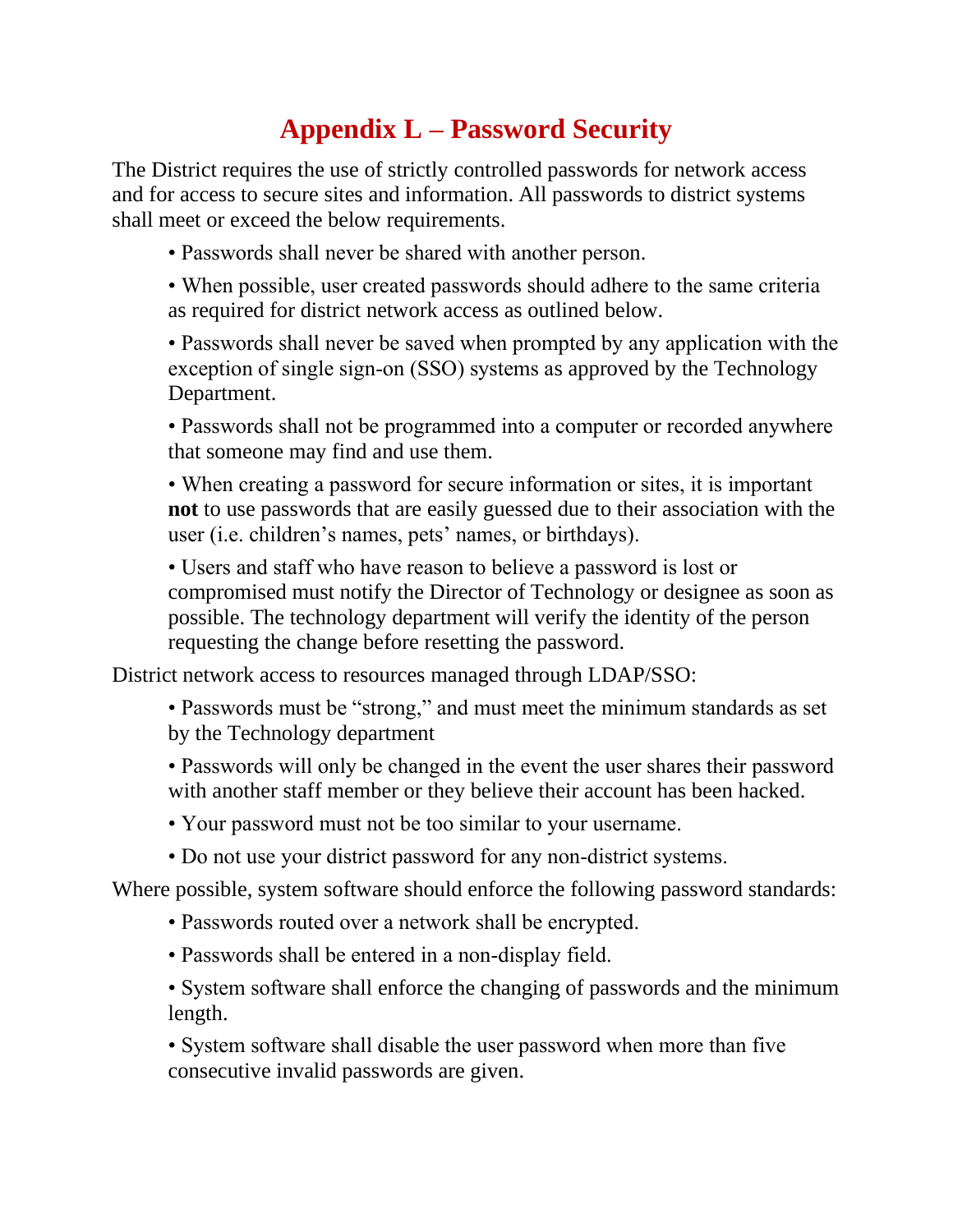### **Appendix M – Technology Disaster Recovery Plan**

#### <span id="page-49-0"></span>**Objectives**

The primary purpose of the Technology Disaster Recovery Plan (TDRP) is to enable the Governor Wentworth Regional School District to respond effectively and efficiently to a natural disaster or critical failure of the district's data center and/or core systems. The objectives during a natural disaster or critical failure are the following:

• Minimize the loss or downtime of core systems and access to businesscritical data.

- Recover and restore the district's critical systems and data.
- Maintain essential technology resources critical to the day to day operations of the district.

• Minimize the impact to the staff and students during or after a critical failure.

#### **Planning Assumptions**

The following planning assumptions were used in the development of Governor Wentworth Regional School District's TDRP:

- There may be natural disasters that will have greater impact than others.
- There will be factors that are beyond the department's control or ability to predict during a disaster.
- There is the possibility of complete loss of the current data center.
- We will have adequate storage to recover systems.

• District data is housed at the district data center and backed up at the SAU **Office** 

• In the event of a critical failure to network infrastructure in the datacenter, District networking may be significantly impacted.

#### **Disaster Recovery/Critical Failure Team**

The Governor Wentworth Regional School District has appointed the following people to the disaster recovery/critical failure team: Information Technology Director, Assistant Information Technology Director, and System Administrator.

In the event the TDRP is activated, overall management of the response is delegated to this team. Their primary responsibilities include:

- Determining the impact of the natural disaster/critical failure.
- Communication of impact and or loss, and updates of progress to the Superintendent.
- Communication of outages and updates to district staff.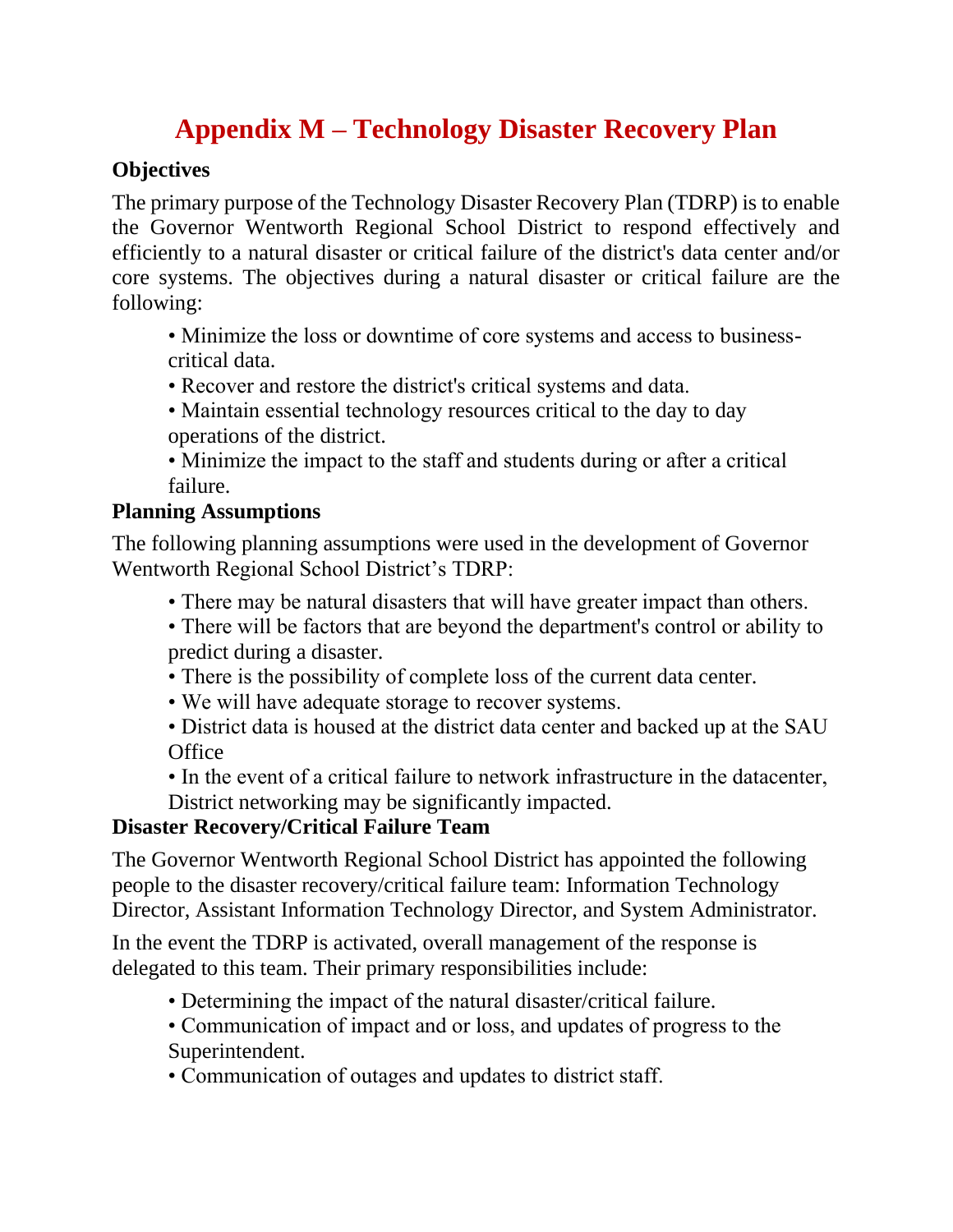• Oversight of the TDRP implementation and restoration of critical systems and data.

- Allocation and management of technology staff during the event.
- Working with manufacturers and/or vendors during the recovery and restoration of critical systems and data.
- Oversight of TDRP implementation debrief.

#### **Activation**

The TDRP will be activated in the event of the following:

• A natural disaster has occurred and affects the operation of the District's data center. A natural disaster includes but is not limited to the following: tornado, earthquake, lightning, and floods.

- A fire has impacted the data center.
- Water or flooding has impacted the data center.
- Critical system failure.

The Information Security Officer (ISO) will act as the incident response manager (IRM). If the ISO is not able to act as the IRM, a member of the Superintendent's Leadership Team will assume the role of IRM, with assistance from the IRT.

#### **Notification**

The following groups will be notified in the event the plan has been activated:

- Superintendent
- Superintendent's Leadership Team
- Technology Staff
- District Staff
- Parents and Students

Information will be disseminated to the above groups through whichever means of communication is available at the time. This could include any one or combination of the following:

- Phone
- Email
- Social Media/Website
- Radio or Television

The TDRP team will work with the Superintendent on which information will be conveyed to each above group and what means will be used.

#### **Implementation**

The TDRP team has the following in place to bring the District back online in the least amount of time possible: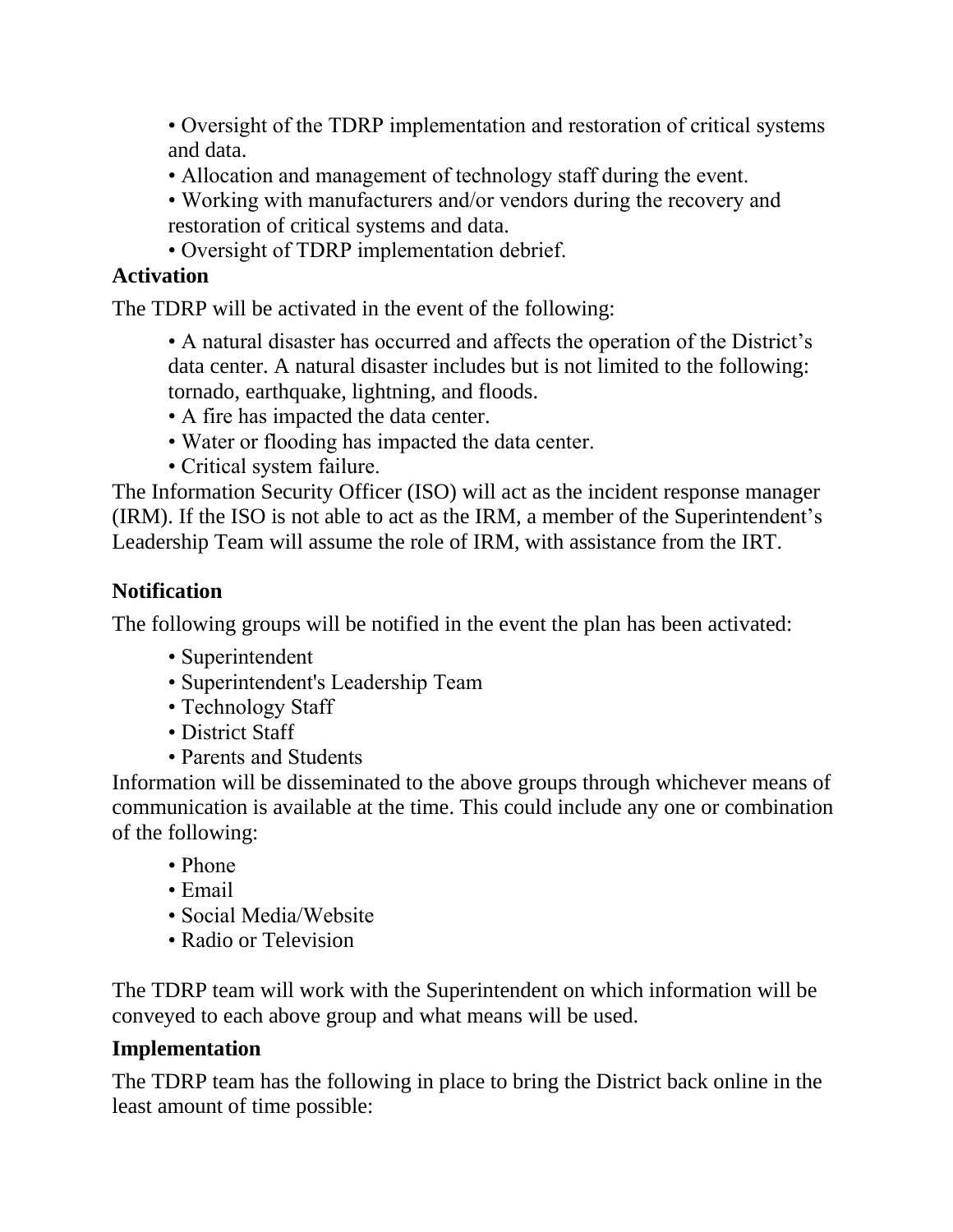• Maintained spreadsheet listing all server names, physical and virtual, and their function. A hard copy of this document will be secured at the technology office. An electronic version will be housed on Google Drive.

• The District's data backup solution includes the use of a backup manager, which backs up data locally in the datacenter and SAU office.

• In the event of a critical system failure, the District can restore that server back to our current environment from the backup solution.

#### **Deactivation**

The TDRP team will deactivate the plan once services are fully restored.

#### **Evaluation**

An internal evaluation of the Governor Wentworth Regional School District's TDRP response will be conducted. This will entail gathering documentation from the response and feedback from all stakeholders and incorporate into an afteraction report and corrective action plan. The result will be an update to the TDRP and other emergency response plans as appropriate.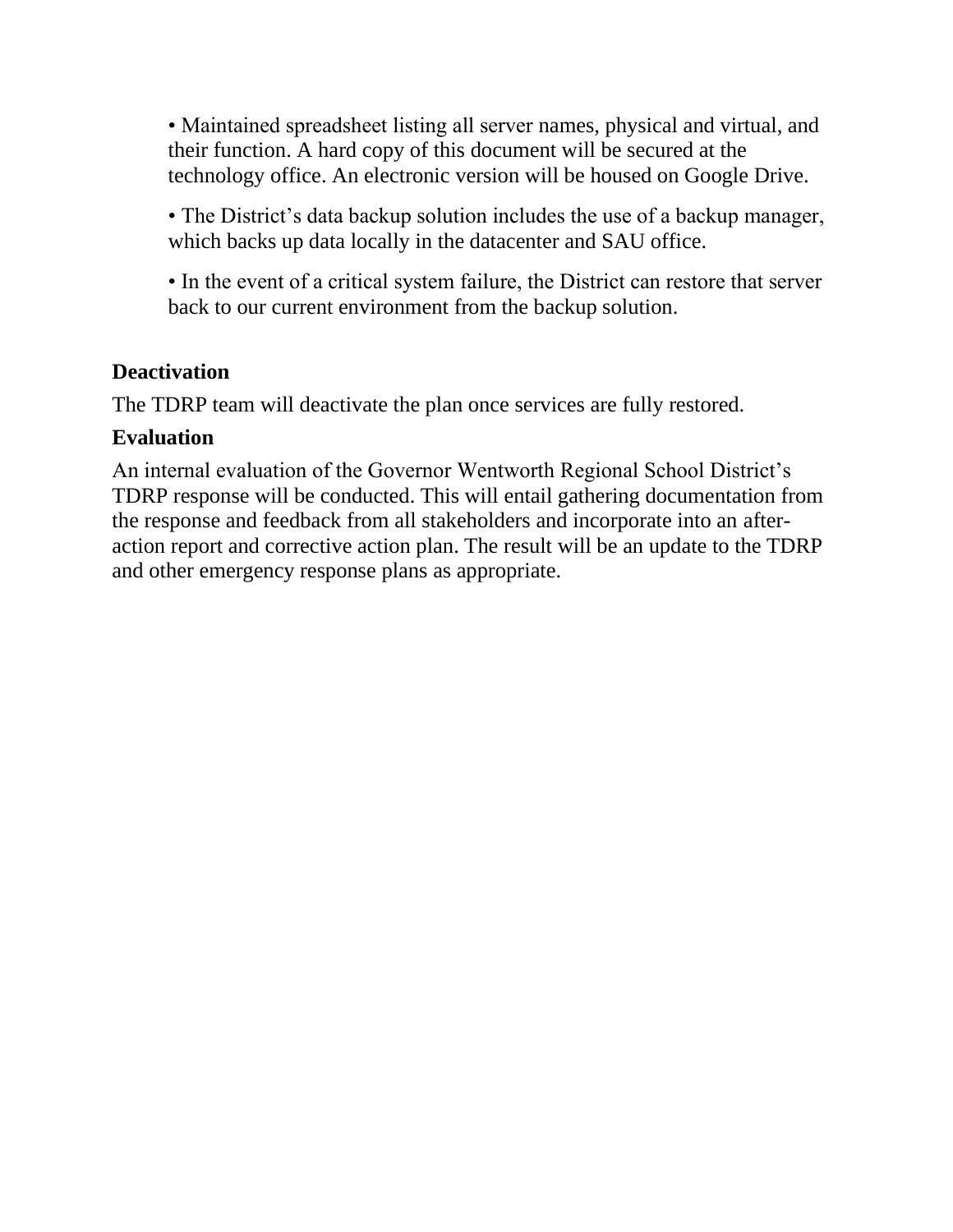### **Appendix N – Data Breach Response Plan**

#### <span id="page-52-0"></span>**Objectives**

The purpose of the Technology Data Breach Plan (TDBP) is to enable the Governor Wentworth Regional School District (GWRSD) to respond effectively and efficiently to an actual or suspected data breach involving personally identifiable information (PII), confidential or protected information, district identifiable information and other significant cybersecurity incident. The objectives of the TDBP are:

- Convene the Incident Response Team (IRT) as necessary.
- Validate and contain the data security breach.
- Analyze the breach to determine scope and composition.
- Minimize impact to the staff and students after a data breach has occurred.
- Notification of data owners, legal counsel, state/federal agencies and law enforcement as deemed necessary.

#### **Planning Assumptions**

The following planning assumptions were used in the development of Governor Wentworth Regional School District's TDBP:

- There may be data breaches that will have greater impact than others.
- There will be factors that are beyond the department's control or ability to predict during a data breach.
- District data is backed up.
- Some District data is hosted by 3rd party providers.

#### **Data Breach/Incident Response Team**

Governor Wentworth Regional School District has appointed the following people to the data breach/incident response team: Director of Technology, Network System Administrator, Systems Administrator, and Business Administrator.

In the event the TDBP is activated, overall management of the response is delegated to this team. Their primary responsibilities include:

• Determine the nature of the data compromised and its impact to staff, students and the district itself.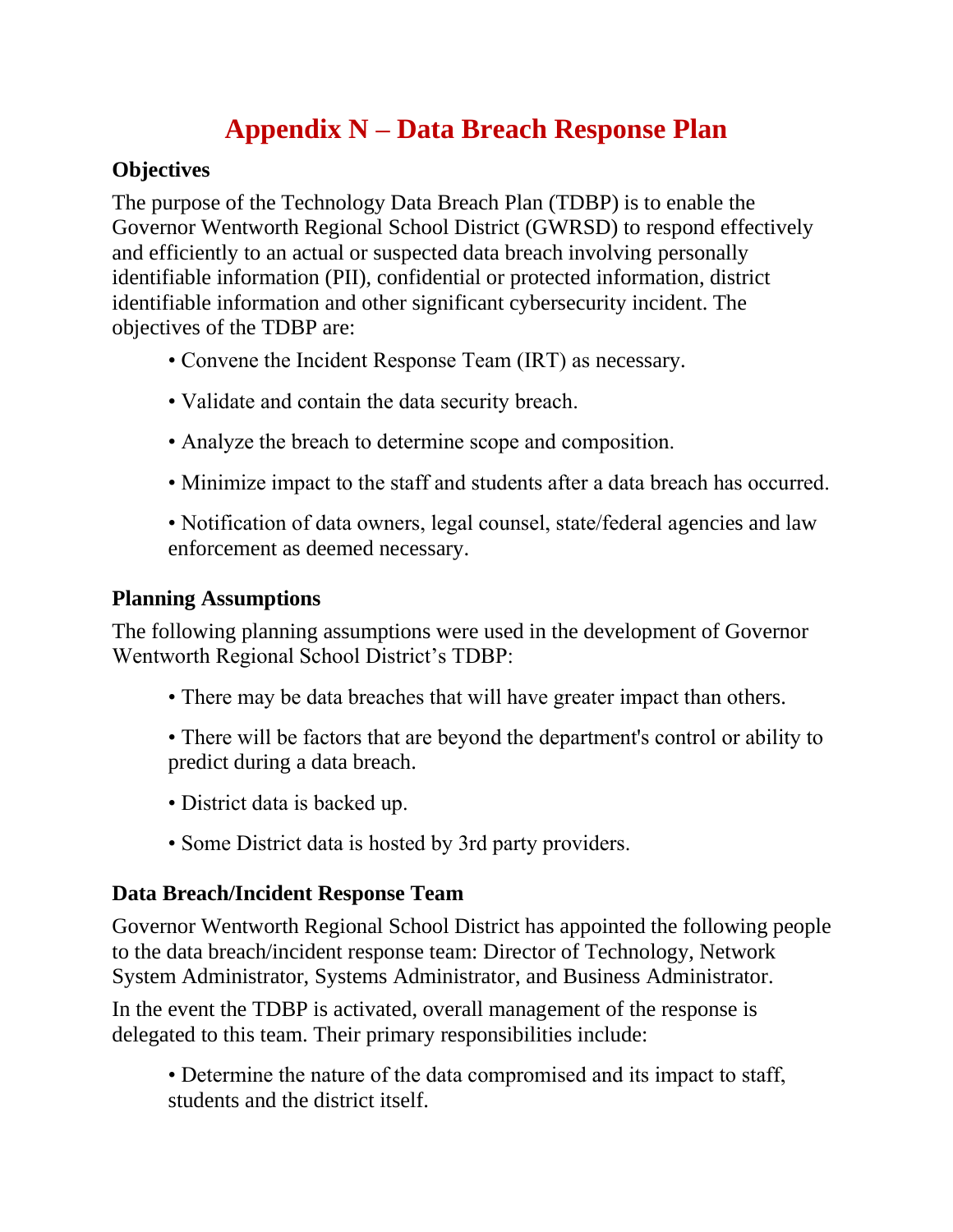• Communicate impact, the number of affected individuals, the likelihood information will be or has been used by unauthorized individuals and updates of progress to the Superintendent and Business Administrator.

• Coordinate with Superintendent to ensure communication with district staff and or parents as deemed appropriate.

• Oversight of the TDBP implementation and data breach resolution.

• Allocate and manage technology staff resources during the event.

• Work with vendors, 3rd party providers, manufacturers, legal counsel, district data breach insurance provider, state/federal agencies and law enforcement while correcting the data breach and its repercussions.

• Oversight of TDBP implementation debrief.

#### **Activation**

The TDBP will be activated in the event of the following:

• A data breach has occurred and affects the district itself. A data breach includes but is not limited to an incident in which sensitive, protected or confidential data has potentially been viewed, stolen or used by an individual unauthorized to do so.

- Personal Health Information (PHI) has been compromised.
- Personally Identifiable Information (PII) has been compromised.
- Confidential or sensitive data has been compromised.
- Network hack/intrusion has occurred.

The Information Security Officer (ISO) will act as the incident response manager (IRM). If the ISO is not able to act as the IRM, a member of the Superintendent's Leadership Team will assume the role of IRM, with assistance from the IRT. The breach response and reporting process will be documented according to state and federal requirements. The Director of Technology will work with the Superintendent to dispense and coordinate the notification and public message of the breach.

#### **Notification**

The following groups will be notified in the event the plan has been activated: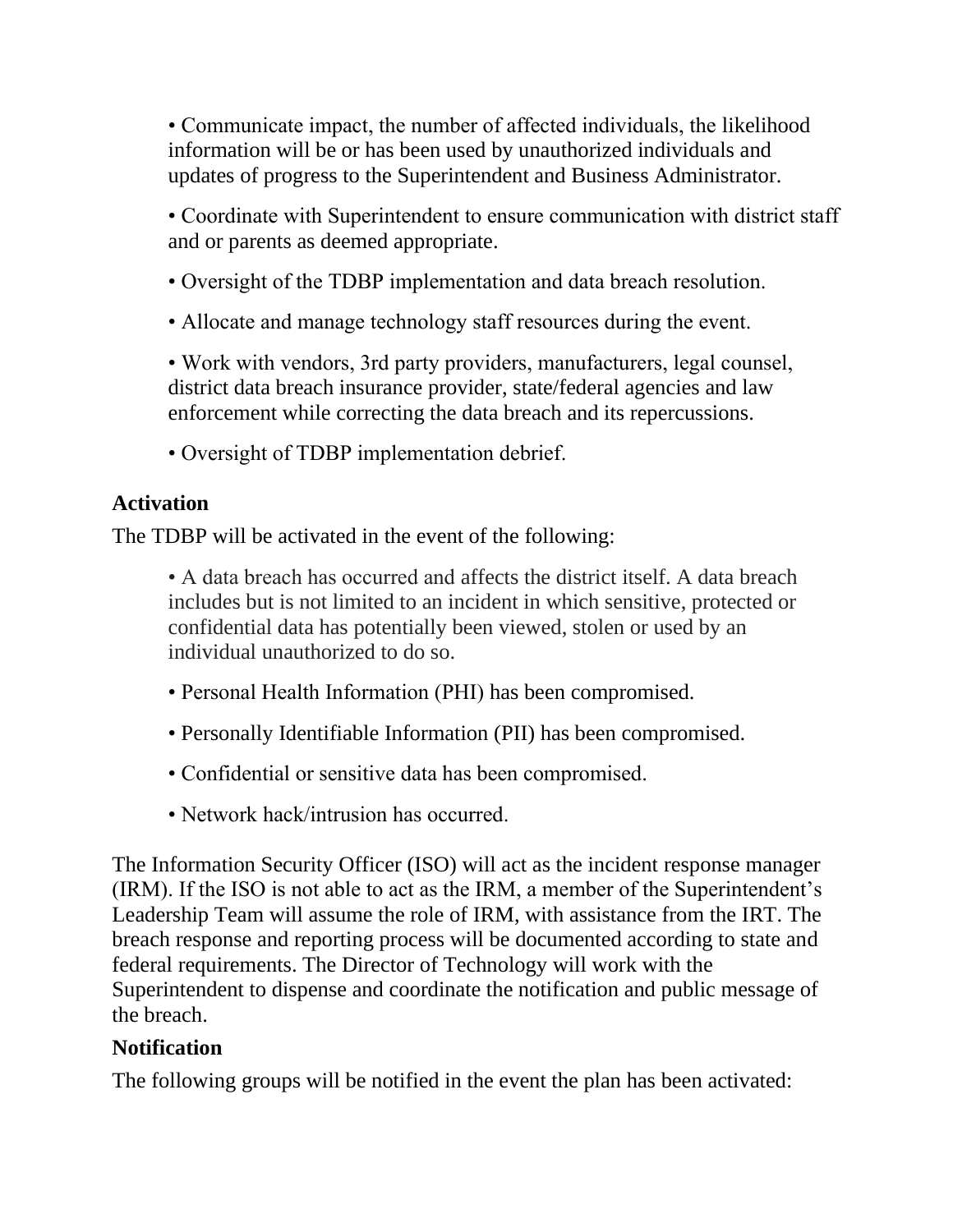- Superintendent
- Superintendent's Leadership Team
- Technology Staff
- District Staff
- Parents and Students
- Vendors

Information will be disseminated to the above groups through whichever means of communication deemed appropriate. This could include any one or combination of the following:

- Email
- Social Media/Website
- Radio or Television
- Written Notice
- Phone

The TDBP team will work with district leadership on which information will be conveyed to each above group, timing of that communication and what means will be used.

#### **Implementation**

The TDBP team has the following processes in place to contain the data breach in the least of amount of time possible:

• Data inventory of all systems containing sensitive data. A hard copy of this document will be secured at the technology office. An electronic version will be housed on the Technology Departments Team Drive.

• Data dictionary of all district hosted information systems. A hard copy of this document will be secured at the technology office. Due to non‐ disclosure agreements, this data may not be available in other locations/formats. The appropriate vendor(s) can be contacted for this information.

• Maintained spreadsheet listing all server names, physical and virtual, and their function. A hard copy of this document will be secured at the technology office. An electronic version will be housed on the Technology Departments Team Drive.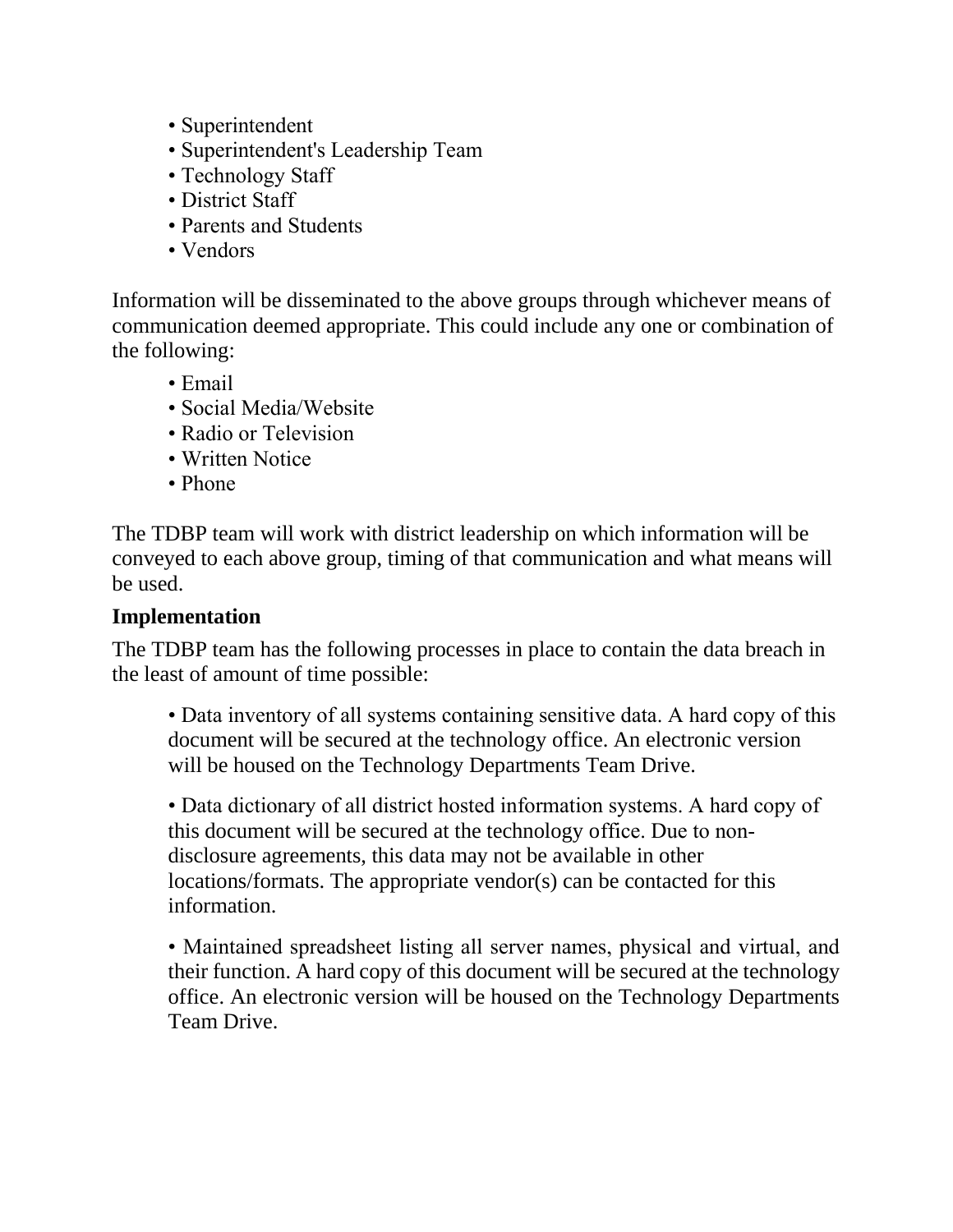• Maintained secure application to store all system administrator accounts, passwords and vendor contact information. This will be accessible only to applicable Technology Staff who need access to perform their job functions.

• The District's data backup solution includes the use of a backup manager and off‐site file storage, which backs up data locally in the datacenter and offsite.

The following will take place during the incident response:

• The members of the IRT will be assembled once a breach has been validated. The IRT will be comprised of the Director of Technology, Network System Administrator, Information Technology Support Coordinator, and Information Technology Systems Specialist. Additional members of the Governor Wentworth Regional School District's administrative team and technology department may be designated to assist on the IRT.

• The IRT will determine the status of the breach, on-going, active, or postbreach. For an active and ongoing breach, the IRT will initiate appropriate measures to prevent further data loss. These measures include, but are not limited to, securing and blocking unauthorized access to systems/data and preserving any and all evidence for investigation.

• The IRT will work with the data managers and data owners to determine the scope and composition of the breach, secure sensitive data, mitigate the damage that may arise from the breach and determine the root cause(s) of the breach to devise mitigating strategies and prevent future occurrences.

• The IRM will work with legal counsel and the Superintendent's Leadership Team to determine appropriate course of action pursuant to state statute. This includes notification of the authorities, and local law enforcement.

• Collaboration between the authorities and the IRT will take place with the IRM. The IRT will work with the proper authorities to make sure any and all evidence is properly handled and preserved.

• On advice from legal counsel, an outside party may be hired to conduct the forensic investigation of the breach. When the investigation has concluded, all evidence will be safely stored, recorded or destroyed (where appropriate).

• All affected data, machines and devices will be identified and removed from the network as deemed appropriate for the investigation. Interviews will be